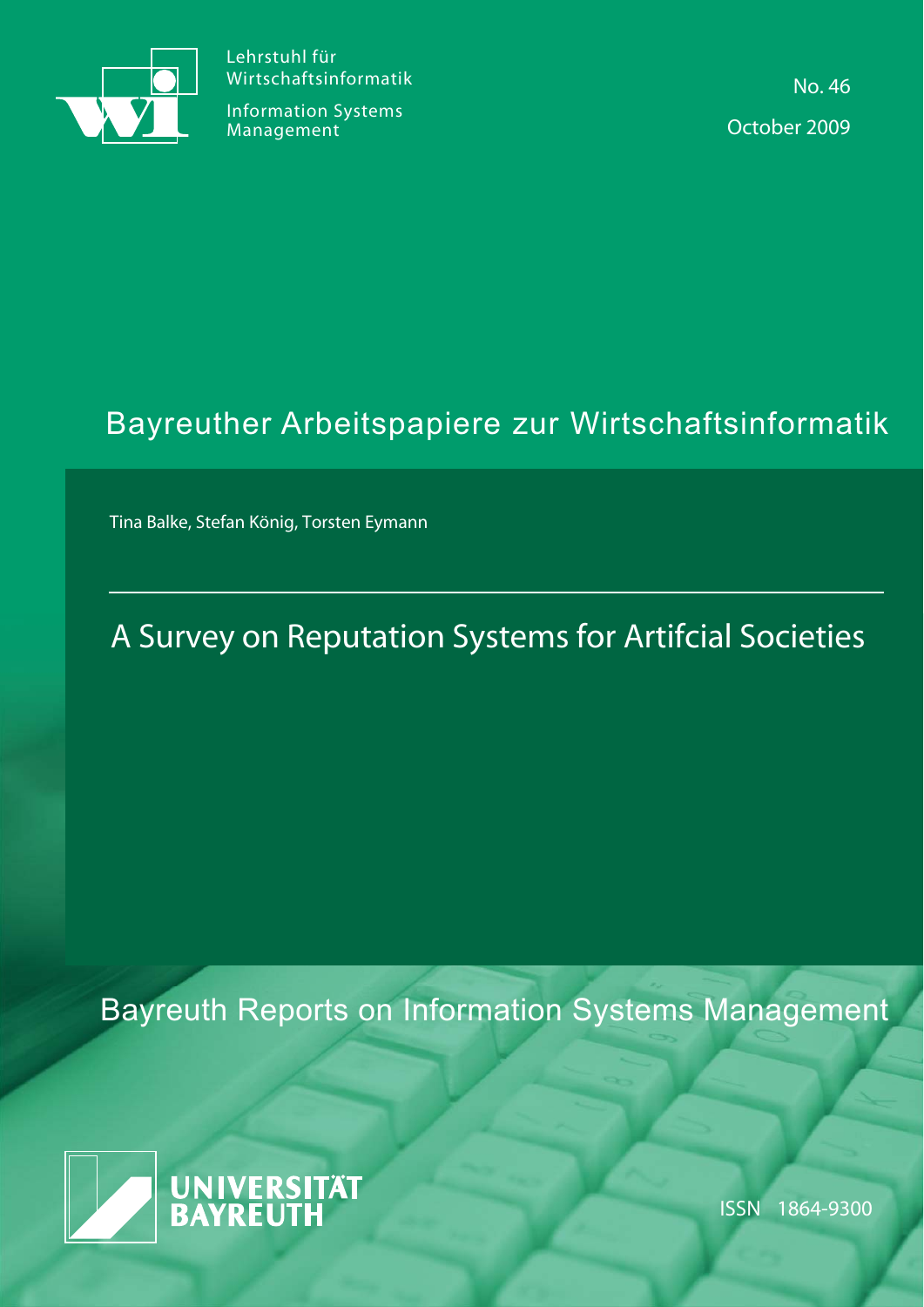

Rechts- und Wirtschaftswissenschaftliche Fakultät Lehrstuhl für Wirtschaftsinformatik (BWL VII)  $\,$ Prof. Dr. Torsten Eymann

# A Survey on Reputation Systems for Artificial Societies

Tina Balke, Stefan König, Torsten Eymann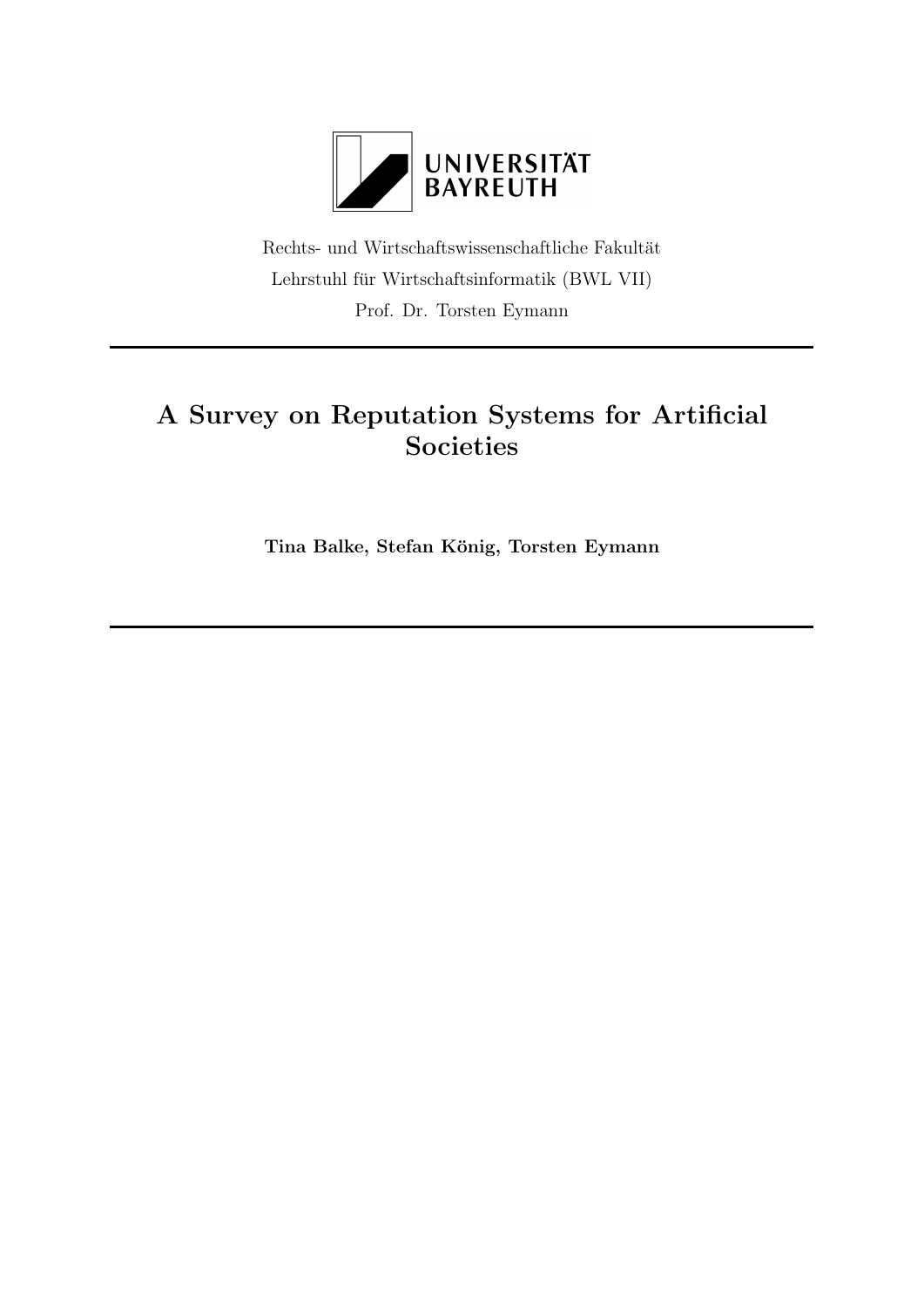# **Contents**

|                |                   | <b>List of Figures</b>                                                                             | 3              |
|----------------|-------------------|----------------------------------------------------------------------------------------------------|----------------|
|                |                   | <b>List of Tables</b>                                                                              | 3              |
| 1              |                   | <b>Introduction</b>                                                                                | 4              |
|                | 1.1               |                                                                                                    | $\overline{4}$ |
|                | 1.2               |                                                                                                    | 7              |
| $\overline{2}$ |                   | A 5-Stage-Process-Model for Reputation                                                             | 8              |
|                | 2.1               |                                                                                                    | 10             |
|                | 2.2               |                                                                                                    | 11             |
|                | 2.3               |                                                                                                    | 11             |
|                | 2.4               |                                                                                                    | 12             |
|                | 2.5               |                                                                                                    | 13             |
| 3              |                   | <b>Reputation Mechanisms for Artificial Societies</b>                                              | 15             |
|                | 3.1               |                                                                                                    | 15             |
|                | 3.2               |                                                                                                    | 19             |
|                | 3.3               |                                                                                                    | 24             |
|                | 3.4               |                                                                                                    | 25             |
|                | 3.5               |                                                                                                    | 27             |
|                | 3.6               |                                                                                                    | 28             |
|                | 3.7               | Yu and Singh $\dots \dots \dots \dots \dots \dots \dots \dots \dots \dots \dots \dots \dots \dots$ | 33             |
|                | 3.8               |                                                                                                    | 36             |
|                | 3.9               |                                                                                                    | 38             |
|                |                   |                                                                                                    | 39             |
|                |                   |                                                                                                    | 41             |
| 4              |                   | <b>Summary</b>                                                                                     | 45             |
|                | <b>References</b> |                                                                                                    | 48             |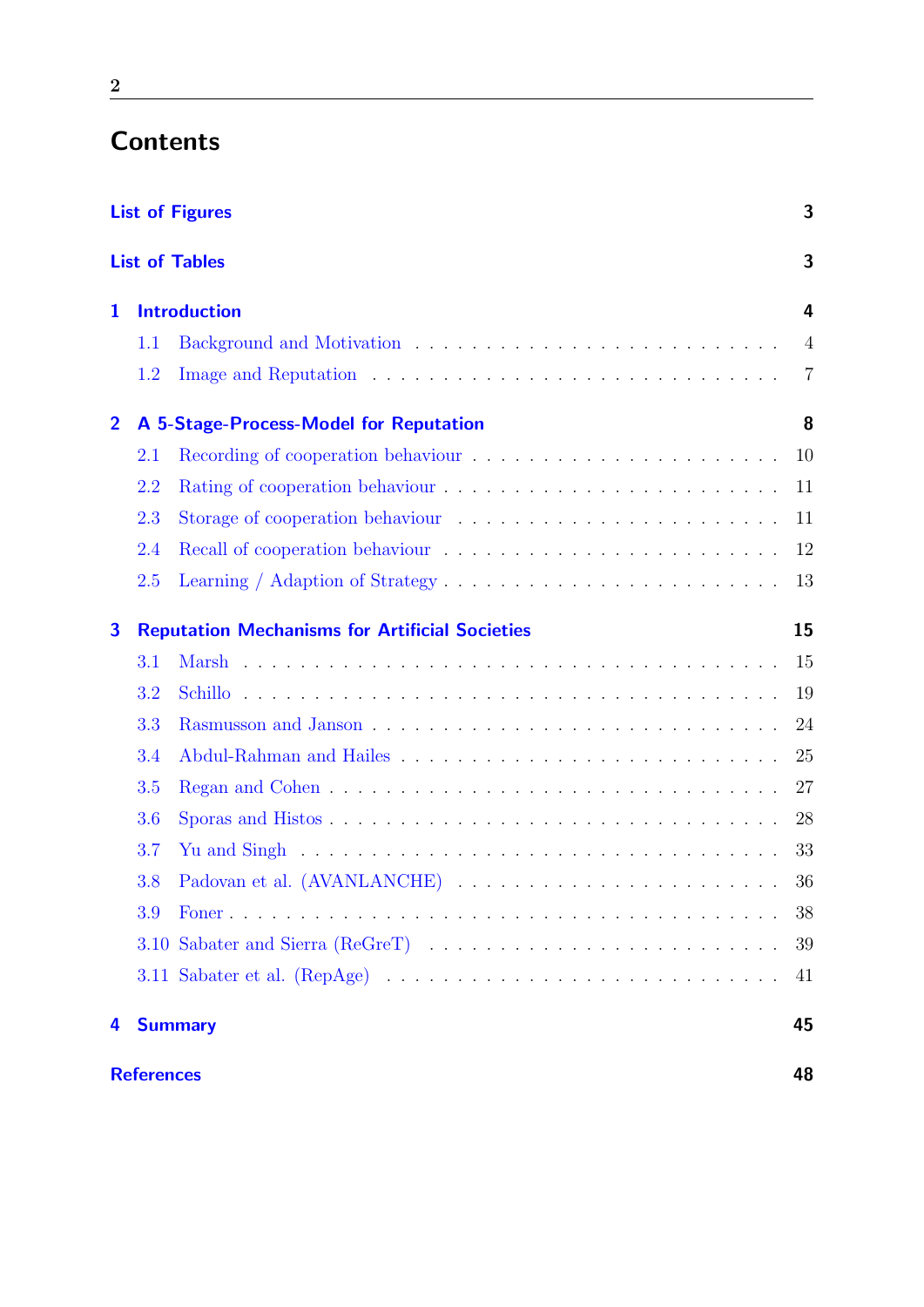# List of Figures

<span id="page-3-0"></span>

| $\mathbf{1}$   |                                                                        |  |
|----------------|------------------------------------------------------------------------|--|
| 2              | Classification of P2P Reputation Mechanisms by Marti and Garcia-Molina |  |
|                |                                                                        |  |
| $\mathbf{3}$   |                                                                        |  |
| $\overline{4}$ |                                                                        |  |
| 5 <sup>5</sup> |                                                                        |  |
| $6^{\circ}$    |                                                                        |  |

# List of Tables

<span id="page-3-1"></span>

| 1 Adjustment of agent X's Cooperation Threshold for Y 17 |  |
|----------------------------------------------------------|--|
| 2 Discrete trust value after [ARH97b, p. 53] 26          |  |
| 3 Summary of the 5-Stage-Process-Model Criteria 45       |  |
|                                                          |  |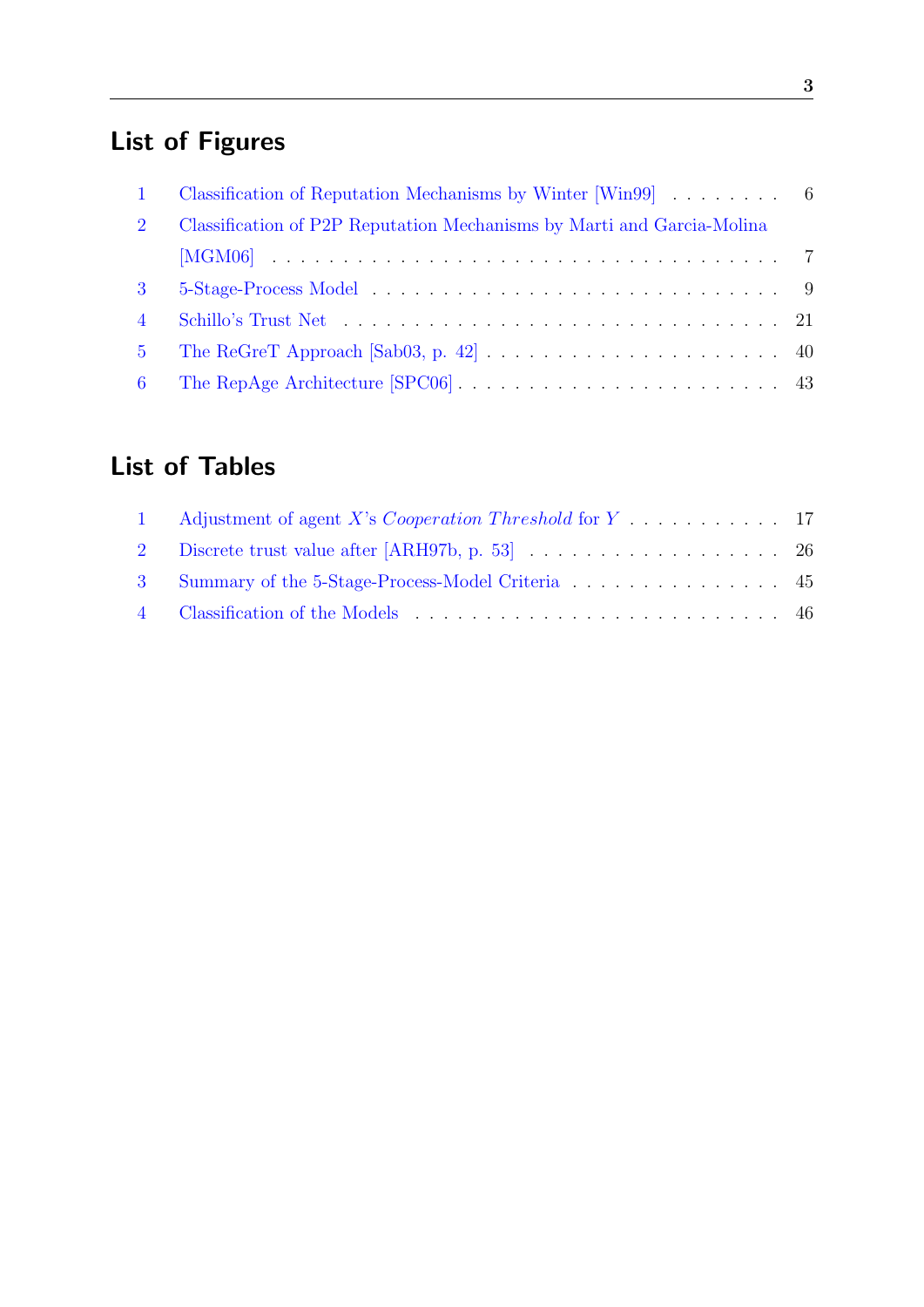# <span id="page-4-0"></span>1 Introduction

## <span id="page-4-1"></span>1.1 Background and Motivation

The Internet has caused a revolution in trading. About a decade ago people had to sell the items they did not need anymore by means of a yard sale or an advertisement in the local newspaper, but nowadays they can offer their item on an auction site and potentially reach millions of interested people. Relatively cheap items that were not worthwhile advertising for in the past are now easy to sell on the Internet. As a consequence, sellers nowadays offer a wide range of products on the web, creating an abundance of choice for consumers. Before the Internet era it was virtually impossible to find very specific items such as particular chairs, books out of press, or carpets, just to name a few, but nowadays consumers have the opportunity to browse on different auction sites for the item they really want. Hence, both the ease with which consumers can offer an item to a wide audience, as well as the fact that consumers are more likely to find items that match their preferences, has caused trade in the Internet to grow exponentially [\[AS03\]](#page-48-2). Along with this success story however came the stories of people being victimized by fraudulent online sellers. These frauds cover a range from not delivering what has been promised, i.e. the overrating of a product's condition, to deliberate acts of theft and are a result of so-called asymmetric information.

Economist George Akerlof in his 1970 article [\[Ake70\]](#page-48-3) explained the dangers emerging in markets where strong asymmetry of information and strong competition may deteriorate the quality of the goods exchanged, and eventually let the market disappear. The example of used cars retail is typical. People buy used cars that are advertised to be "in perfect conditions" at low prices. However most cars have hidden mechanical problems that become visible soon after the deal. Such cars are called "lemons" in the retailers' jargon. This can as well happen with artificial societies, where information asymmetry is intrinsic. Traditional protection authorities are often unable to trace back perpetrators and punish them. Very rarely contracts offer inspection of the merchandise before the payment. On the contrary, speed of dealing is one plus of the medium. Actually, countermeasures are being considered: resorting to brand name is one, but it is not effective when laymen are dealing with each other, as they may have no brand name or not a strong one. Important online auctions recommend using secure third party payment methods, such as Paypal. But again, this may become costly, and is no definitive solution as it relies simply on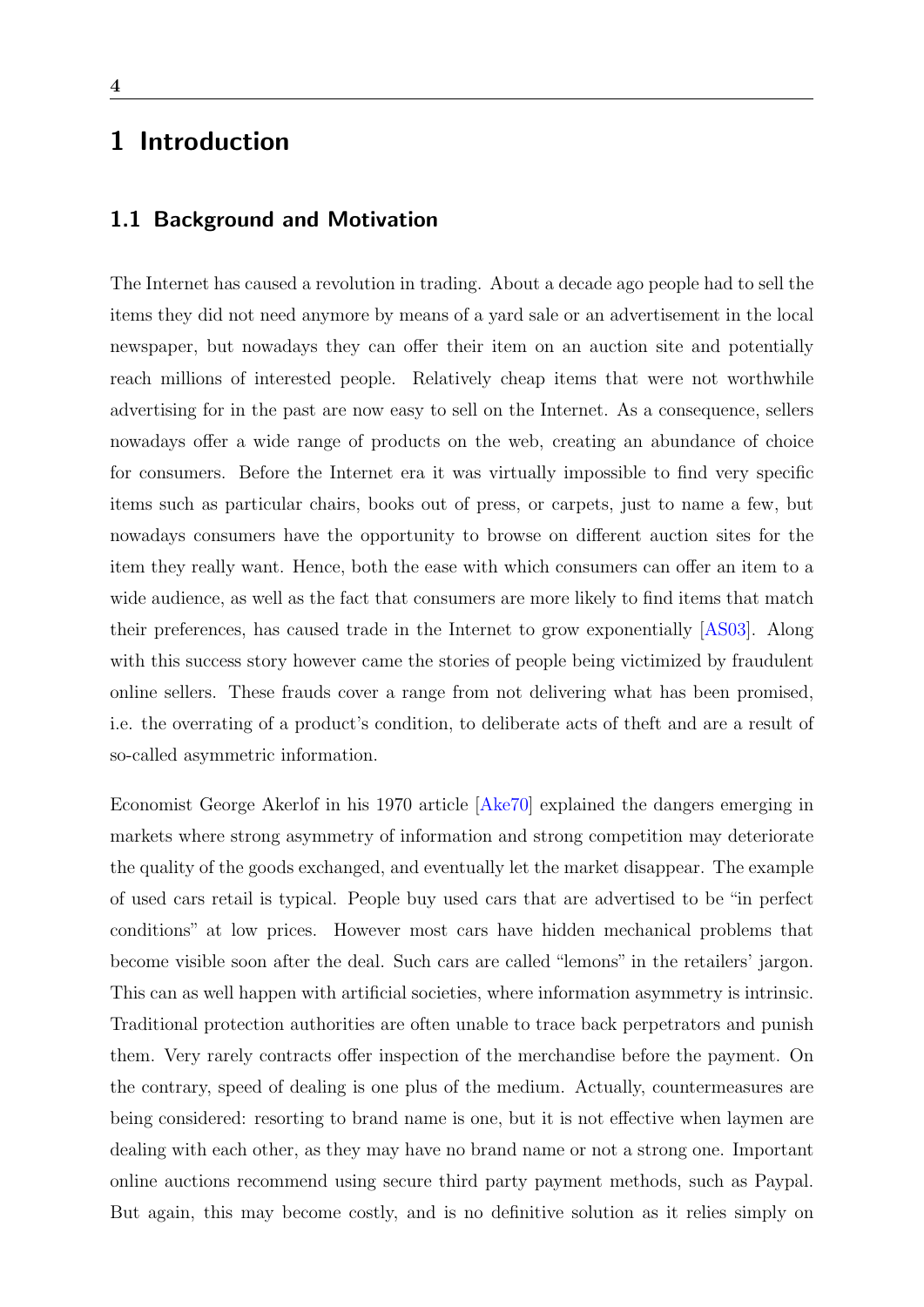another type of central authority enforcement. One solution to be further investigated is building trust by means of user-oriented rating mechanisms. That's why this paper analyses and compares existing trust and reputation mechanisms that were proposed to address this problem.

When looking at current literature, it has to be note that the concept of trust (and trust generation) is almost always mentioned in connection with the concept of reputation. The expansion of the topic on trust is rooted in the importance of trust for reputation concepts. Thus the fundamentals of reputation mechanisms are often derived from trust algorithms, and several papers presenting reputation approaches such as Zacharia's and Moukas' papers on Sporas and Histos [\[MZM99,](#page-50-1) [Zac99,](#page-52-1) [ZMM99\]](#page-52-2), start by explaining images and trust-generating concepts and only as a second step analyse the distribution of evaluation information. Consequently, and furthermore for the reason of completeness, in this paper both trust and reputation concepts will be reviewed. Thereby the level of detail of the mechanisms varies from simple rough drafts to mathematical formalizations, which however leave some key questions concerning the implementation unanswered and finally to the description of algorithms with mathematical equations. However, in the context of this paper, it won't be possible to review all approaches in detail, as on the one hand, in the limited space of this paper no comprehensive all-embracing analysis is possible, and on the other hand, it would be necessary to first elaborate to what extent the implicated algorithms of some draft paper might be realizable. Nevertheless in order to get down to an executable but at the same reasonable description, the proposals shall be examined within the scope of several bigger categories.

So far several authors as for example [\[eRe06,](#page-48-4) [JIB07,](#page-49-0) [Kuh99,](#page-49-1) [RJ96,](#page-50-2) [SS05,](#page-51-2) [YS00,](#page-52-3) [ZMM99\]](#page-52-2) have brought forward concepts for such categories, whereas the best known ones are the classification by Winter [\[Win99\]](#page-52-0) which is based on the proposals of Rasmusson and Janson [\[Ras96\]](#page-50-3) and Zacharia [\[ZMM99\]](#page-52-2), the classification by Marti and Garcia-Molina [\[MGM06\]](#page-50-0) who propose a taxonomy of trust and reputation systems in the P2P context and the classification by Sonnek and Weissman [\[SW05\]](#page-51-3) who compare reputation systems in the Grid.

Looking at Winter's classification first (figure [1\)](#page-6-0), it has to be realized that Winter distinguishes "soft"- and "hard control", where the first one refers to trust-based social mechanisms. Under "hard social control" Winter understands an agent-system-based social control that is not based on trust, but on the institutionalization of norms, such as resti-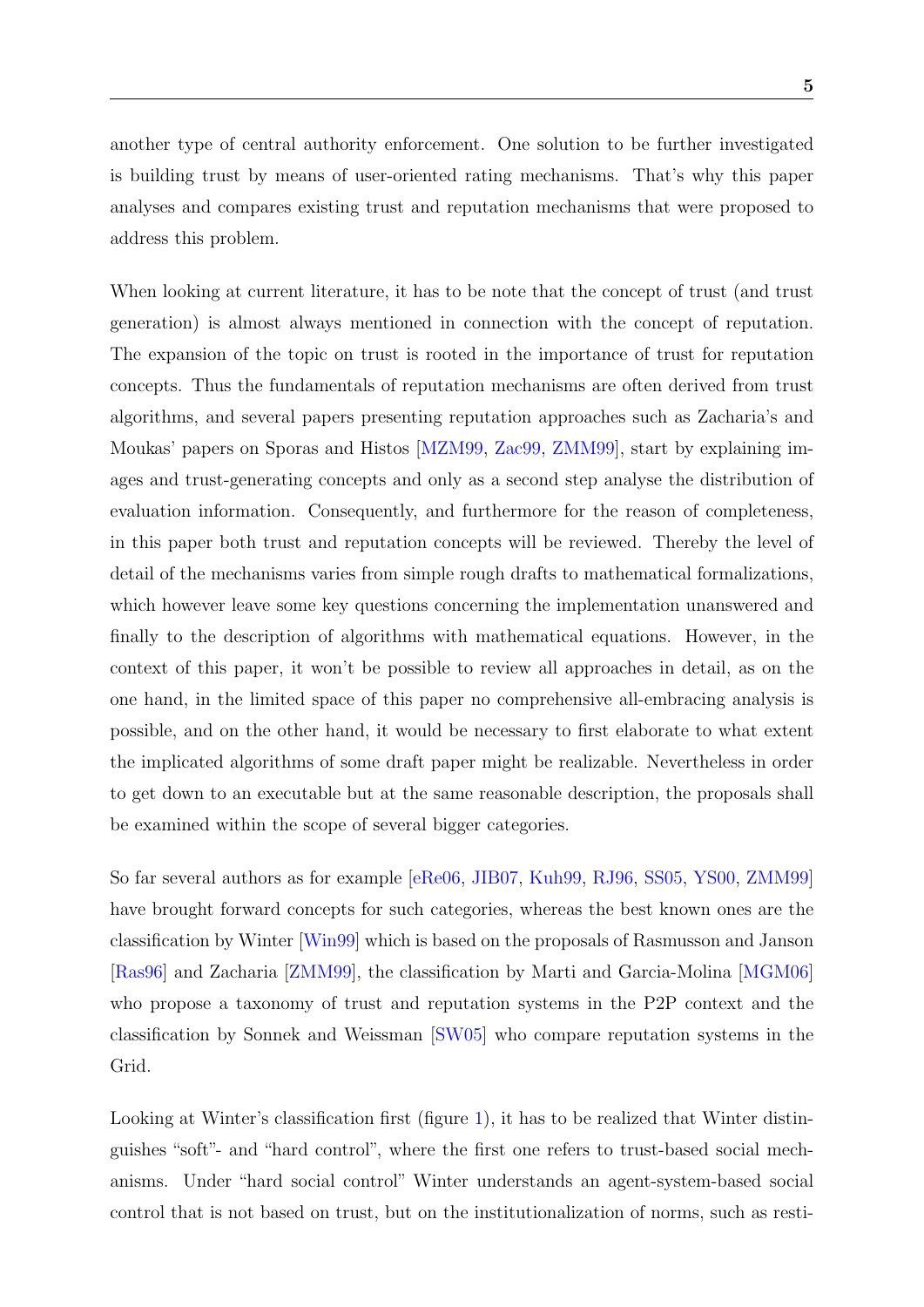

<span id="page-6-0"></span>Figure 1: Classification of Reputation Mechanisms by Winter [\[Win99\]](#page-52-0)

tution or expulsion options [\[Win99,](#page-52-0) p. 142 et. seq]. Putting it in other words, "hard social control" can be seen as the reputation of the system and its reputation mechanism. Hence, if agents trust that a reputation mechanism can filter out and penalize defecting agents, they are more likely to trade in that system. Although this classification approach is rampant, it has some disadvantages that make it unusable for this paper. Thus it is problematic to integrate cognitive concepts as well as the impact of 3rd-party-information in Winter's classification, however as it will be explained in chapter [1.2](#page-7-0) these are integral parts of reputation mechanisms.

In contrast to Winter, Sonnek and Weissman include third party information in their model which is based on the works of Jøsang et al. [\[JIB07\]](#page-49-0) and analyse the effectiveness reputation mechanisms in a service-oriented Grid context where clients request services from competing service providers [\[SW05\]](#page-51-3). They explicitly assume the possibility of intentionally given false reputation information, and by comparing several feedback algorithms regarding the inclusion of lying agents as well as mechanisms for identifying them, they derive an own feedback algorithm and prove its functionality by implementing and testing it for a specific scenario. However, looking at the overall classification approach, it has to realized that although Sonnek and Weissmann go into detail when analysing feedback mechanisms from several mechanisms, other classification aspects such as the storage of the data or the scoring and ranking of information is missing.

The latter aspect was taken up by Marti and Garcia-Molina. They identify three basic components of reputation systems that can be seen in figure [2,](#page-7-1) namely "information gathering", "scoring and ranking" and "response". Afterwards they break them down into separate mechanisms, categorize properties the mechanisms need to provide in order for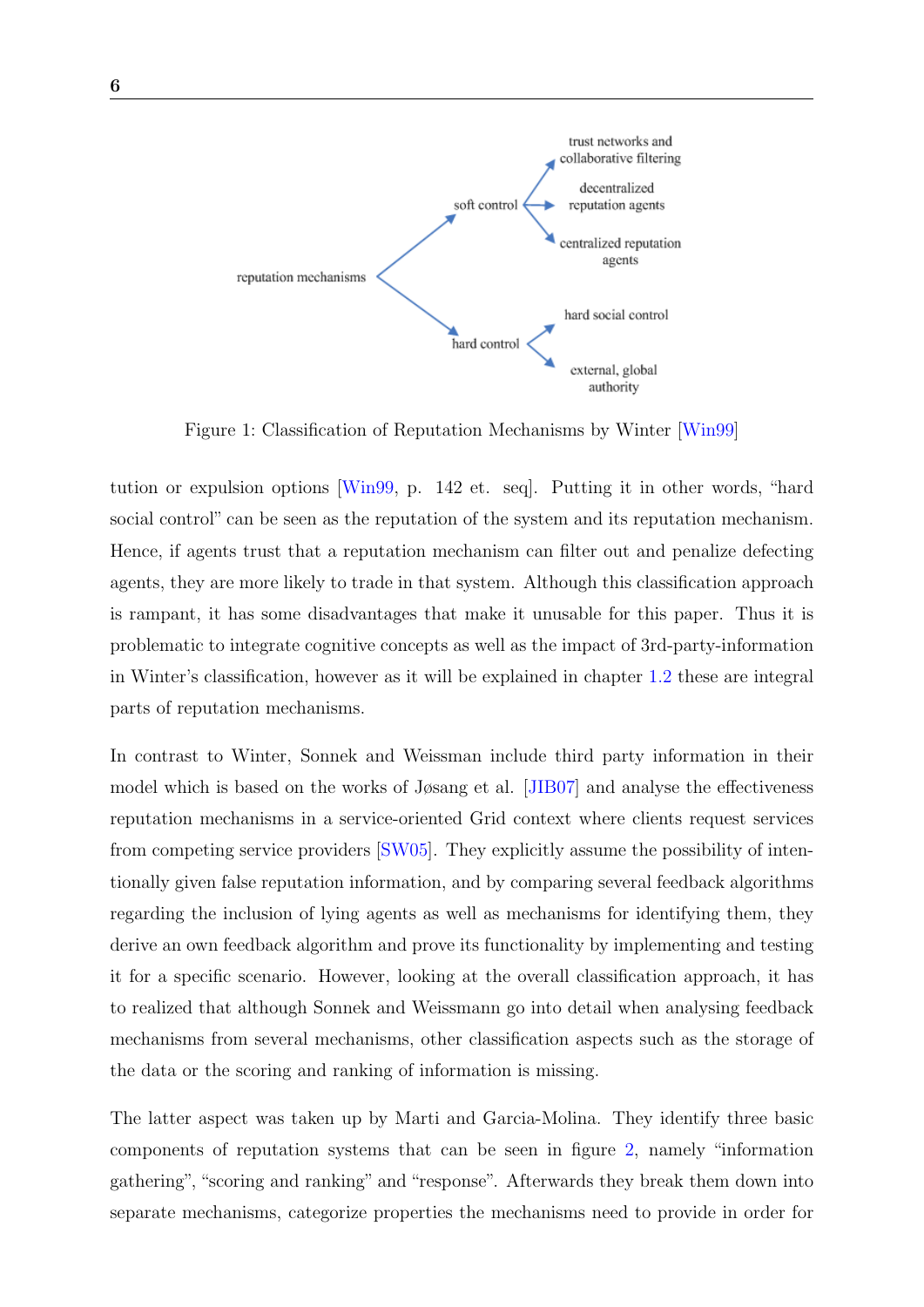the reputation systems to fulfil its functions and discuss the implementation limitations and trade-offs that may prevent some of the properties from being met [\[MGM06\]](#page-50-0).

| Reputation Systems    |                       |            |  |
|-----------------------|-----------------------|------------|--|
| Information Gathering | Scoring and Ranking   | Response   |  |
| Identity Scheme       | Good vs. Bad Behavior | Incentives |  |
| Info. Sources         | Quantity vs. Quality  | Punishment |  |
| Info. Aggregation     | Time-dependence       |            |  |
| Stranger Policy       | Selection Threshold   |            |  |
|                       | Peer Selection        |            |  |

<span id="page-7-1"></span>Figure 2: Classification of P2P Reputation Mechanisms by Marti and Garcia-Molina [\[MGM06\]](#page-50-0)

The properties Marti and Garcia-Molina discuss are very detailed, however, due to their focus on P2P reputation systems, their discussion misses aspects about the logical storage of reputation information, which is decentralized in P2P systems, but can be centralize in artificial societies in general. Furthermore, although reasoning about their taxonomy in detail, Marti and Garcia-Molina do note analyse any existing reputation mechanism within their classification.

In this paper we try to overcome these drawbacks and develop a comprehensive trust and reputation mechanisms classification for artificial societies that will afterwards be used to analyse several existing mechanisms in chapter [3.](#page-15-0)

## <span id="page-7-0"></span>1.2 Image and Reputation

After this short introduction to the problem of reducing uncertainty and increasing trust in the artificial societies, in this section the terms trust and reputation shall be briefly explained. The definition used builds on social science and cognitive literature as within this area of research reputation and its effects have been discussed at length.

To start, we will define the term reputation as we understand it and relate it to the term image that will be of importance in the further course of the paper:

Image is a global or averaged evaluation of a given target on the part of an individual. It consists of a set of evaluative beliefs [\[MC00\]](#page-50-4) about the characteristics of a target. These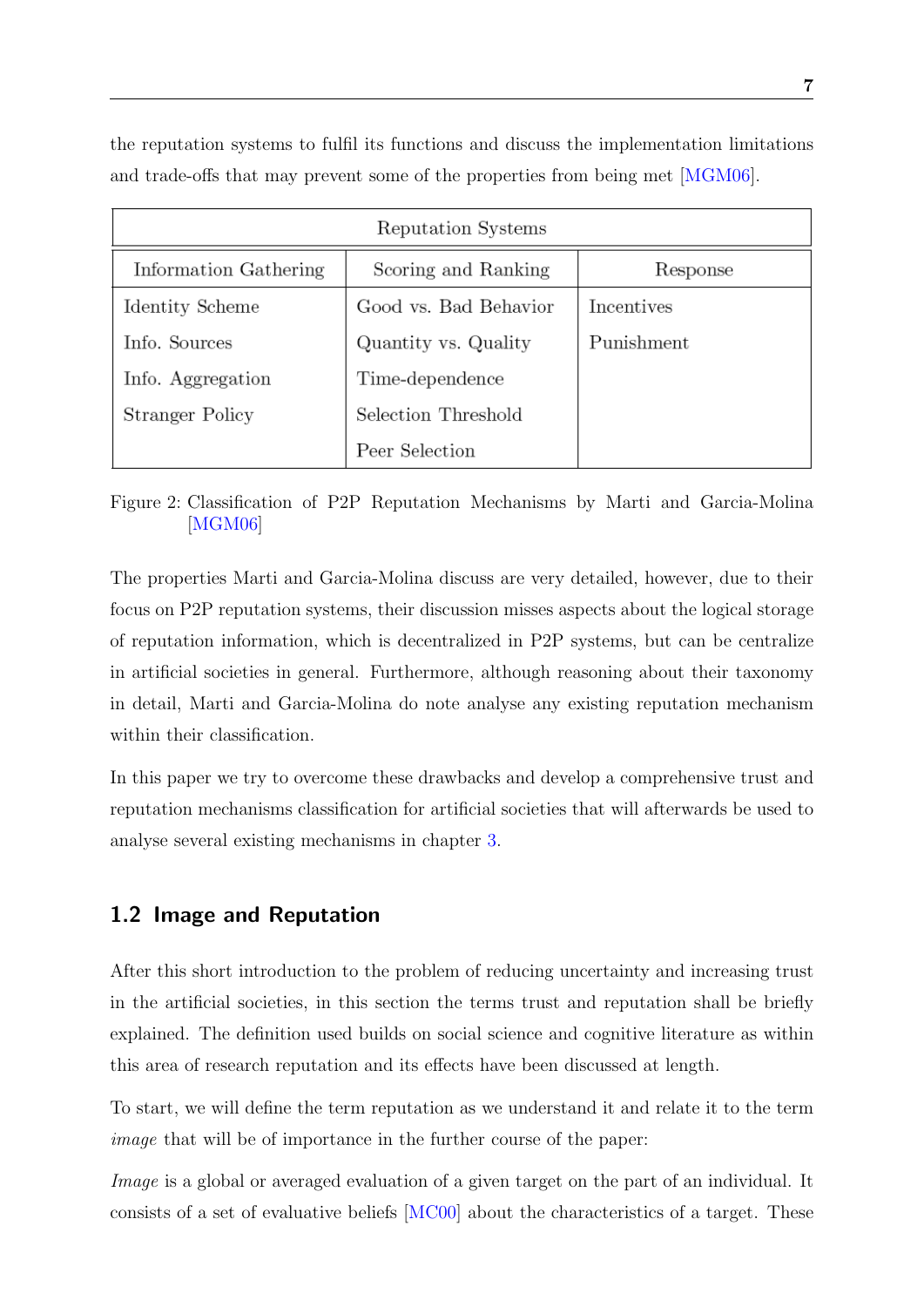evaluative beliefs concern the ability or possibility for the target to fulfil one or more of the evaluator's goals, e.g. to behave responsibly in an economic transaction. An image, basically, tells whether the target is "good" or "bad", or "not so bad" etc. with respect to a norm, a standard, a skill etc.

In contrast reputation is the process and the effect of transmission of a target image. The evaluation circulating as social reputation may concern a subset of the target's characteristics, e.g. its willingness to comply with socially accepted norms and customs. More precisely, we define reputation to consist of three distinct but interrelated objects: (1) a cognitive representation, or more precisely a believed evaluation (any number of agent in the group may have this belief as their own); (2) a population-level dynamic, i.e., a propagating believed evaluation; and (3) an objective emergent property at the agent level, i.e., what the agent is believed to be as a result of the circulation of the evaluation [\[CP02\]](#page-48-5).

Putting it simple, an image is the picture an individual has gained about someone else (the target) based on his own previous interaction with that target. If using reputation, the individual expands the information source about the target beyond its own scope and includes the information of others about the target as well.

# <span id="page-8-0"></span>2 A 5-Stage-Process-Model for Reputation

In order to analyse and compare existing trust and reputation systems for artificial societies we propose a classification scheme which shall be briefly explained in this chapter. This classification scheme is firstly based on Sabater and Sierra [\[SS05\]](#page-51-2), secondly on the ideas from the EU funded Project eRep  $[PEJ^+09]^1$  $[PEJ^+09]^1$  $[PEJ^+09]^1$  and on the reputation process model by Padovan et al. [\[PSEP02\]](#page-50-6) which was used for the highest layer roots.

In contrast to the classifications introduced in chapter [1.1,](#page-4-1) we do not see the reputation generation and usage dissectionable, but rather as a holistic process that stretches from the recording of transaction behaviour after one transaction to the usage of the reputational information for the next transaction. Therefore, our classification scheme is based on a five stages process, which takes place between two transactions of an agent, as demonstrated in figure [3.](#page-9-0)

<span id="page-8-1"></span><sup>&</sup>lt;sup>1</sup>The ideas for classifying trust and reputation mechanisms were formulated formulated in Deliverable 1.1 [\[eRe06\]](#page-48-4) of the eRep project. For more information see [http://megatron.iiia.csic.es/eRep/](http://megatron.iiia.csic.es/eRep/?q=node/93) [?q=node/93](http://megatron.iiia.csic.es/eRep/?q=node/93).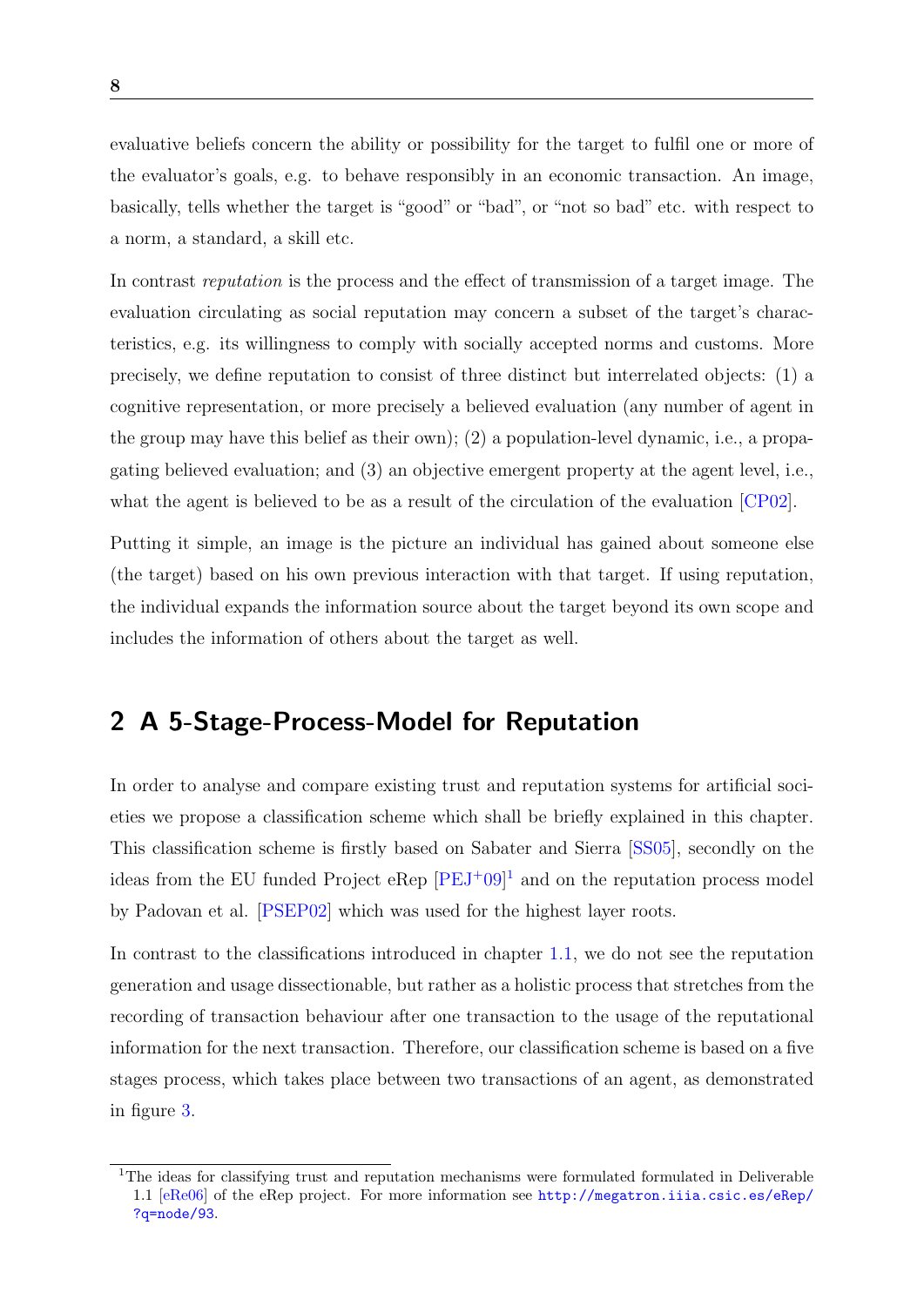<span id="page-9-0"></span>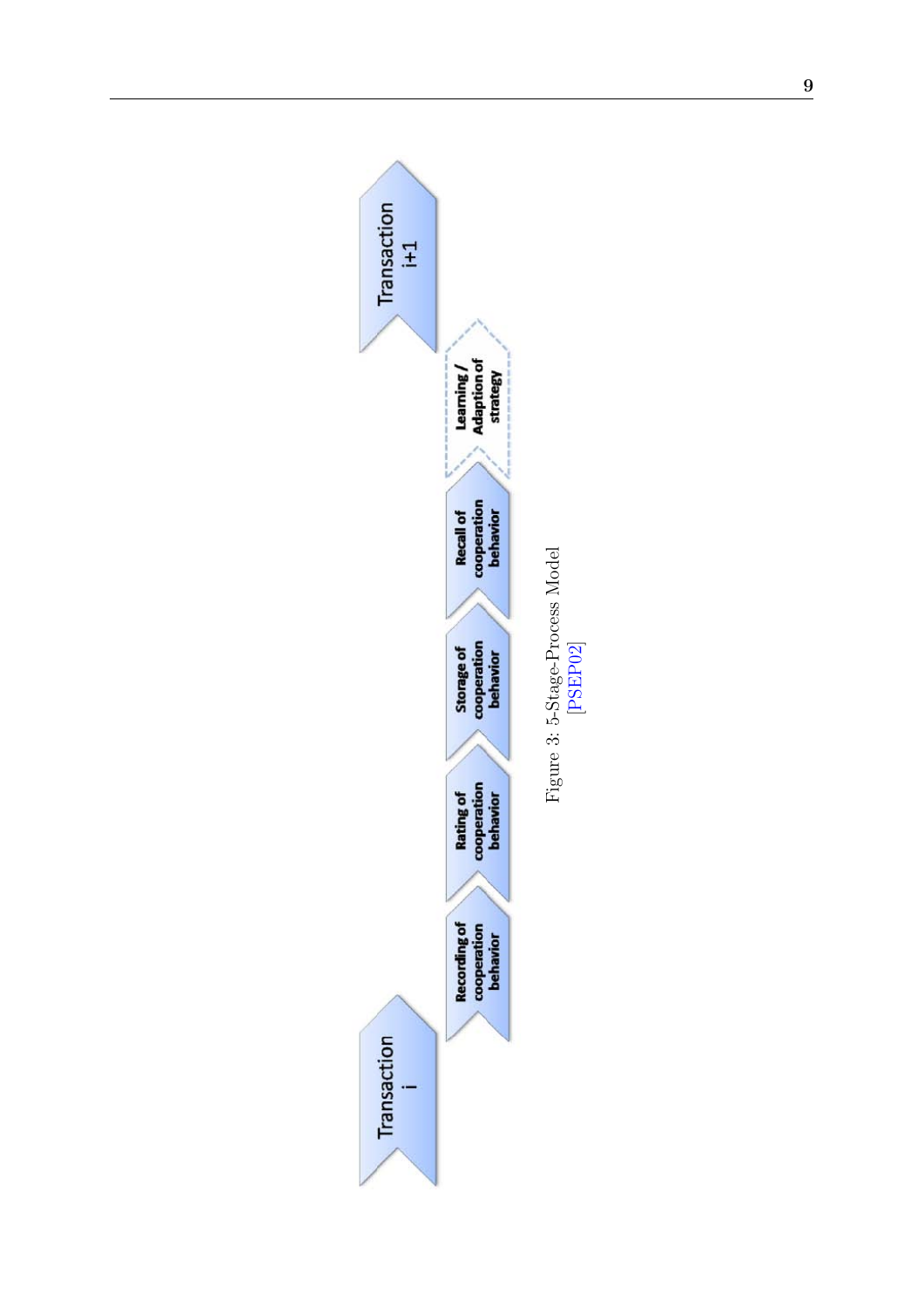The stages start after the settlement of a transaction  $i$  and are called recording, rating and storage of cooperation behaviour, the recall of the former agent behaviour and last but not least the modification/adaption of agent's strategy. Along these stages, the trust and reputation models will be classified in this paper. Therefore, first of all the different stages will be explained in more detail.

### <span id="page-10-0"></span>2.1 Recording of cooperation behaviour

As a first step in the transaction phase model, after a settlement of a transaction, the cooperative behaviour of each transaction partner has to be recorded. Thus, all trust- and reputation models have to record the cooperative behaviour. These models are classified whether they are able to manage different contexts of cooperation or not.

"If we trust a doctor when he is recommending a medicine it does not mean we have to trust her when she is suggesting a bottle of wine." [\[SS05\]](#page-51-2)

This example makes clear, that trust and reputation are context dependent and as a consequence models need to be classified whether they are single- or multi-context models. A single-context trust and reputation model

"[...] is designed to associate a single trust/reputation value per partner without taking into account the context. A multi-context model has the mechanisms to deal with several contexts at a time maintaining different trust/reputation values associated to these contexts for a single partner." [\[SS05\]](#page-51-2)

Real multi-context models have to be differentiated from models, which seem to be able to handle multi contexts through instantiating more single-context models (each one for a special context).

"So what really gives to a model the category of being a multi-context model is the capability of making a smart use of each piece of information to calculate different trust or reputation values associated to different activities. Identifying the right context for a piece of information or using the same information in several contexts when it is possible are two examples of the capabilities that define a real multi-context model." [\[SS05\]](#page-51-2)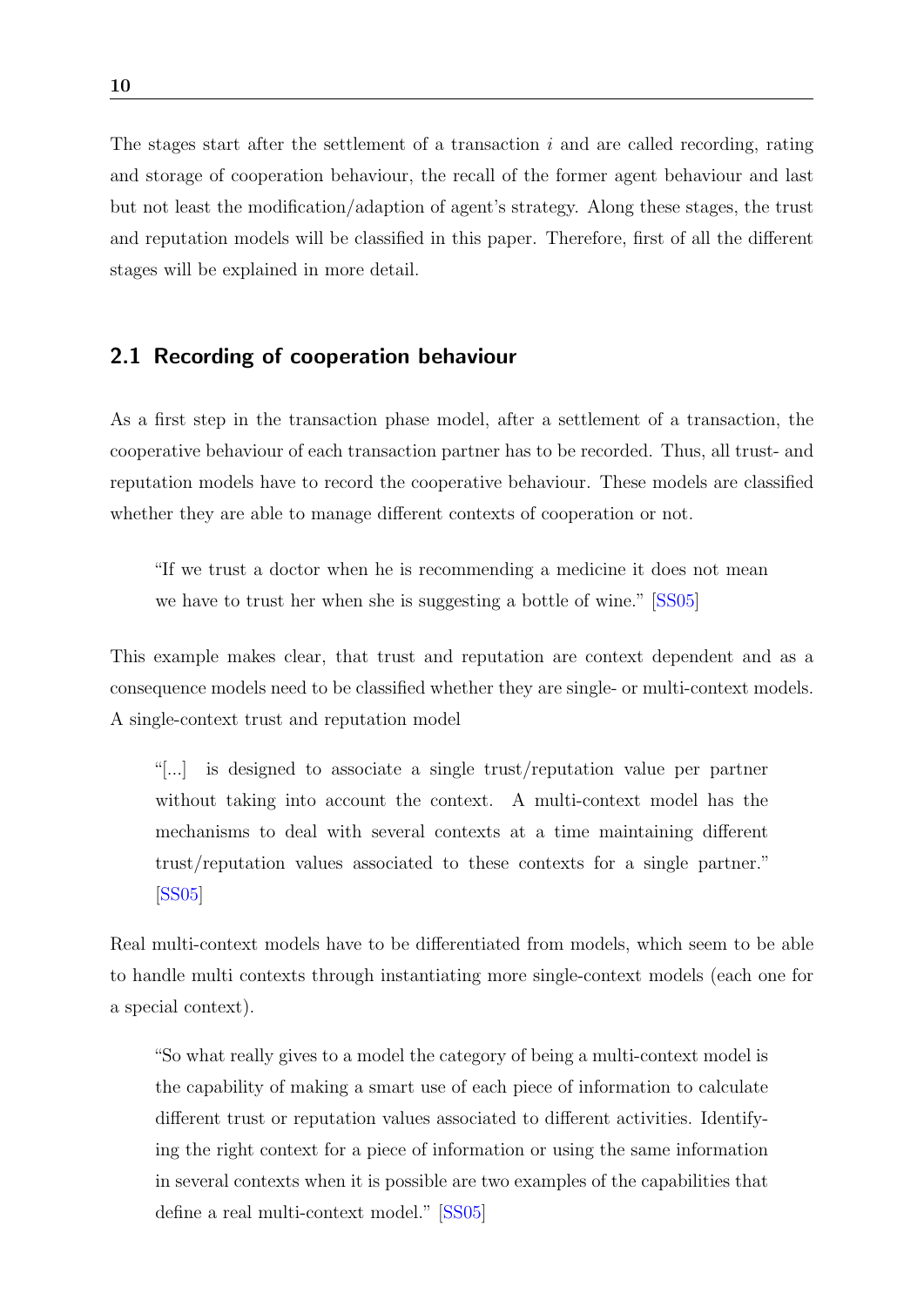Finally, it should be mentioned, that not in every application scenario a multi-context model is necessary. Adding the capability to deal with several contexts has to be paid with increasing complexity "and adds some side effects that are not always necessary or desirable" [\[SS05\]](#page-51-2). Furthermore, in special contexts, like eCommerce, it might be possible to put all trust and reputation information into one context without loosing too much of it.

### <span id="page-11-0"></span>2.2 Rating of cooperation behaviour

After the recording of the transaction partner's behaviour, the recorded behaviour (and ultimately the transaction partner) has to be rated [\[PSEP02\]](#page-50-6). The rating of cooperative behaviour phase looks at the recording and considers the algorithm used in the model to aggregate the rating values. Thereby, very broadly, three different approaches can be distinguished: Is there a cognitive approach, whose beliefs can not be aggregated mathematically, or is the model a mathematical one or even a composition of both approaches? In a cognitive approach mental states lead to trust other agents and perhaps lead to the decision to interact with these target agents afterwards. Game-theoretical/mathematical approaches consider trust and reputation as "subjective probabilities by which an individual  $\vec{A}$  expects, that another individual  $\vec{B}$  performs a given action on which its welfare depends" [\[Gam90\]](#page-49-2). Thus, trust and reputation are not, like in the former case, a result of a mental state, but a result of a pragmatic game with utility functions and a numerical aggregation of results in the past. [\[SS05\]](#page-51-2) The result has to be mapped to a certain metric, which has to be unique within the system.

## <span id="page-11-1"></span>2.3 Storage of cooperation behaviour

After the rating of the transaction partner, the corresponding information has to be stored. Depending on the actual implementation, it can be stored by the transaction partners themselves or by a third party. Thereby, this categorization entry focuses on the logical data management and not on the physical data storage. The logical data management can be centralized or decentralized. To show by an example, that the logical view on the data is not necessary dependent from the physical data storage, one can think of a P2P network, which provides a logically centralized view of all data on the participating nodes. But the physical data storage is per se organized decentralized in such networks. In the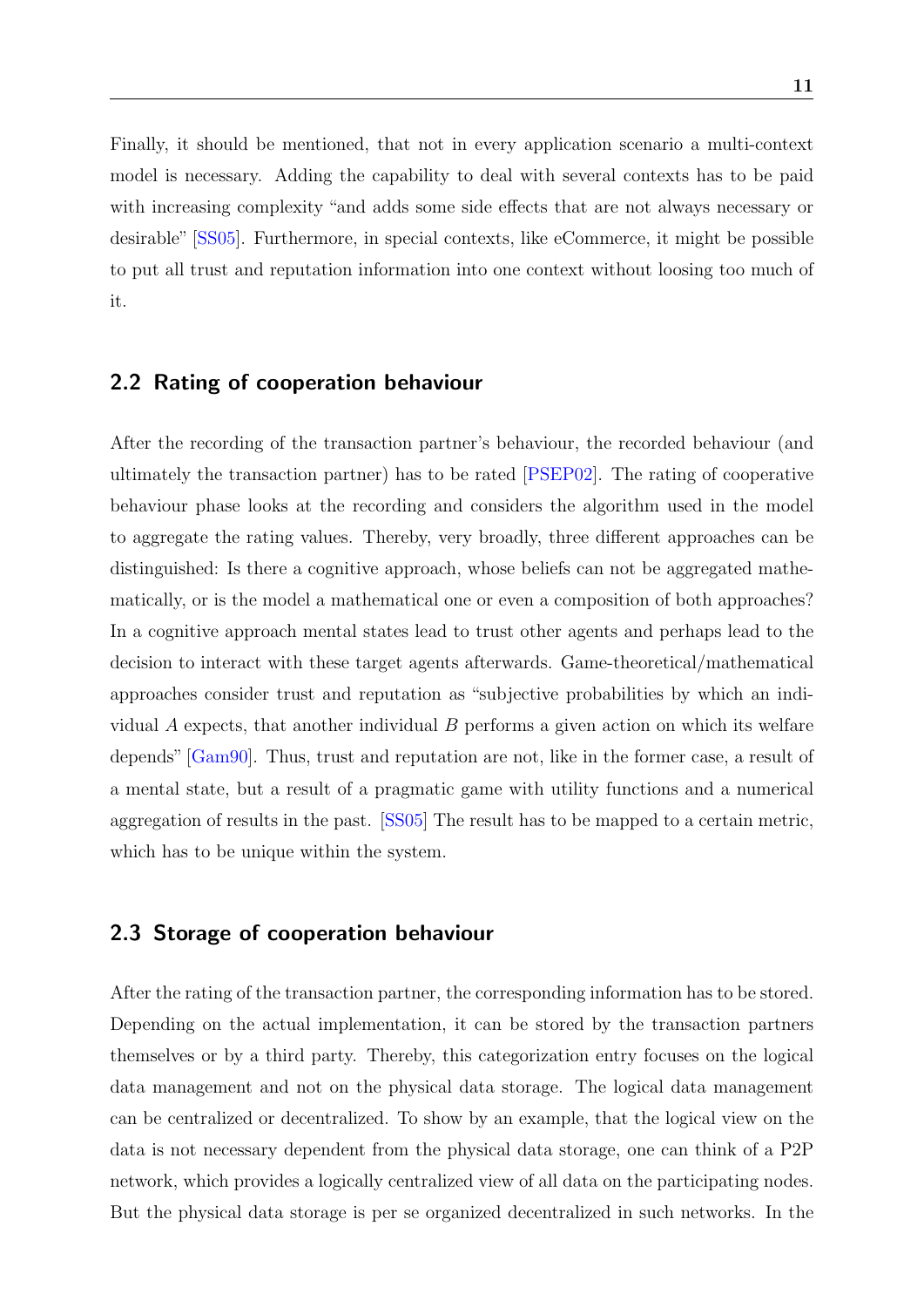context of this work only the logical data management matters, because with a logical centralized view of all reputation data, the reputation model is able to use all data. With a decentralized view on reputation data, the agent and thus the reputation model is not able to see all these ratings. Instead, the individual agents have to make requests for other agent's former experiences with a certain target agent.

## <span id="page-12-0"></span>2.4 Recall of cooperation behaviour

Before entering the negotiation or agreeing upon a new transaction  $i + 1$ , the software agents recall available ratings about the prospective transaction partner (either based on their own experience or based on their own incomplete information in combination with the not necessarily trustworthy information provided by a third party) [\[PSEP02\]](#page-50-6). This dimension regards the information sources that the models take account of calculating trust and reputation values. The dimension is structured hierarchical. On the first layer it is differentiated whether there is an information exchange in the system. If there is no interaction in the system and only direct experiences or prejudices - that are more reliable however not available for all agents - are being used to assess the trustworthiness of a possible transaction partner, the systems are (usually) called Trust systems, as by definition reputation systems require an exchange of information in the system. In case information is exchange, further distinctions can be made:

#### Information exchange

If the trust- and reputation system provides information exchange between agents, there are two new dimensions to categorize the models. The first one is about the reliability of reputation values, the second one about the provision of semantic information. Witness and sociological information [\[SS05\]](#page-51-2) are both two possible instances for exchanged information types.

• Meta-belief:

Does the trust- and reputation model provide a measure of how reliable a specified trust or reputation value is? "Sometimes, as important as the trust/reputation value itself is to know how reliable is that value and the relevance it deserves in the final decision making process" [\[SS05\]](#page-51-2).

• Value's semantic meaning:

Third agents' evaluations depend on subjective cognition. To interpret this evalu-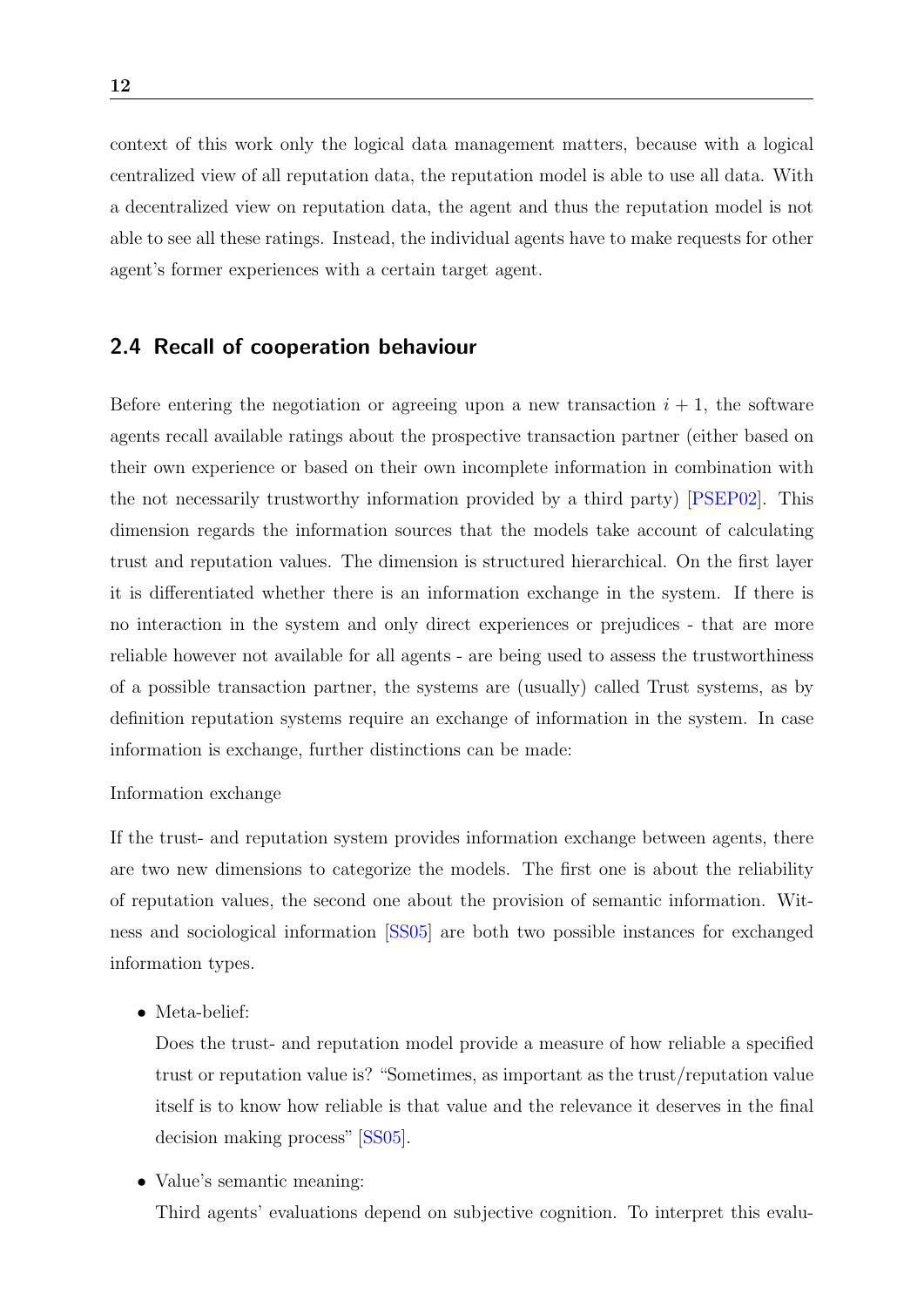ation, it is necessary to know the former evaluations of this evaluator in order to interpret the value correctly. For example a rating of 0.7 (in a continuous measure between 0 and 1) from an evaluator A for a target has to be interpreted different from the same evaluation value from evaluator  $B$ , if evaluator  $B$  is known for its low ratings.

• Type of exchanged information:

The current model can be established in two big groups: those models which assume boolean information and those models which assume continuous measures. Although this seem to be a very simple difference, choosing one approach or the other, has a great influence in the design of the model. [\[eRe07\]](#page-48-6) Models based on an aggregation mechanism usually have to use continuous measures.

Furthermore, the software agents can make use of the recalled information and rate them. Rating information influences the actual decisions of software agents in the selection of potential transaction partners. The most important impact criterion is the fact, whether the model allows cheaters or other malicious agents in the system and the agents to consider cheating and false information in their decision about cooperative behaviour.

In analogy to Sabater and Sierra we use three levels to show the degrees of agent' cheating:

• Level 0:

The model does not consider cheating behaviour. There are many honest agents in the system, that the ratings provided by malicious agents are not preponderated.

• Level 1:

The models classified here must be able to handle agents which hide information, but never lie.

• Level 2:

The models classified into the highest level must even be able to handle lying agents and provide mechanisms to identify them.

## <span id="page-13-0"></span>2.5 Learning / Adaption of Strategy

Last but not least, the agents have to adapt their own future strategy to the experiences made before. The agent for example can utilize individual reputation thresholds to choose suitable interaction opponents. After a interaction has failed it might adapt this threshold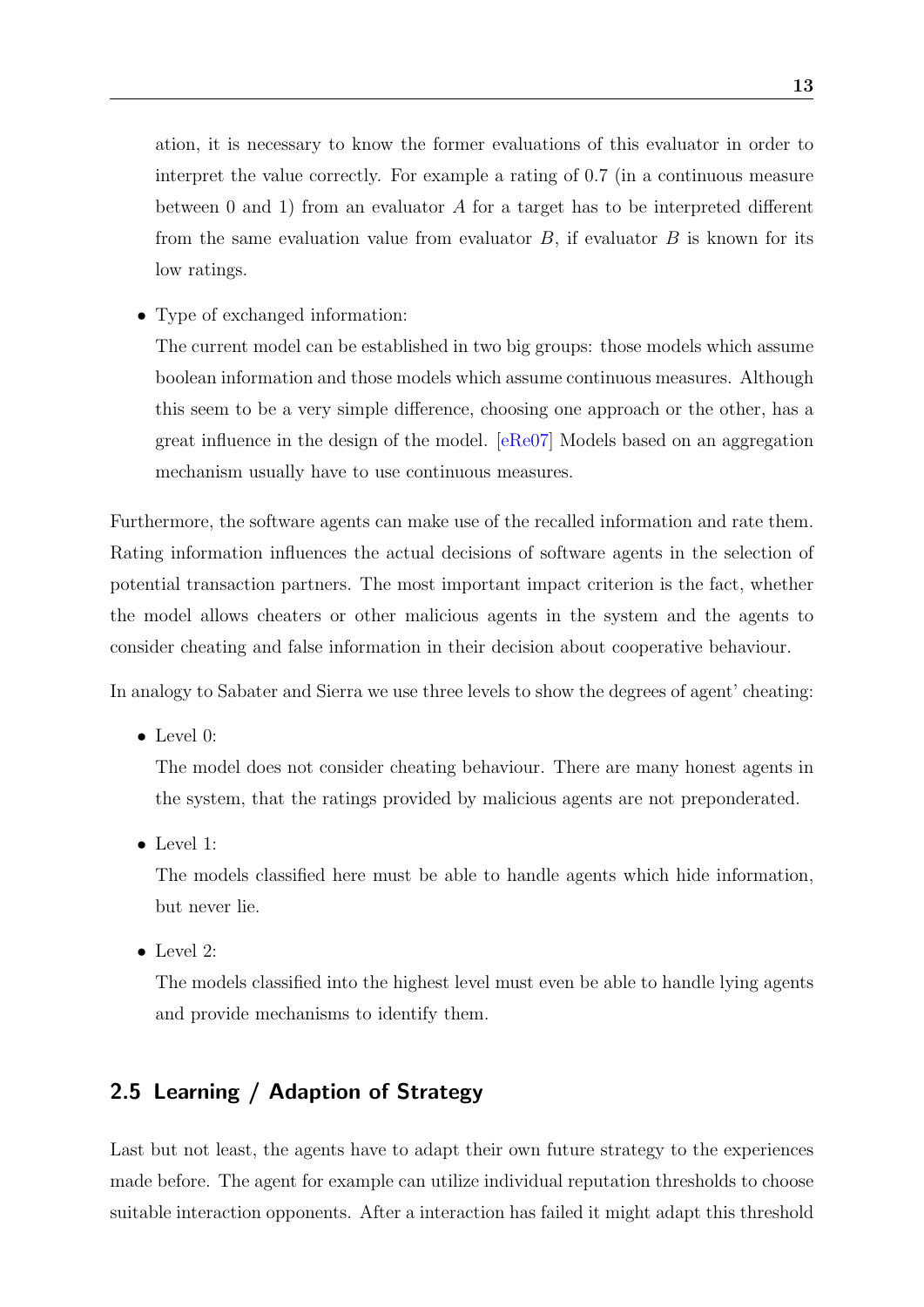and increase it to choose more reliable partner in the future. On the other hand, if an interaction worked out well, the agent might be willing to decrease this threshold in order to select a transaction partner with a higher matching probability when for examples markets are used match supply and demand.

Nevertheless, this issue is very important in the field of trust and reputation model almost all trust and reputation models we will consider in section [3](#page-15-0) exclude proposals on this topic due to the high context-dependency of the strategy.

The following section will consider different reputation mechanisms following the special view defined in this section.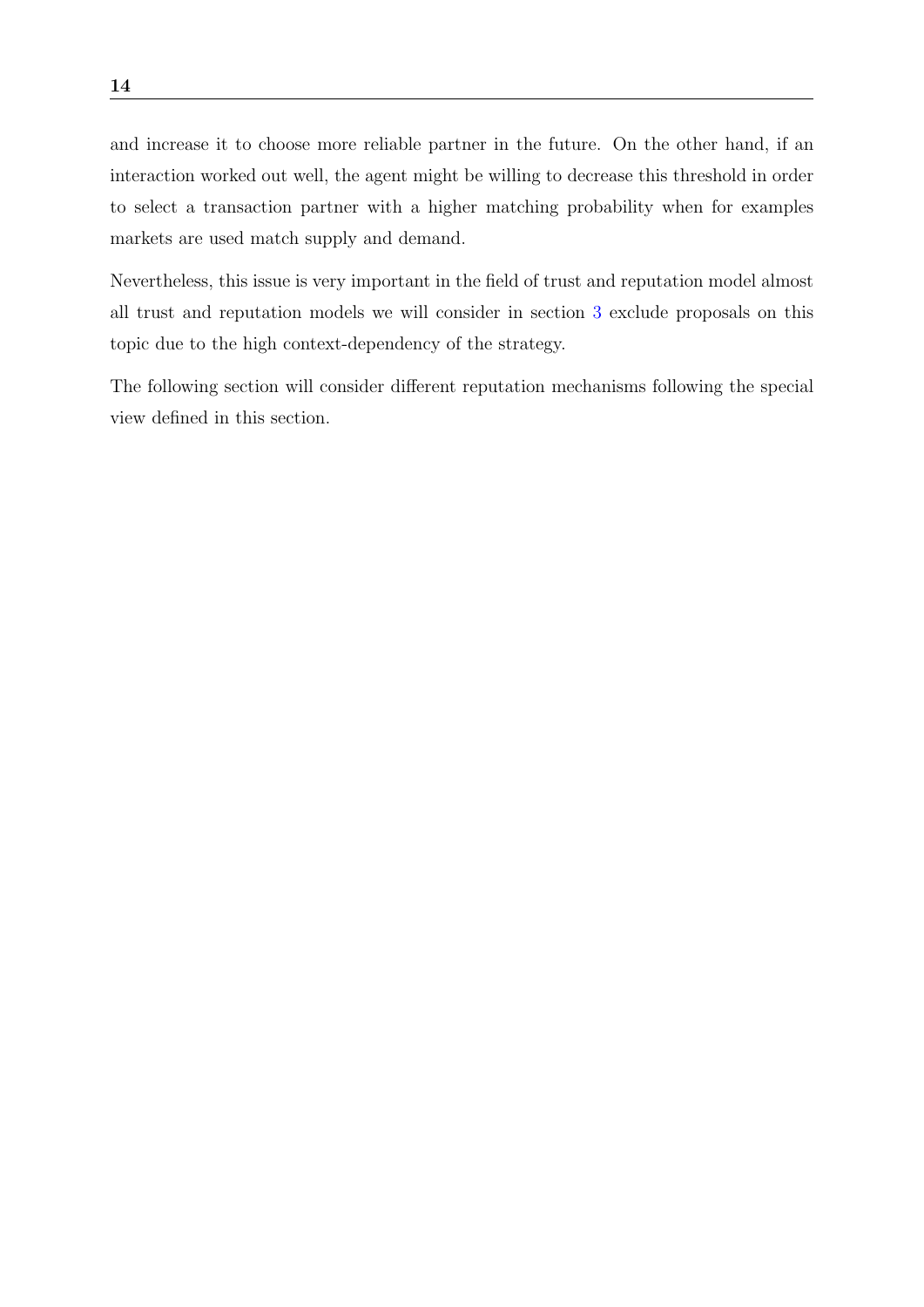# <span id="page-15-0"></span>3 Reputation Mechanisms for Artificial Societies

## <span id="page-15-1"></span>3.1 Marsh

The first concept that shall be analysed with the help of the 5-stage-process-model is the Trust-concept by Stephen Marsh. [\[Mar94\]](#page-49-3) Looking at the recording of the cooperation behaviour, it has to be noted that  $Trust$  is a multi-context model (i.e. it can to handle different contexts of cooperation) as Marsh distinguishes between three types of trust in his thesis: basic trust, general trust and situational trust. [\[Mar94,](#page-49-3) p. 55]

Basic trust is the trust the agent has independently from the current transaction-offering agent. It is calculated from all the experiences accumulated by the agent. *General trust* is the trust an agent has in another agent without taking any specific situation or context into account. This is done in the *situational trust* calculation, in which Marsh uses the formula

$$
T_x(y,\alpha) = U_x(\alpha) \times I_x(\alpha) \times \widehat{T_x(y)}
$$
\n(1)

<span id="page-15-4"></span>to determine the situational trust  $T_x(y, \alpha)$  of agent x (the truster) in agent y (the trustee) in the specific situation  $\alpha^2$  $\alpha^2$ , resulting of the subjective utility  $U(\alpha)$  and the subjective importance  $I(\alpha)$  of the situation. [\[Mar94,](#page-49-3) p. 62] Thereby the utility  $U_{\alpha}$  can take values of the interval  $[-1, 1)$ , whereas the importance of the situation comes from [0, 1]. The last term of the equation  $\widehat{T_x(y)}$  refers to a possible weighted mean value over the evaluations of the general trust for agent y by agent x in the past  $(T_x(y)^{t-n}; \ldots; T_x(y)^{t-1})$ . As the trust function itself, it can take values from the interval  $[0, 1)$ <sup>[3](#page-15-3)</sup>. Along the lines of situational trust, Marsh furthermore makes intensive calculations depending on the standard of knowledge an agent x perceives an agent y to have for a situation  $\alpha$  and specifies equations for three states of competence he distinguishes. These three states are [\[Mar94,](#page-49-3) p. 73 et seq.]:

- 1. The state in which agent is not known in the specific or a similar situation (e.g. if the agent has never trade with the other agent before).
- 2. The state in which an agent is known but not in the specific or in a similar situation (e.g. in case the agent has traded with the other agent before, but in a totally

<span id="page-15-2"></span><sup>&</sup>lt;sup>2</sup>When talking about *situations* Marsh refers to the comparability of actions. According to Marsh trustworthiness always refers to experiences in comparable situations.

<span id="page-15-3"></span><sup>3</sup>Marsh excluded the value 1, as it would represent blind trust, and consequently would not be expedient [\[Mar94,](#page-49-3) p. 57].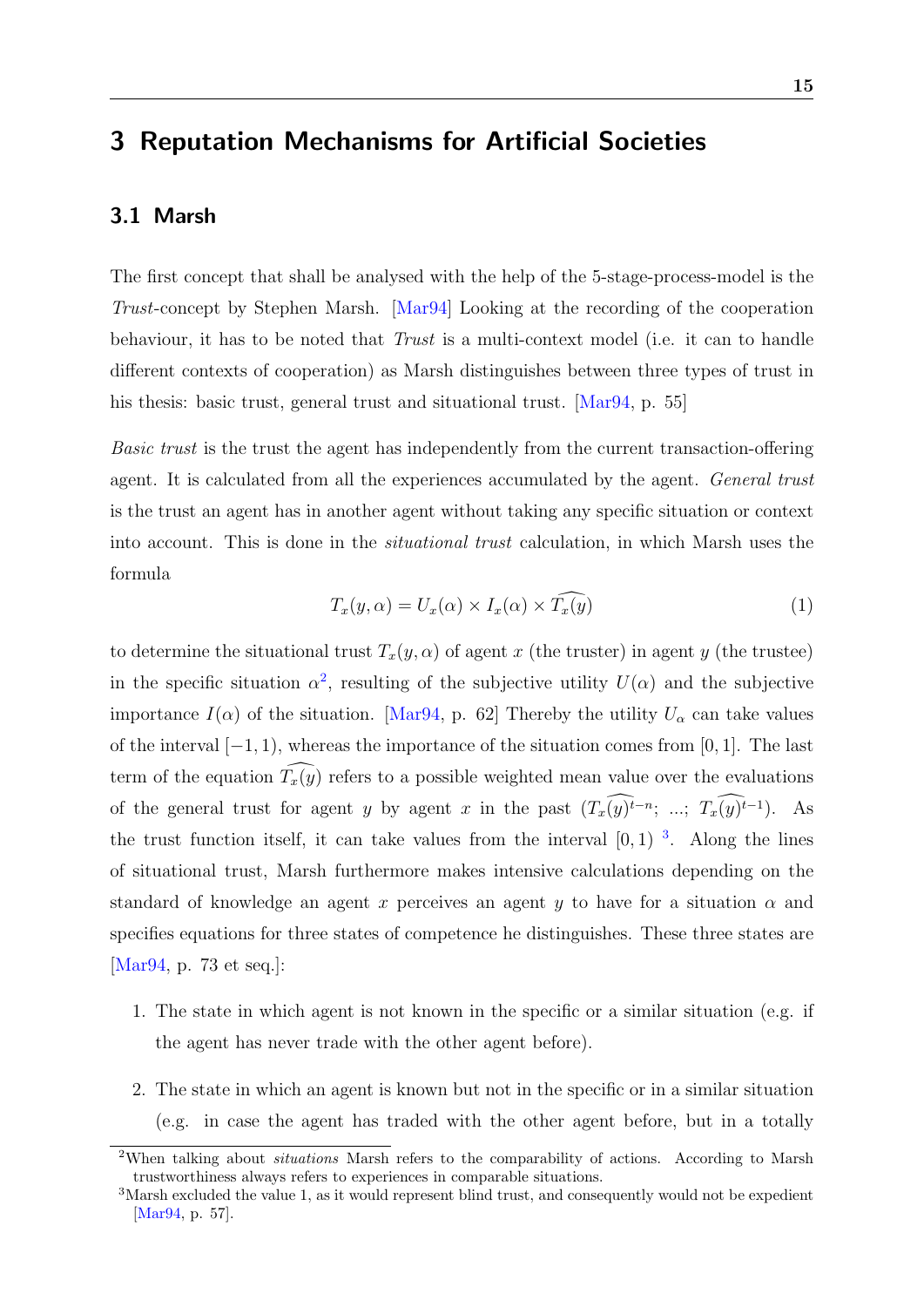different context).

3. The state in which the agent is known and trusted in the specific or a similar situation (e.g. in case the agent has traded with the other agent before, in the same context).[4](#page-16-0)

The perceived-competence-variables, Marsh calculated for the three cases, are then used in the rating process when evaluating the cooperation behaviour. In this process, Marsh discusses several "dispositions", namely optimistic, pessimistic and realistic agents, and calculates their trust evaluations from the past up to a certain point that is either determined by the agents' memory size or the number of previous encounters. Hence, for the estimation of its partner's trustworthiness, an optimistic agent takes into account the maximum value of all previous comparable transactions, whereas a pessimistic one will consider the minimal value.<sup>[5](#page-16-1)</sup> Although Marsh included these cognitive "dispositions" his concept analyses trust purely mathematically, as not mental states lead to the decision to trust another agent, but subjective probabilities.

Once, Marsh has calculated the values for the situational trust, they are stored locally by each agent to be then used in case an agent is offered a transaction with the evaluated agent once more. Hence, the system Marsh envisaged decentralized in terms of the data management [\[Mar94,](#page-49-3) p. 5]. If an agent is approached with a transaction offer, Marsh calculates a cooperation threshold to determine whether the agent should interact with the potential transaction partner, or not:

Cooperate Threshold<sub>x</sub>(
$$
\alpha
$$
) = 
$$
\frac{Perceived\ Risk_x(\alpha)}{Perceived\ Complete_{x}(y,\alpha) + \widehat{T_x(y)}} \times I_x(\alpha)
$$
 (2)

Thus in case, the *Cooperation Threshold* is reached or passed, a transaction can take place. In case several agents at the same time offer a transaction and more than one extravagates the threshold, Marsh discusses different procedures. Thus he points out that the agent has the option either to choose the generally most trustworthy offering agent, or the one most trustworthy with regard to the situation, etc. It even might make its decision depending on all procedures and choose the agent which does best in most

<span id="page-16-0"></span><sup>4</sup>Thereby, the equations Marsh specifies for case number (2) and (3) are expansions of the standard formula for the perceived competence *Perceived Competence*  $x = T_x I_x(\alpha)$ , that is used in the first case. Concerning the equations themselves, it has to be noted, that although specifying equations, Marsh himself tends to use estimations instead of exact calculations.

<span id="page-16-1"></span><sup>5</sup>For the realistic or pragmatic agents, Marsh consults the mean value of all previous encounters that from the situation's point of view are comparable to the new one.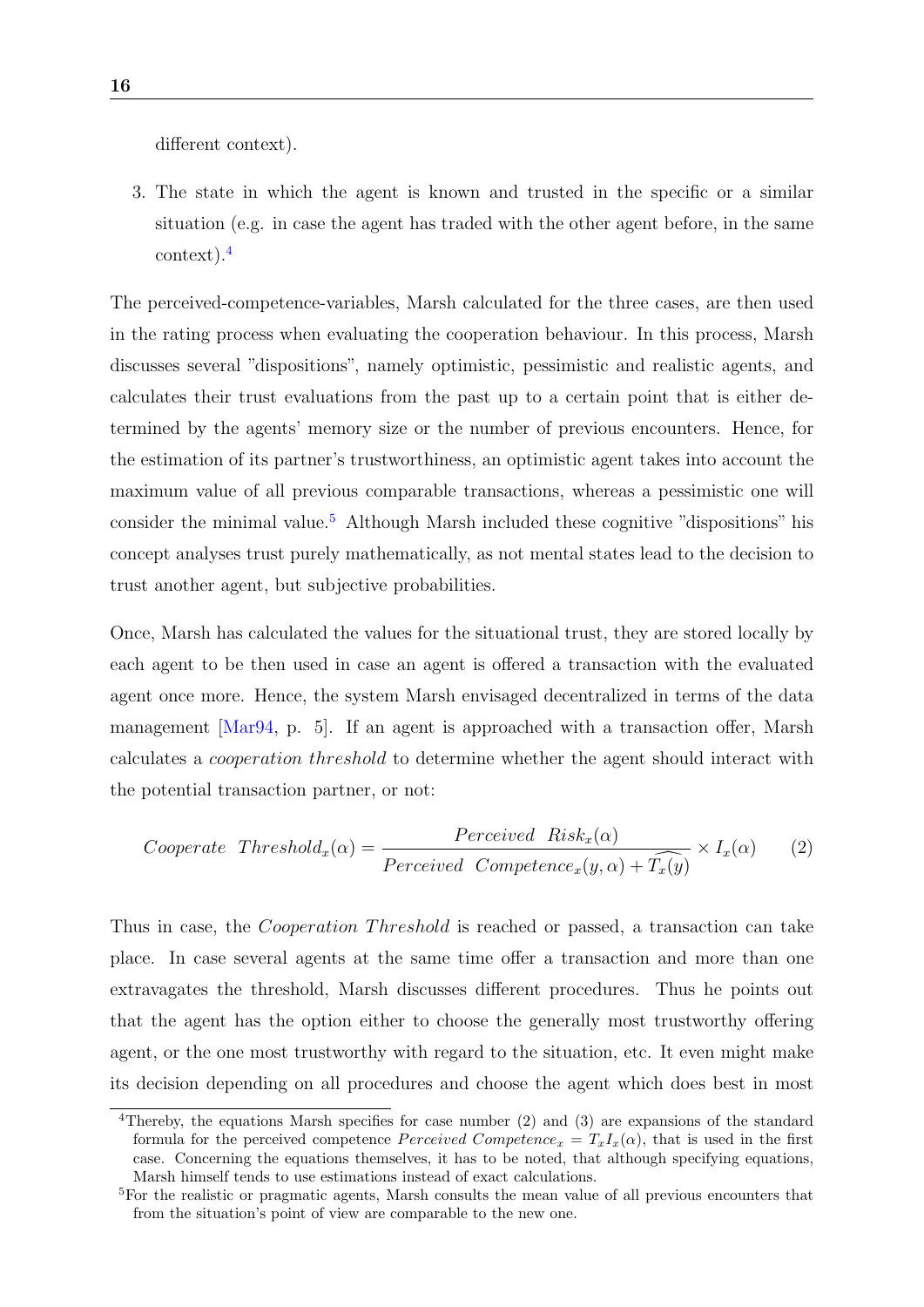of them. As these calculations show, Marsh's Trust-concept does not take into account any third-party-information and as such does not calculate any reputation-values. Hence, when looking at the recall phase, *Trust*, as its name already indicates, has to be identified as a trust system.

If, finally, the agents decided to trade with one another, after each transaction the general trustworthiness in terms of the *Cooperation Threshold* is adjusted by each agent using multiplication. [\[Mar94,](#page-49-3) p. 79 et seq.]:

Marsh showed this mechanism using an iterated prisoner dilemma which is exemplarily shown from agent  $x$ 's perspective in the following table:

|            | Y cooperates                                                                                                                      | Y deceives                                                         |
|------------|-----------------------------------------------------------------------------------------------------------------------------------|--------------------------------------------------------------------|
|            | X cooperates $T_r^{t+1} = T_r^t \times 1,01$<br>$T_x(Y)^{t+1} = T_x(Y)^t \times 1, 10 \quad T_x(Y)^{t+1} = T_x(Y)^t \times 0, 90$ | $T_r^{t+1} = T_r^t \times 0.99$                                    |
| X deceives | $T_x^{t+1} = T_x^t \times 1,05$<br>$T_r^{t+1} = T_r^t \times 1,01$                                                                | $T_x^{t+1} = T_x^t \times 0.95$<br>$T_r^{t+1} = T_r^t \times 0,90$ |

<span id="page-17-0"></span>Table 1: Adjustment of agent  $X$ 's *Cooperation Threshold* for  $Y$ 

In the table it is important to note that the number values can be chosen freely by each agent, although Marsh strongly suggested to penalize deceitful behaviour more strongly than to award the cooperative one, as in the real world it is easier to lose, than to gain trust.

When trying to evaluate Marsh's approach, all in all it does not seem very complex but easy to implement. However, it harbours several problems. Thus, when commenting on Marsh's approach Schillo [\[SFR00,](#page-51-4) p. 36 et seqq.] for example, points out effects that are owned to math. Marsh, at least partially, sees these problematic cases as well; however he sticks to the conviction that his formalization models trust successfully. [\[Mar94,](#page-49-3) p. 143] The problems addressed by Schillo can be exemplified when looking at the equation for the situation trust (see equation [1\)](#page-15-4).

In this equation Marsh uses a product whose factors can be negative. This leads to the unusual side effect that the situational trust is positive in case the agent does not have any trust in his potential trading partner and hence attributes a negative trust value to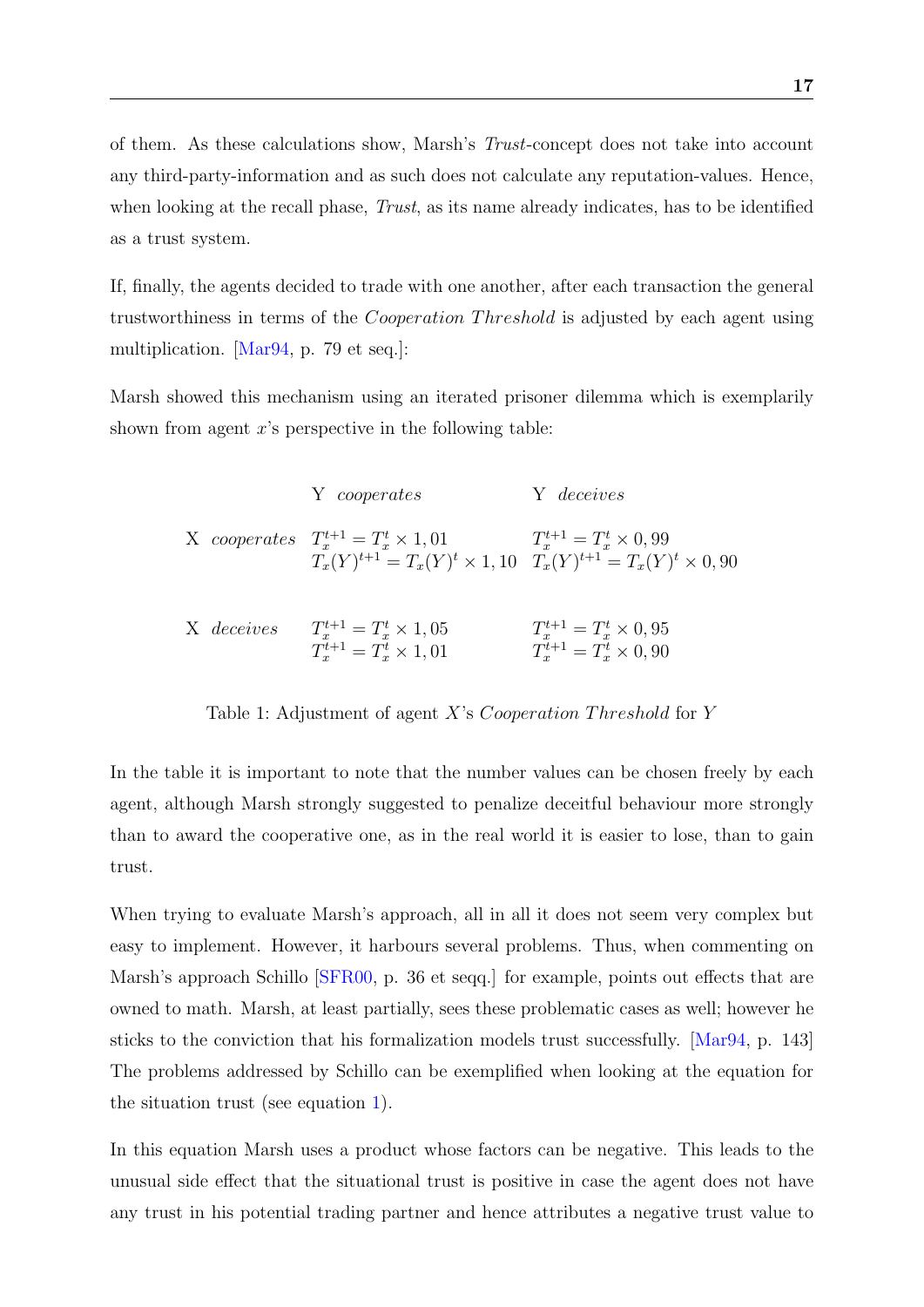him and at the same time judges the utility of the situation negative as well.<sup>[6](#page-18-0)</sup> Marsh describes this effect as "machiavellian" and reckons that to a certain extent it can be useful to leave transactions that do not seem useful or important to these agents who are less trustworthy. Further equivocal effects that result from the use of multiplication and the interval [-1,1]lead to the problem that in the case of trust- or utility-indifference (i.e.  $\widehat{T_x(y)} = 0$  or  $U_x(\alpha) = 0$ ) by the agent the situational trust is assigned 0, which is a value that is difficult to interpret.<sup>[7](#page-18-1)</sup> When these mainly mathematical problems are put aside, several further questions remain for the discussion of Marsh's concept. Thus one must analyse whether the proposed formalizations would result in a reliable complete system if they were implemented in artificial societies, for instance. For answering this question it seems reasonable to examine Marsh's approach for its functionality. Thereby especially the aspect of social control (i.e. to what extent deceiving agents can be filtered out and excluded from the market-place) is of special interest. [\[Mar94,](#page-49-3) p. 138]

Generally, the discussed formalization seems to be suitable for reducing fraud. Thus, if agent y cheated agent x, there is a high probability that in the future agent x will not trade with y again. However, the values for modification of the general trust have to be adjusted drastically to reduce the general trust in case of fraud. With these adjustments at least pessimistic and realistic agents can reasonably protect themselves against deception. Nevertheless, as no communication between the agents exists, a streetwise agent can systematically betray all other agents once without the system stopping it. In this respect, the request for a secure total system cannot be fulfilled by Marsh's mechanism.[8](#page-18-2) Besides the question of functionality, it has furthermore to be asked whether the underlying sociological assumptions endure the limitations of a technical system. For his definition of trust, Marsh chose the work of Morton Deutsch, Niklas Luhmann, Bernard Barber and Diego Gambetta as a starting point, whereas the latter had the biggest impact on him. [\[Mar94,](#page-49-3) p. 25 et seqq.] This influence can, for example, be seen in the adoption of situation- and agent-specific cooperation thresholds as well as in the conception of situational trust as a product of utility and importance on the one hand and trustworthiness on the other. Thus it can positively be noted that through the inclusion of the situation

<span id="page-18-0"></span> $6$ Similar arguments can be found against the *Cooperate Threshold* formula, if for example the *Perceived*  $Competence_x(y, \alpha) + T_x(y) = 0.$ 

<span id="page-18-1"></span><sup>7</sup> In his comments on "No Trust and Distrust" Marsh himself distinguishes among four possible interpretations (relating to general trust) of the value 0.

<span id="page-18-2"></span><sup>8</sup>As a matter of fairness, it has to be said that the establishment of a totally secure system was not the departure point for Marsh's considerations. He concentrated on the establishment of trust relations and their implications for co-operation, instead of the security of the system and even proposed himself to establish a communication between agents as possible solution. [\[Mar94,](#page-49-3) p. 116]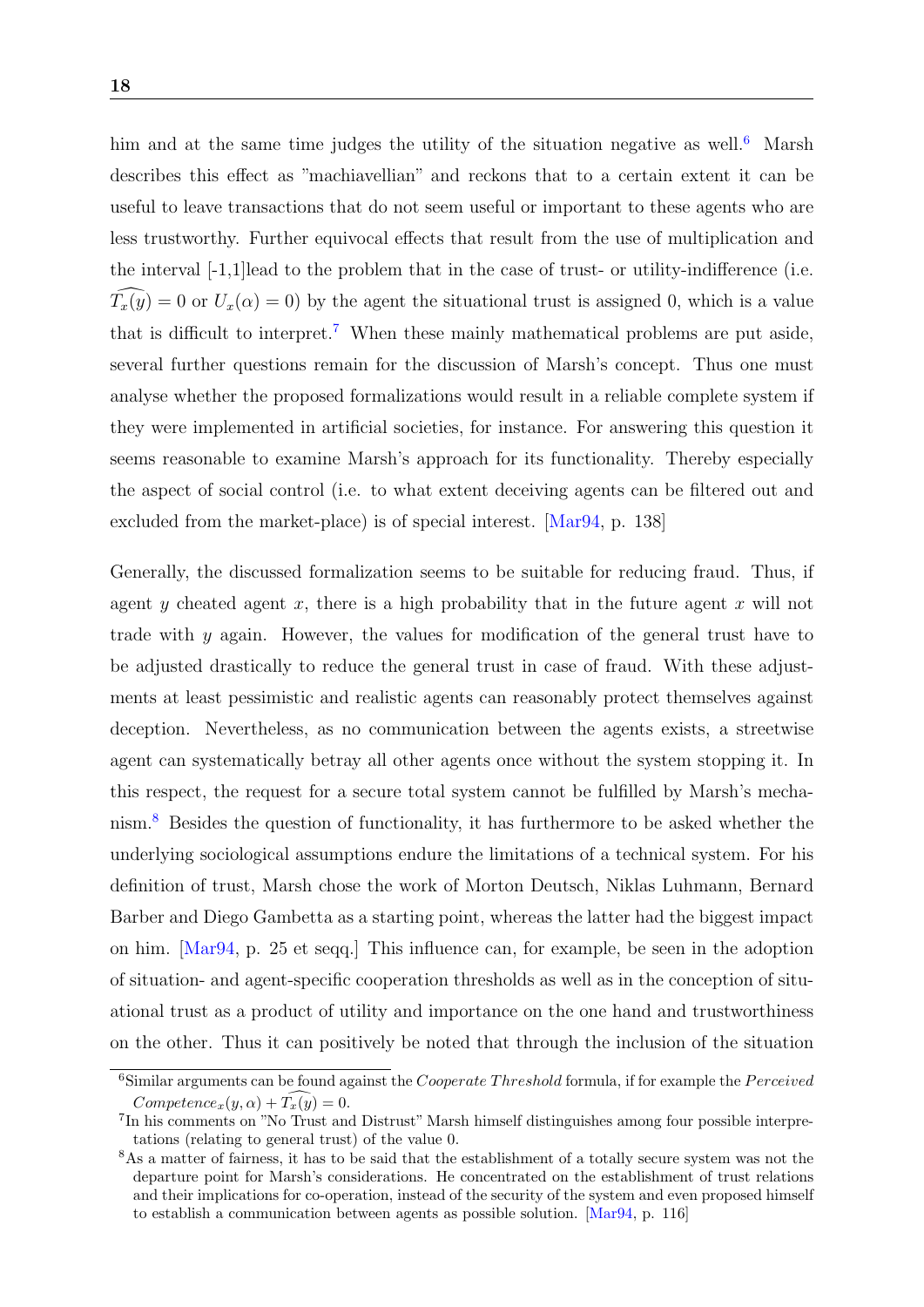and its significance, Gambetta's idea of social arrangements influencing the necessity of trust [\[Gam90,](#page-49-2) p. 220] was taken into consideration. Furthermore Marsh considered the unequal speed in the growth and decline of trust respectively. Putting it in a nutshell, "Trust" represents an approach that is fairly easy to implement. It is based on the idea that agents calculate trust-estimations independently from other agents based on their own experiences. The practicability of the mechanism is, as a result, dependent on the adjustment of several parameters (e.g. the decline of trust in case of fraud or the memory margin). As explained before, the usage of the interval  $[-1,1]$ , the quantitative implementation and the negligence of third-party information seem questionable and present challenges.

To sum up the findings about Marsh's *Trust*-concept, it has to be said that it has been formative for many further developments and algorithms in the artificial intelligence trust and reputation research. However, besides the question of whether his estimation of the cooperation threshold and the trustworthiness are sustainable, one of the main points of criticism in Marsh's model is that in the rating phase his agents only rely on their own observations and do not include any third-party information in the calculation of the trustworthiness.

Some of the authors who tried to propose models tackling this problem were Alfarez Abdul-Rahman and Stephen Hailes [\[ARH97a,](#page-48-7) [ARH97b\]](#page-48-1), Lars Rasmusson and Sverker Jansson [\[Ras96,](#page-50-3) [RJ96\]](#page-50-2), Michael Schillo et al. [\[Sch99,](#page-51-5) [SFR00\]](#page-51-4) as well as Bin Yu and Munindar P. Singh [\[YS00\]](#page-52-3). Although these approaches do have the same basic idea in common - namely, that the experiences of other agents in the network can be included when calculating trust and reputation values and when searching for the right transaction partners - they vary when it comes to the questions of how to weight the third-party information and how to deal with the friends of friends as well as information from agents who seem to be not very trustworthy. One of the best known approaches in this category is the TrustNet-concept of Michael Schillo [\[SFR00\]](#page-51-4) which shall now be reviewed in more detail.

### <span id="page-19-0"></span>3.2 Schillo

The single-context TrustNet approach by Schillo et al. was published in 1999 as an expansion of a "Trust-concept" by Castelfranchi et al. [\[CdRF97\]](#page-48-8). Originally intended for implementing trust in MAS, compared to Marsh the concept goes one step further in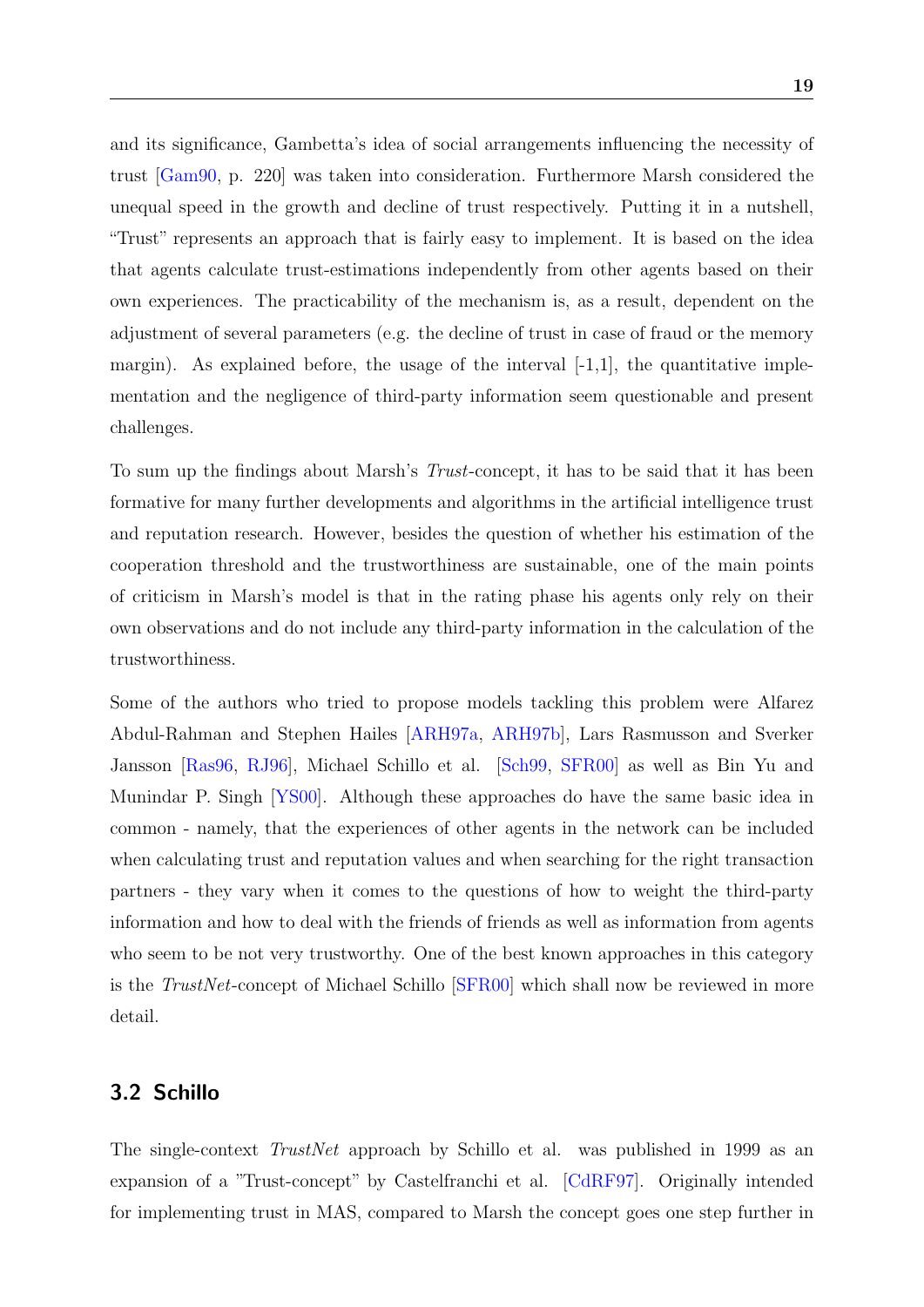the recall phase and furthermore allows for agents to exchange witness information with one another and to use this information for their cooperation decisions. Thereby Schillo considers not only the pure gossip, but includes the lack of validity of the benevolence assumption in open systems by including assumptions about the honesty and the degree of altruism of other agents in his thoughts (level 2 in the modification phase). However, in total, only a single trust value is attributed to each agent, hence in the recording phase no context-dependent differentiation of the trust values takes place.

The basic idea and first central element of Schillo's concept is based on a repeated 5-step-Prisoners Dilemma that works as follows:

(1) in the first part of a round the agents have to pay a participation fee. (2) The second step is negotiations in which the agents can make (false) announcements about their intentions. (3) A PD-round is played and both agents publish their moves simultaneously. (4) The results of the round are announced. They can be seen by the two agents involved and by the agents in their neighbourhood. (5) The fees are paid out.

Schillo's idea now is that in the phase (2) the agents have the opportunity to interview agents they know about the unknown trading partner. Furthermore the results from phase (4) can be used to update the TrustNet. As a result, agents who did not keep their promises from phase (2) can be spotted relatively fast not only by their trading partners, but by the neighbourhood as well. Hence Schillo concludes that untrustworthy agents won't be able to find partners after some rounds and thus cannot earn any more points [\[SFR00,](#page-51-4) 829 et seqq]. How this mechanism for estimating the trustworthiness works in detail shall now be explained.

Schillo's model is based on the probability theory and therefore has to be classified as mathematical model in the second (i.e. the rating) stage of the process model, although he considers cognitive concepts such as altruism<sup>[9](#page-20-0)</sup>, etc. in the model. In order to be able to assess another agent's trustworthiness, an agent generates models about the agent's honesty and altruism. Thereby an agent  $Q$ 's "honesty"  $E(Q)^{10}$  $E(Q)^{10}$  $E(Q)^{10}$ , which is supposed to express the probability that an interaction is processed according to the announcements, is represented by the coefficient of the number of transactions that was processed according to the announcements against the total number of transactions. Along this lines, for

<span id="page-20-0"></span><sup>&</sup>lt;sup>9</sup>The agent acts altruistically if it cooperates irrespective of his opponent.

<span id="page-20-1"></span><sup>&</sup>lt;sup>10</sup>The letter  $E$  is derived from the German "Ehrlichkeit" that can be translated with honesty, fidelity or forthrightness in English.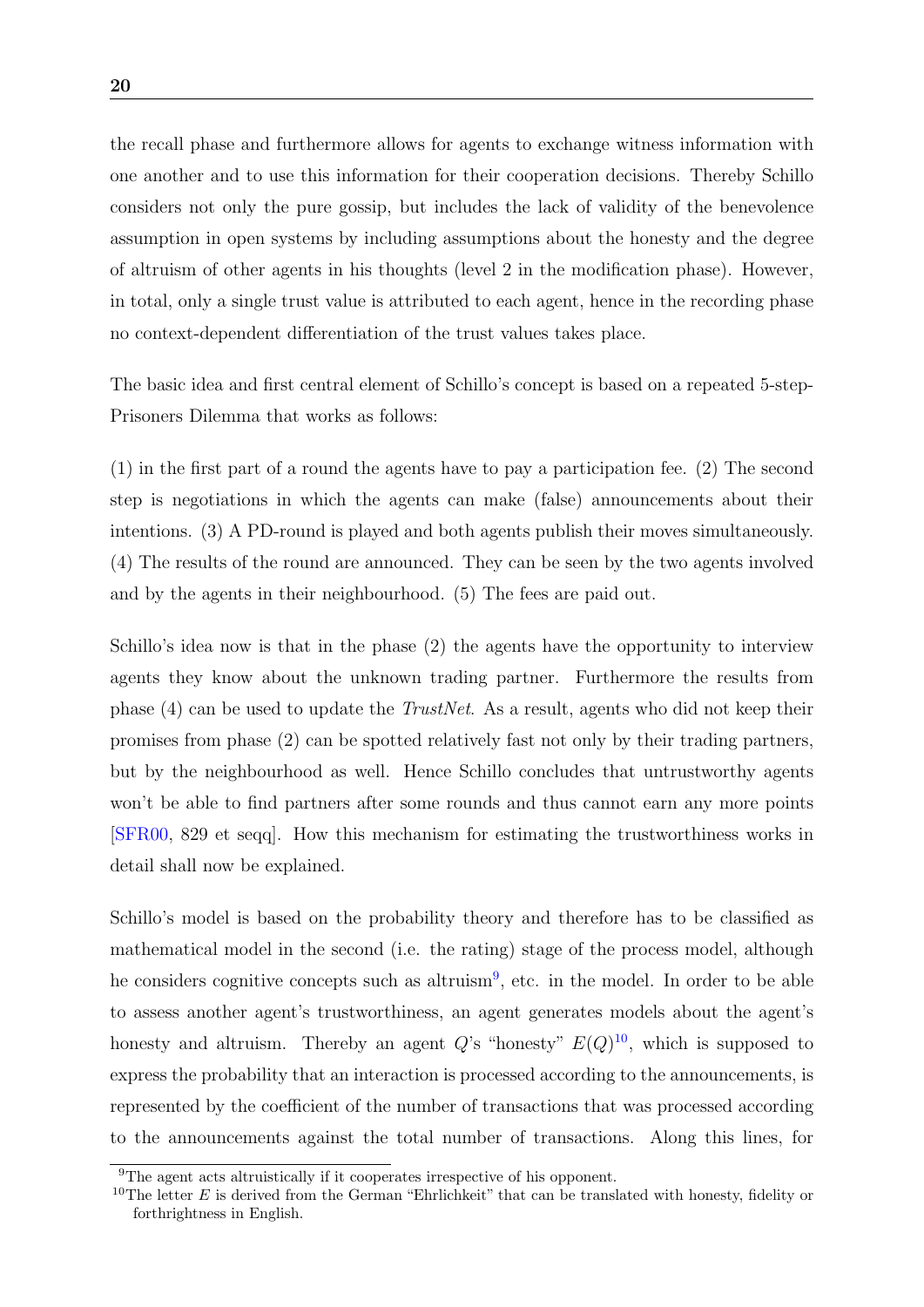simplicity reasons, Schillo models agent X perception of the honesty  $E_x(Q)$  of agent  $Q$ , and about Q's altruism affinity  $A_x(Q)^{11}$  $A_x(Q)^{11}$  $A_x(Q)^{11}$  respectively. [\[Sch99,](#page-51-5) 49 et seqq.]

When it comes to the third stage in the process model - the storage of cooperation behaviour stage - the second central element of Schillo's approach comes into play: the TrustNet, which has stored all information centrally from the logical data management point of view and therefore serves as memory for other agents' trust estimations. The TrustNet itself is a data structure and has the form of connected vectors as shown in figure [4:](#page-21-0)



<span id="page-21-0"></span>Figure 4: Schillo's Trust Net [\[Sch99,](#page-51-5) p. 73]

In the model the nodes represent the agents and the edges the observations. Observations by the agents are sets of triples of the form  $(PD-round, alt, chrl)$ , whereas alt (altruism) and ehrl (honesty) can either take the boolean values yes or no, or can be kept secret [\[Sch99,](#page-51-5) p. 52]. Each agent has got his own data structure in which it is represented by the root-node  $X$  (no incoming - and only outgoing edges), while the other nodes represent the neighbour-agents which can give direct (direct connection of root node and agent-node) or indirect (witness) information about the trustworthiness of a potential trading partner. The information is stored with the edges and the derived assessments are filed as a model of honesty and a model of altruism by the respective nodes [\[Sch99,](#page-51-5) 72 et seqq.]. In general this graph may have cycles (in figure [4](#page-21-0) this is the case when looking at  $A \longrightarrow D \longrightarrow C$ ), however with the help of an adequate algorithm, Schillo tries to eliminate them as far as possible in order to have only the edge with the highest information content remaining [\[Sch99,](#page-51-5) p. 79]. Besides this difficulty, the integration of multiple witness information about an agent poses a further problem in Schillo's concept. That is why he introduced an additional recursive algorithm which, by dint of probabilistic considerations about the motivation of the agent<sup>[12](#page-21-2)</sup>, delivers an integrated estimation of the honesty and altruism

<span id="page-21-1"></span><sup>&</sup>lt;sup>11</sup>As Schillo uses probability value, the values all lie in the interval  $[0, 1]$ .

<span id="page-21-2"></span> $12$ In this scenario Schillo assumes that agents want to cast a damming light on other agents and thus he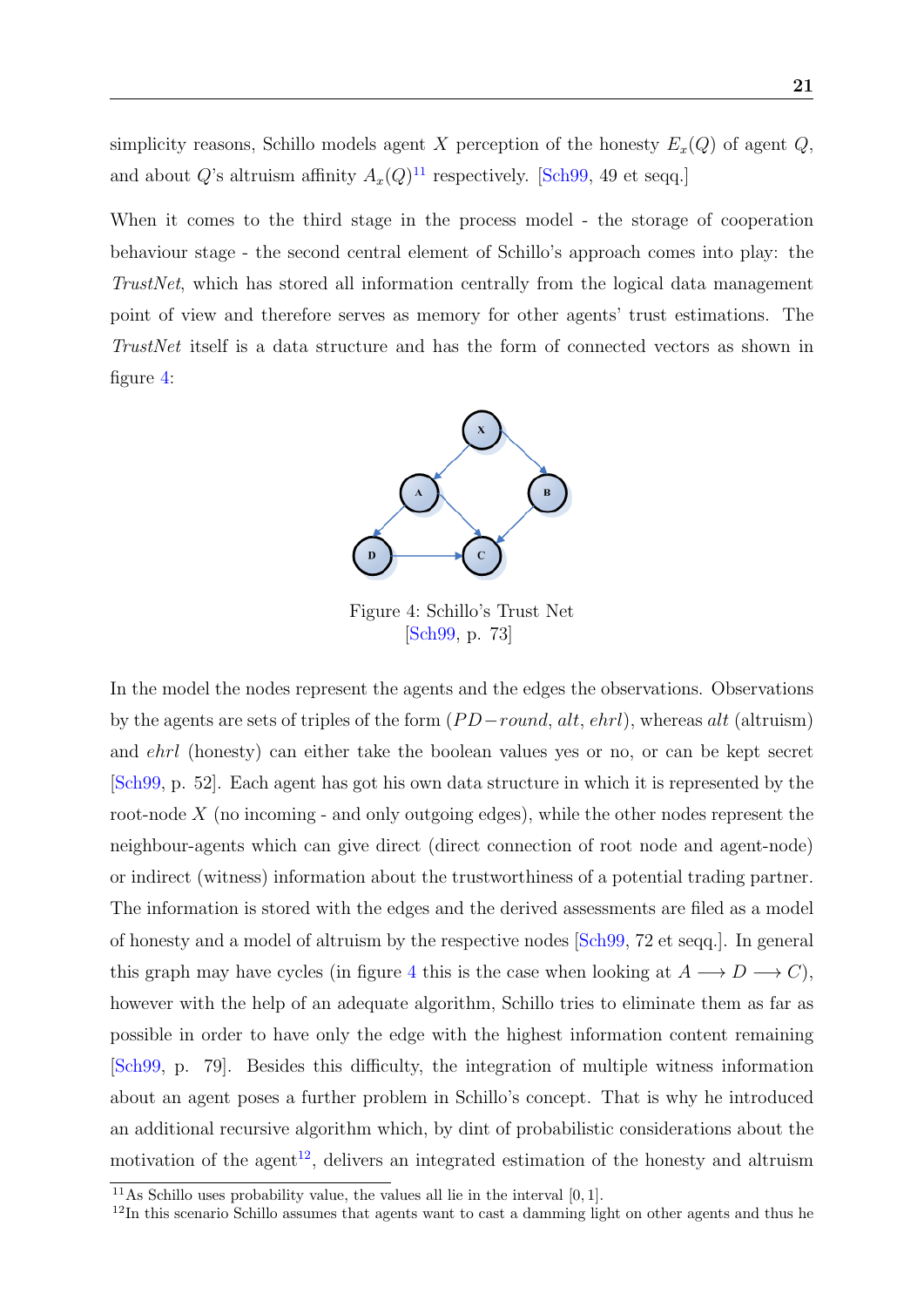of another agent.

But how does an agent calculate the trustworthiness of his potential trading partner in the recall stage of the transaction process? Starting from the generated honesty and altruism models the trustworthiness  $V^{13}$  $V^{13}$  $V^{13}$  of an agent Q which offered a transaction to agent X can finally be calculated, where the  $V$ -value represents the probability that the cooperation will be successful [\[Sch99,](#page-51-5) p. 78]:

$$
V_x(Q) = \frac{A_x(Q)}{A_x(Q) + (1 - A_x(Q))(1 - E_x(Q))}
$$
\n(3)

When comparing Schillo's model to Marsh's, it is unmistakable that Schillo attaches more importance to the derivation and justification of the formulas and equations used by him. Furthermore, in contrast to Marsh's concept, no problems concerning the multiplication of negative values appear, as Schillo uses probability values for describing certain behaviours. In addition he predicates social norms as the equivalent to trustworthiness and thus uses honesty and altruism as well as the possibility of the deliberate concealment of information in his model. Comparing Schillo to Marsh, Schillo's definition of trustworthiness  $V_x(Q)$ has almost the same meaning as the situational trust  $T_x(Q, \alpha)$  in Marsh's model and is used to select trustworthy cooperation partners by consulting and evaluating witness information. Instead of a "simple" memory for situational trust values, Schillo proposes a data-structure, the TrustNet, in which trust information for the agents in the net and the gossip as well as the altruism and honesty values are stored. As mentioned before (when referring to the recording of cooperative behaviour-stage) Schillo does not, however, include any situational observations as they would make the concept far more complex. Thus no equivalent to Marsh's situationally dependent basic trust of an agent is present in the TrustNet.

However Schillo's attempt poses problems as well. For example, he does not go into detail about the problematic situation of new agents who are completely unknown to the TrustNet. He only mentions that in phase (2) of his model all agents are informed about the self-description of the new agent and can cooperate with it or not. The new agent can then choose the most trustworthy one from the ones who are willing to transact with him and a deal is agreed on. Concerning the functionality of the whole system (to increase the

concludes that they will be more willing to give evidence about cheating than about honest behaviour. Based on these assumptions a stochastic-method-based heuristic can be derived that helps to determine

<span id="page-22-0"></span>the number of positive behaviour observations an agent kept secret.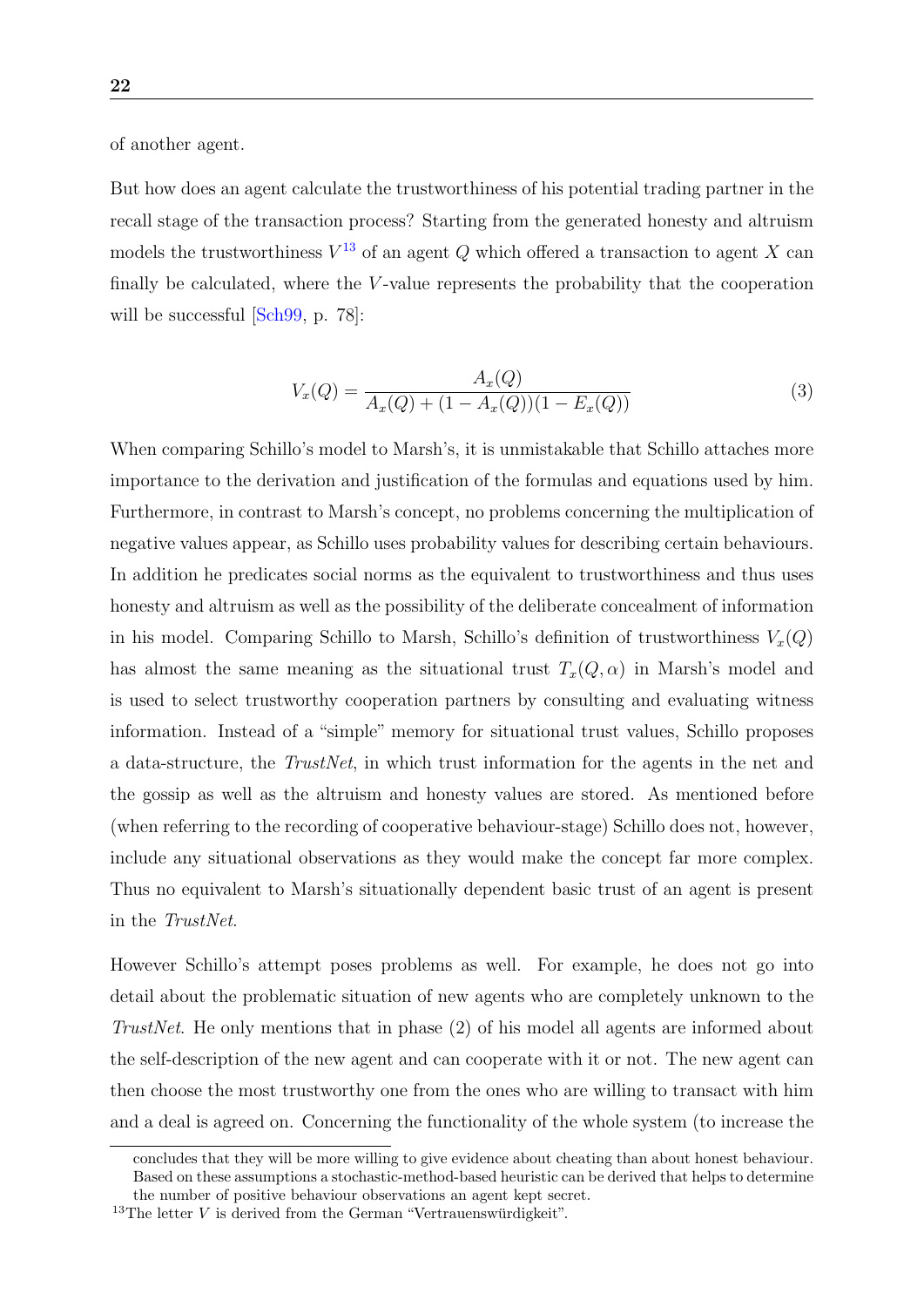preparedness for cooperation and to reduce defective behaviour), Schillo noted that in the long run, if enough models for the agents have been developed, altruistic agents perform better than their less friendly counterparts. Hence, Schillo's approach at first glance seems to create incentives to be honest and cooperative. However it is unclear whether these qualities can be found in artificial societies as well, as they can do have an open structure and agents can leave and enter the market as they wish. Furthermore, in the case of cooperative behaviour, "cooperative cliques" may form that impede new agents from breaking into the market and just leave them with the possibility of bargaining with egoistic agents who are not members of the 'cooperative cliques'. As a result the question can be posed whether personal and public knowledge of the agents is sufficient, or whether additional variables such as the information bundles from Sztompka [\[Szt99\]](#page-51-6) should be included in the calculation of trustworthiness.

Summing up the information about the *TrustNet* model, it has to be acknowledged that both its theoretical foundation as well as its implementation are based on Schillo's ideas of an openly played PD with a partner selection. Hence, the question comes up as to what extent the demand to apply the model to other areas can be fulfilled. Schillo sees a direct connection between the PD and the situation in artificial societies and talks of a direct interrelation of both. Nevertheless he makes little comment about the actual implementation in artificial societies. Thus he does not refer to the possible situation of a complete information asymmetry (some agents trade on the market for a long time and some completely new agents enter the market) and he does not account for the scalability of his model and whether it will work on large markets with potentially 1000 up to 100,000 agents. This last problem, the lack of scalability, becomes less important when considering that in large markets possibly only small cliques of agents who know one another emerge. However this results in the question, as to how the dilemma of neighbourhood and publicity shall be solved in open markets. Furthermore the question of the data storage has to be solved. Thus Schillo specifies the storage complexity of each agent with  $O(n^2r)$  whereas n indicates the number of familiar other agents to an agent and r accounts for the number of played (and stored) PD-rounds. Hence the storage complexity is higher than in Mash's concept  $(O(nr))$ , as in the *TrustNet* model the information from the edges has to be stored additionally. Concerning the time complexity, TrustNet uses the principle of lazy evaluations; viz recalculations of the evaluations are executed in case a new palpable offer is at hand. Thereby inclusion of edges takes place in the cubic time  $(O(n^3))$  and consequently is relatively costly.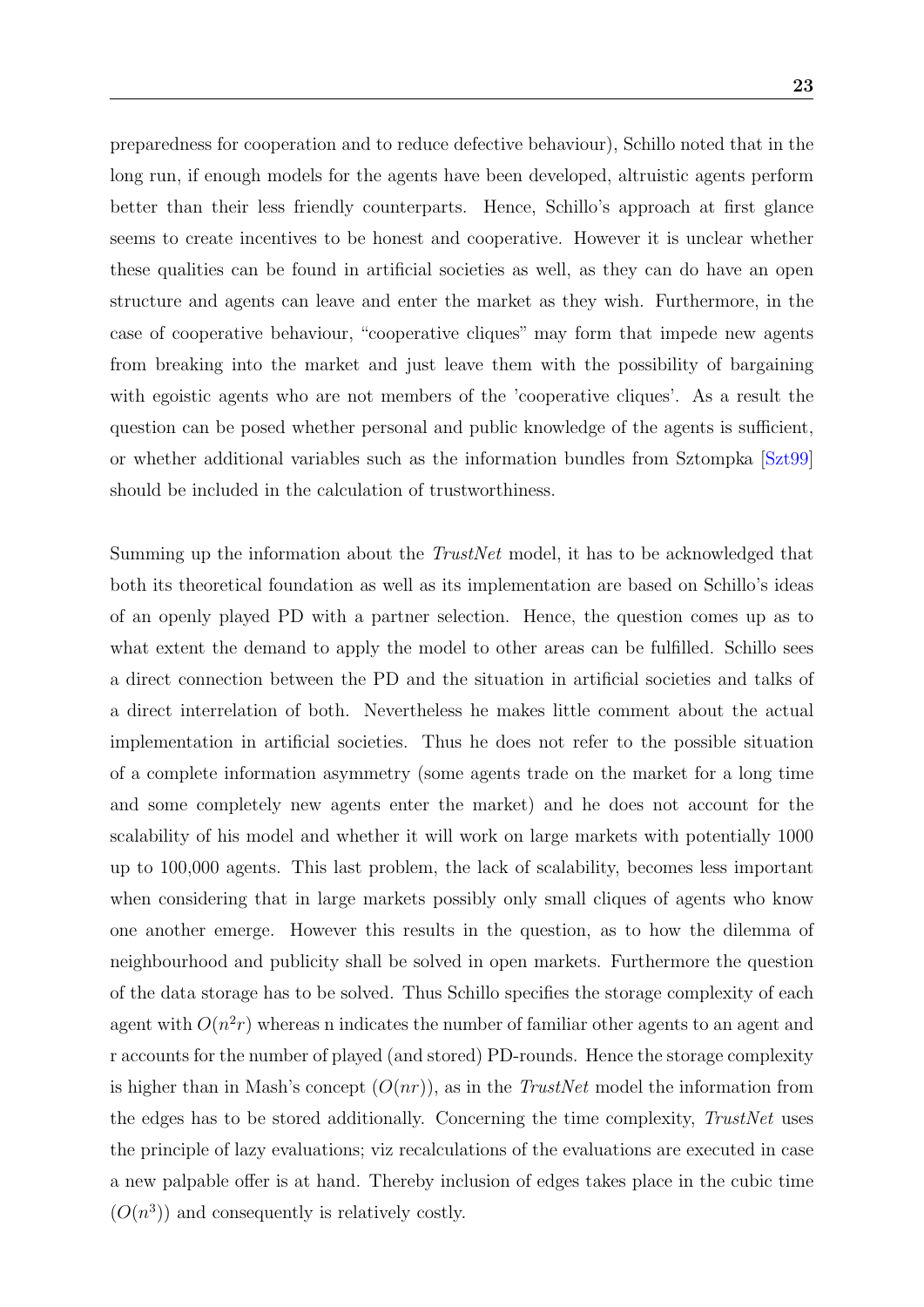To recap, *TrustNet* is an interesting approach for calculating trust and reputation. It is more complex than the model of Marsh; however, both the nature of the trustworthiness assessment as well as the inclusion of inter-agent communication make the concept more substantiated. Nevertheless it remains questionable whether the desired functionality (to increase the preparedness for cooperation and to reduce defective behavior) can be achieved outside the controlled and synchronized test scenario.

#### <span id="page-24-0"></span>3.3 Rasmusson and Janson

Another scientist who studied reputation mechanisms for artificial societies and thereby focused on the inclusion of third party information in the recall-stage was Lars Rasmusson [\[Ras96\]](#page-50-3) who worked together with Sverker Janson [\[RJ96,](#page-50-2) [RRJ97\]](#page-51-7) on general concepts to ensure security in open agent-based networks and tried to prove them with the help of simple simulation systems. As a result of their work, Rasmusson and Janson, mainly for scalability and monopoly avoidance reasons, plead for a decentralised organized reactive security approach. Hence, according to their ideas, security shall primarily originate from agent behaviour and shall not (or only additionally) be imparted by central institutions. For the realization of their approach, Rasmusson and Janson sketched several ideas that all used a centralized approach in the storage phase. These ideas included the implementation of Trusted Third Parties (TTP) for financial transactions or the introduction of special reviewer agents for example, but, most importantly, they made proposals for a social approach: thus, agents should be in the position to actively obtain information about other agents and to pass on heard gossip. However, a problem occurs in this regard, which was already discussed by Schillo: at least in highly competitive environments, agents have a certain incentive to lie, as negative information about an agent can result in competitive advantages for its competitors [\[RJ96,](#page-50-2) p. 14]. Therefore possible amplification of gossiping can lead to agents advertising themselves. A possible solution to the problem of the deliberate transmission of false information that was proposed by Rasmusson is the use of money, so that agent A which wants to praise itself or another agent  $(B)$ , has to pay agent C to remember him or B [\[Ras96,](#page-50-3) p. 25]. Therefore, Rasmusson's and Janson's mechanism can be said to be a kind of recommendation mechanism, where the recording of the behaviour (in stage one of the 5-stage-process model) is not context dependent and only takes place if the recommended agent (which can be the recommender itself) pays for it. The rating the the recorded behaviour was than aggregated mathematically.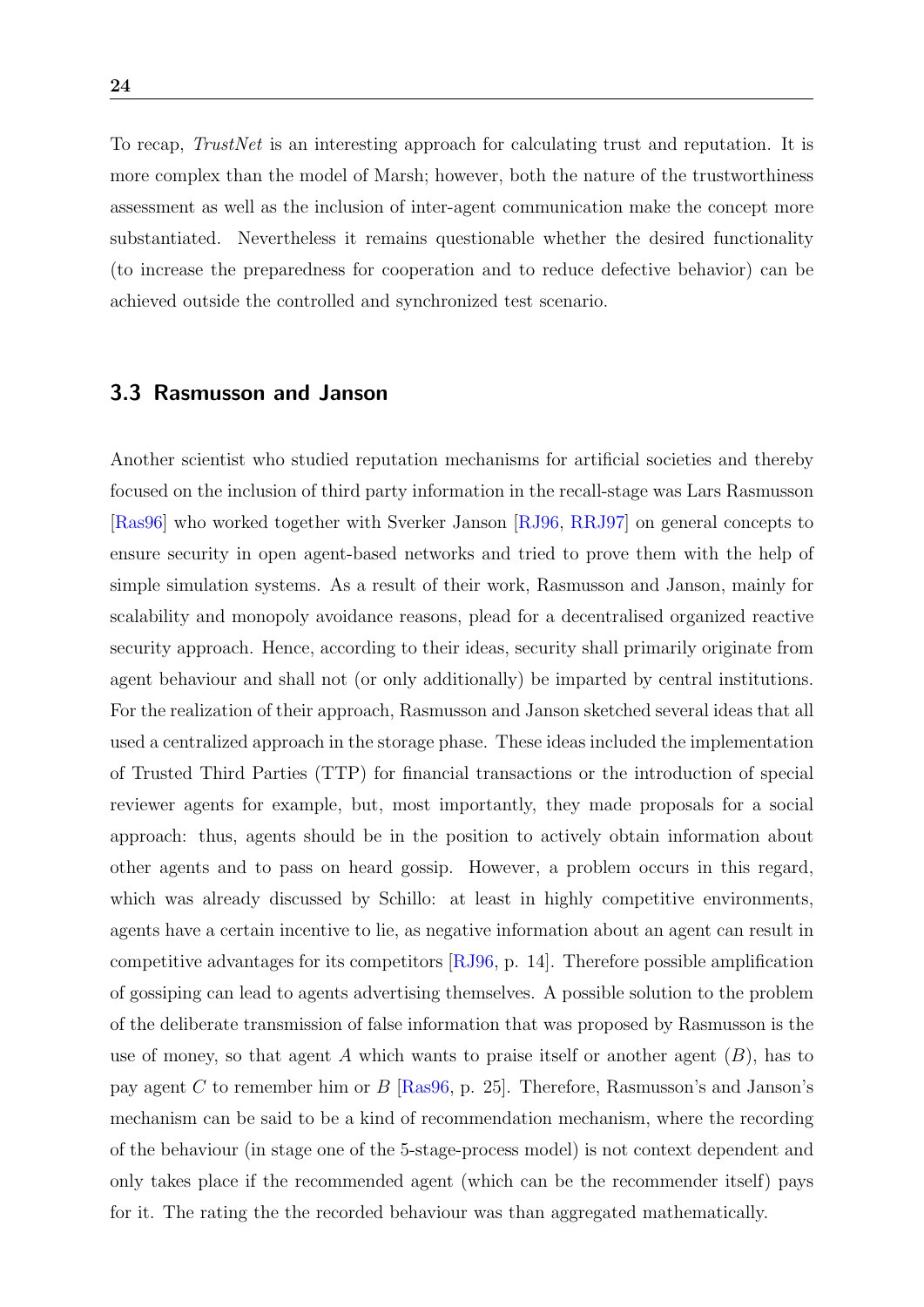Besides these social proposals, as Ackerlof [\[Ake70\]](#page-48-3) did, Rasmusson wanted to demonstrate the importance if reputation mechanisms for market stability and market success and in this context achieved simulation results that are of further interest, although he only included favourite choice approaches in his studies [\[Ras96,](#page-50-3) p. 29 et seqq]. His results indicated that a complete orientation to price (without looking at any trust or reputation values) reduced the total quality of the market and stable conditions were only achieved after several buying-agents had declared bankruptcy. In the case where the price-orientation was combined with the restriction of a single market place a monopoly developed. However, as soon as he included favourite choice approaches in his experiments and consequently allowed for the agents to remember the behaviour of their trading partners, the proportion of defecting agents decreased and (in combination with a multi-market concept) a stable and qualitatively high-value situation was achieved. Ramusson assumed that these positive effects might even be strengthened through the implementation of gossip; however, he did not prove this idea in his experiments.

#### <span id="page-25-0"></span>3.4 Abdul-Rahman and Hailes

A further reputation concept that shall be discussed is one of Alfarez Abduhl-Rahmen and Stephan Hales [\[ARH97a,](#page-48-7) [ARH97b,](#page-48-1) [ARH00\]](#page-48-9). Their model that pursues a perspective different from Schillo, is directly related to internet-based MAS and is supposed to help to implement trust as the basis of informal-, short-term-, or commercial ad-hoc transactions. Therefore they propose that every agent carries along a network of trust relationships in a database, hence hence information are stored decentralized. Abduhl-Rahman and Hailes define a 'trust-relationship' as a vectored connection between exactly two entities, which in some circumstances can be transitive. In this way they distinguish between direct trust relationships ("Alice trusts Bob.") and recommender trust relationships ("Alicetrust-Bob recommendations about the trustworthiness of other agents"). Consequently, Abdul-Rahman and Hailes make a context-dependent distinction in the recording phase. Thus, an interesting contrast to the other formalizations lies in the fact that due to the qualitative nature of trust, Abduhl-Rahman and Hailes do not work with probability values or the  $[-1, 1]$  interval, but use a multi-context recording model, i.e. discrete values that are not universally valid, but are related to certain trust categories ("Alice trusts Bob, concerning "table"-transactions. However, she does not trust him when it comes to "chair"-transactions."). The discrete values used can be seen in table [2.](#page-26-0)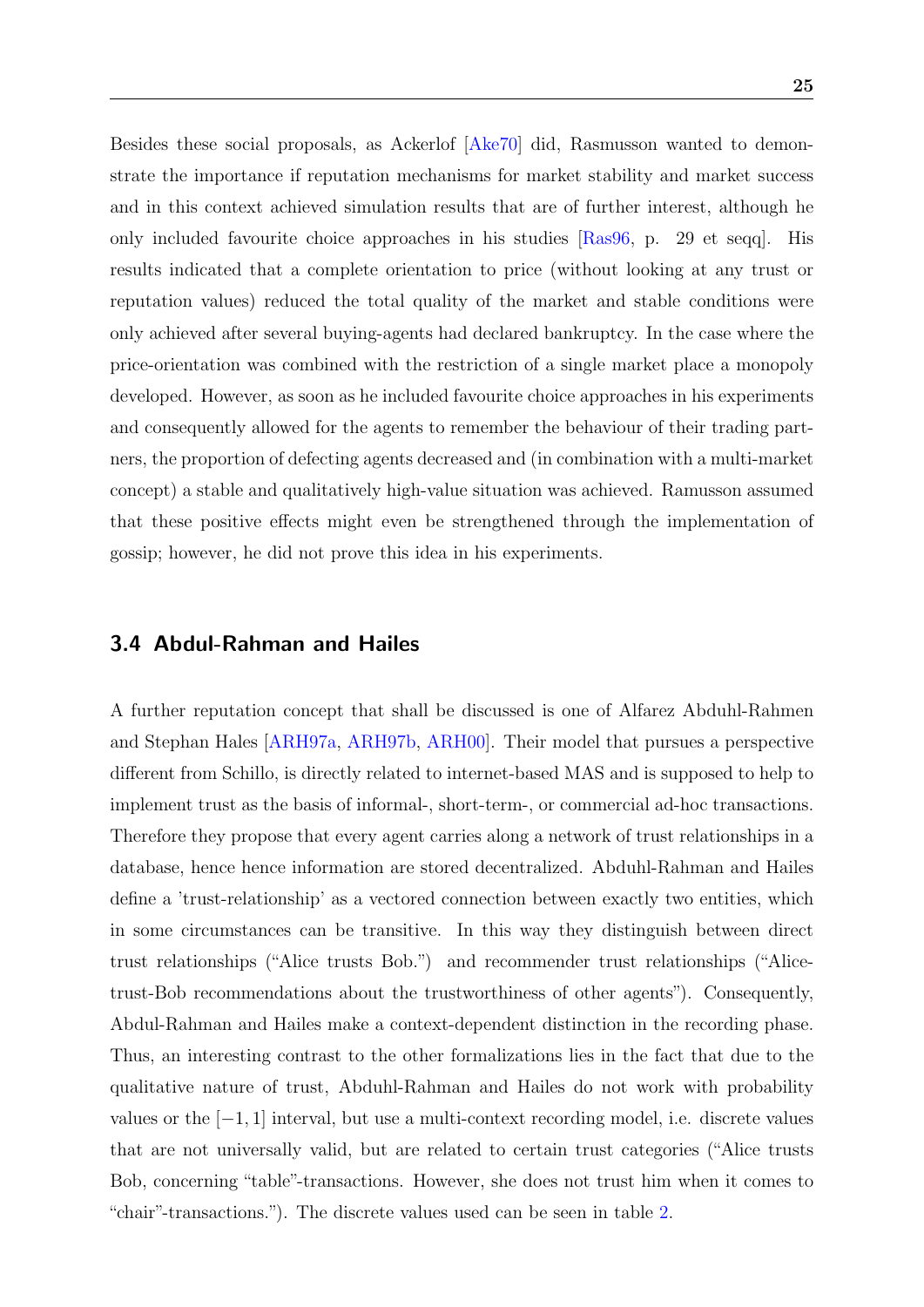| Value          | Significance for direct<br>trust relationship                           | Significance for recommender<br>trust relationship              |
|----------------|-------------------------------------------------------------------------|-----------------------------------------------------------------|
| $-1$           | Distrust - completely untrustworthy                                     | Distrust - completely untrustworthy                             |
| $\overline{0}$ | Ignorance - cannot make<br>trust-related judgement about entity         | Ignorance - cannot make<br>trust-related judgement about entity |
| $\mathbf{1}$   | Minimal - lowest possible trust                                         |                                                                 |
| $\overline{2}$ | Average - mean trustworthiness<br>(most entities have this trust level) |                                                                 |
| 3              | Good - more trustworthy<br>than most entities                           |                                                                 |
| 4              | Complete - completely trust<br>this entity                              |                                                                 |

<span id="page-26-0"></span>Table 2: Discrete trust value after [\[ARH97b,](#page-48-1) p. 53]

As a result, Abduhl-Rahman and Hailes define reputation as a 'troika' (agent − ID,  $Trust - Category, Trust - Value)$ . Each agent stores such reputation information in his own data-base and uses it to articulate recommendations. However, in their concept Abduhl-Rahman and Hailes make no comments on how agents derive these evaluations.

Nevertheless, the core of Abduhl-Rahman and Hailes' papers allegorize their thoughts about a recommendation protocol that can be used to communicate recommendation requests and statements as well as updating inquiries within the MAS. In the protocol, a recommendation request, for example, is passed on until one or more agents are found which can give information for the requested category and which is trusted by the penultimate agent in the chain. Based on this idea Abduhl-Rahman and Hailes propose a mathematical algorithm for the rating phase in which the requesting agent can use the following equation to calculate the trustworthiness of a recommendation. For  $tv(R_x)$  as the recommender trust value of the different recommendations of the involved agents and  $rtv(T)$  as the trust value articulated by the last agent<sup>[14](#page-26-1)</sup> the trustworthiness result from the following equation:

$$
tv_r(T) = \frac{tv(R_1)}{4} * \frac{tv(R_2)}{4} * ... * \frac{tv(R_n)}{4} * rtv(T)
$$
 (4)

<span id="page-26-1"></span><sup>&</sup>lt;sup>14</sup>In case an agent receives more than one recommendation about another agent, the values are averaged.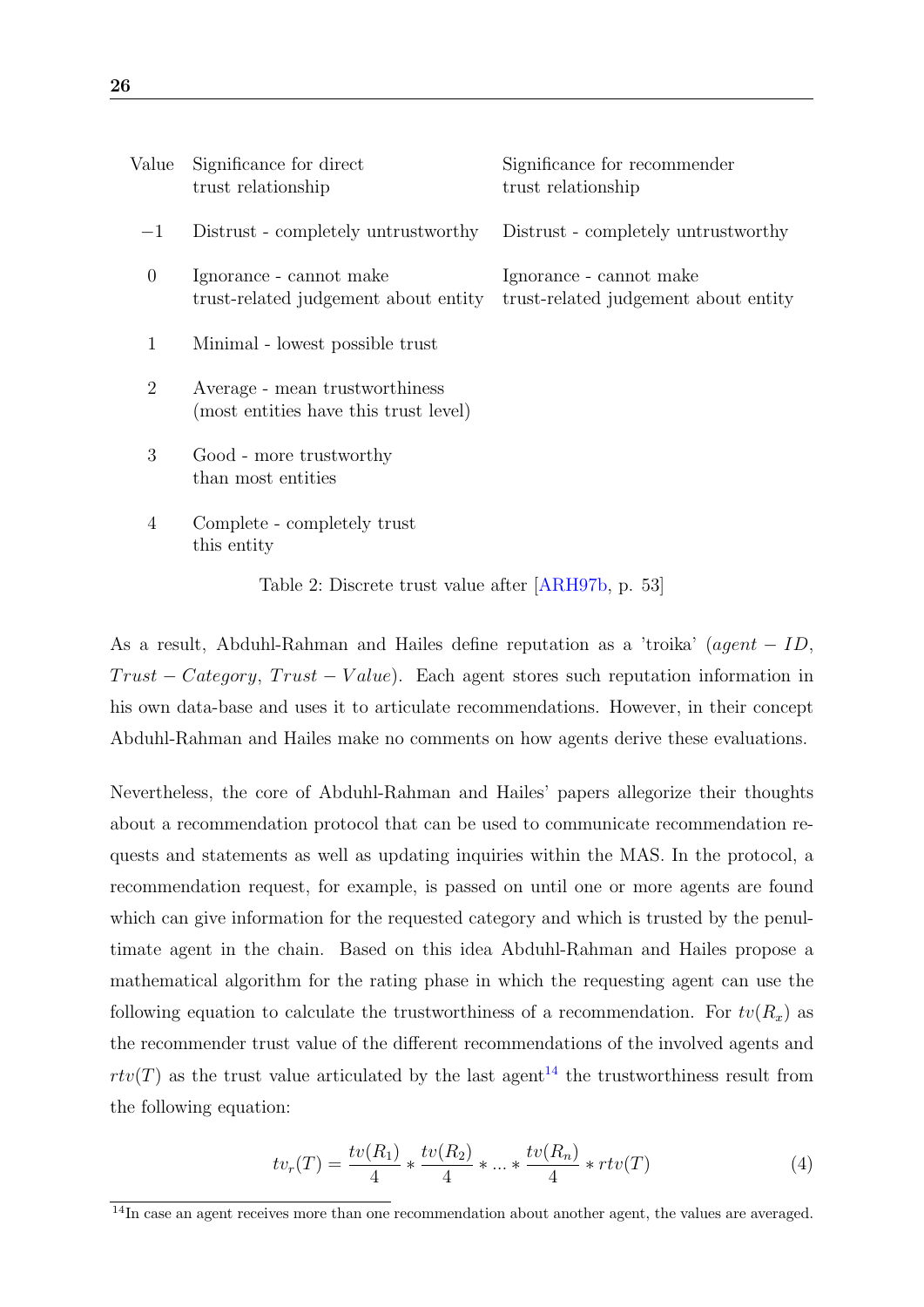In summary, both the missing justification for the special way of calculating reputation (that was admitted by the authors) and the absence of any information on how agents derive their direct trust values, the lack of inclusion of any cheating possibility (in the modification phase) as well as the necessity for a global standardized category-ontology indicate serious conceptual problems for the model. Nevertheless, due to its qualitative and at the same time algorithmic approach, the outline seems worth mentioning, whereas especially the idea of conceiving trust and distrust (referring to a certain category) not as a continuum but as a condition has to be highlighted.

#### <span id="page-27-0"></span>3.5 Regan and Cohen

Regan and Cohen [\[RC05\]](#page-50-7) proposed a system for computation of "indirect" and "direct" reputation in a computer-mediated market. Recognizing that centralized public values of reciprocal ratings between agents may bring about collusion, blackmailing and retaliation, the authors propose that only evaluations about sellers should be taken into consideration. Their assumption is that reputation is to be used to find quality sellers rather than buyers, as the former have more control over exchanges, especially in an A2A (all to all) online market. Evaluation from buyers on sellers should then be transmitted opaquely with respect to the latter. Their objective is simply to propose a mechanism which reduces the "undesirable practices" possible in actual reputational online applications, especially on the part of sellers, and thus to prevent the market from degenerating into a "lemons market" [\[Ake70\]](#page-48-3) where only low-quality goods are listed for sale. For calculating "direct reputation" the authors refer to a mathematical rating model proposed by Cohen and Tran [\[TC01\]](#page-51-8). This proposal postulates the partition of the seller pool into three sets: (1) the ones with a good image, (2) the ones with a bad image, (3) the ones with an uncertain image in the eyes of the prospective buyer. Reputation is then an integer from  $[+1, -1.0]$  respectively where the zero value is assigned to unknown sellers,  $+1$  to the "good" ones and −1 to the bad ones. To calculated the reputation value, the seller's contract performance is confronted with the buyer's satisfaction threshold. This may be set as to make it difficult to gain a good reputation, and relatively easy to lose it. Furthermore the transaction's value is taken into consideration what makes Regan and Cohen's model a multi-contextual one in terms of money as Regan and Cohen distinguish between expensive and inexpensive transactions and do not treat all transactions equally.

This model has integrated introducing agents into the role of "advisors", that is, agents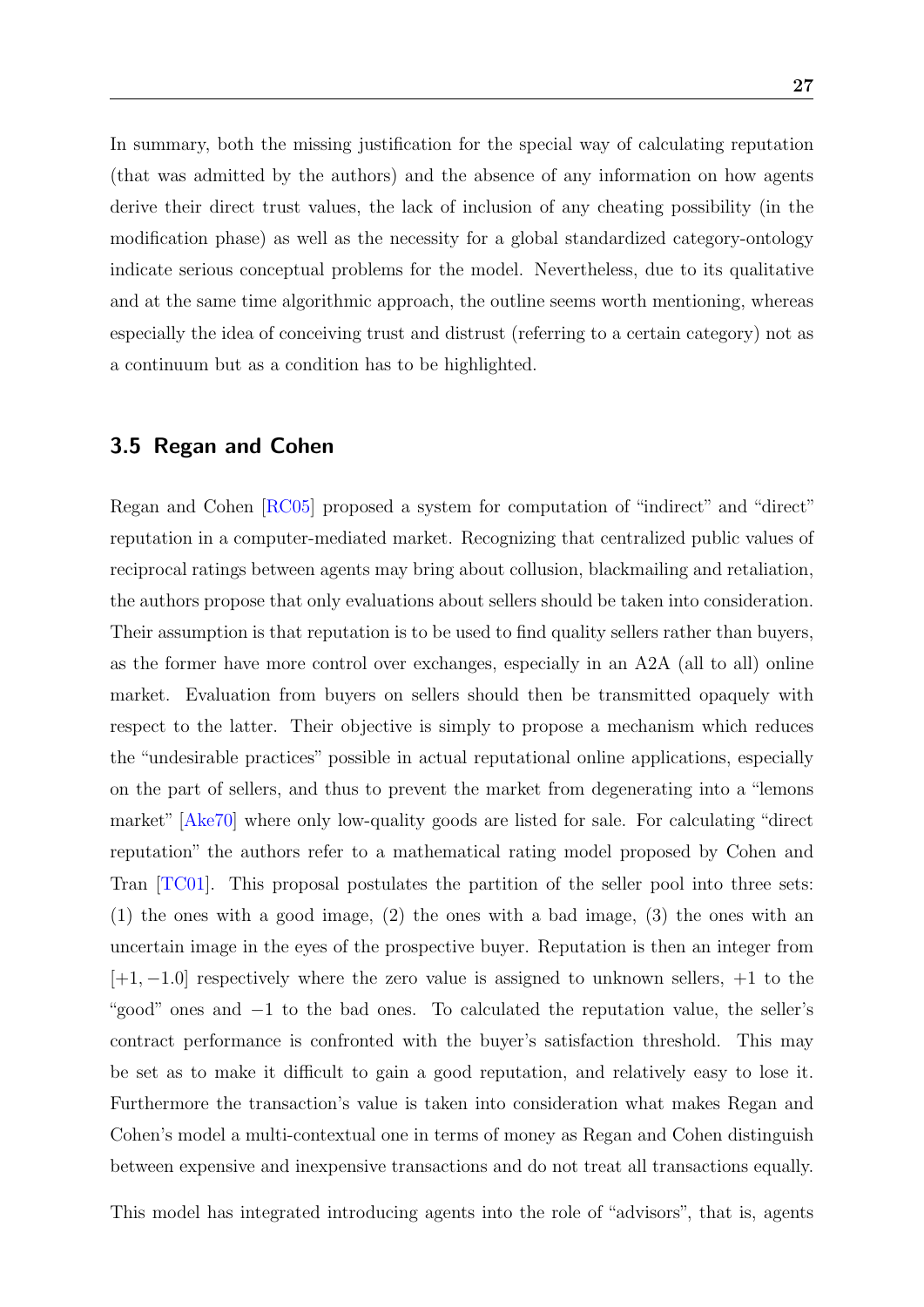owning direct information about the target. Advisors own a reputation as informers. To model this request process, the authors propose two examples: (1) peer-to-peer networks like Gnutella [\[Rip01\]](#page-50-8), where a network's information list is available to every node through a software-connecting all peers, which is used to send requests and receive information; and (2) some centralized server maintaining every evaluation from agents to which requests are to be sent. Some corrections should be applied to account for possible adviser's bias. First, only highly reputed agents are being asked. Secondly, advisers with similar preference patterns as one's own are to be preferred. Information provided is not being weighed on their reputation (as it happens in Sporas, see chapter [3.6\)](#page-28-0). Information with high deviation from the mean is ruled out. Following the actual transaction, the seller's as well as advisers' reputations are updated. The authors admit that their model alone has a problem with agents abandoning pseudonyms with a bad reputation, because it assigns a lower value to an agent with a bad reputation than to an unknown entrant or "newcomer". Among the possible solutions mentioned there is: a third-party authority assigning not renewable unique identifiers to agents; monetary incentives for keeping the same pseudonym over time, with some form of market entrance cost; the possibility of selling a good reputation when deciding to leave the market; some cautionary sum to be deposited on entrance that would be given back when leaving with a neutral-to-good reputation.

This model presents many drawbacks: its modelling of reputation transmission is unsatisfactory, as it does not consider the possibility of spontaneously giving reputation information to some selected recipient. Here, like elsewhere, only asking and answering is contemplated. However, despite its evident simplicity, this model tries to tackle the problem of collusion between rating agents, positioning the rating activity in a way that only sellers are evaluated in an opaque way with respect to them. This is obviously only part of the solution, because it would be good to have some indicator of the buyer's reputation as well for the sake of buyer's time.

#### <span id="page-28-0"></span>3.6 Sporas and Histos

Zacharia, Moukas and Maes [\[ZMM99\]](#page-52-2) proposed Sporas as a reputational system implemented in an artificial electronic auction environment named Kasbah [\[GMCD97\]](#page-49-4). Kasbash is designed to provide a semi-automatic means of conducting business, with human users controlling a set of input variables for their agents. Sporas was inspired by the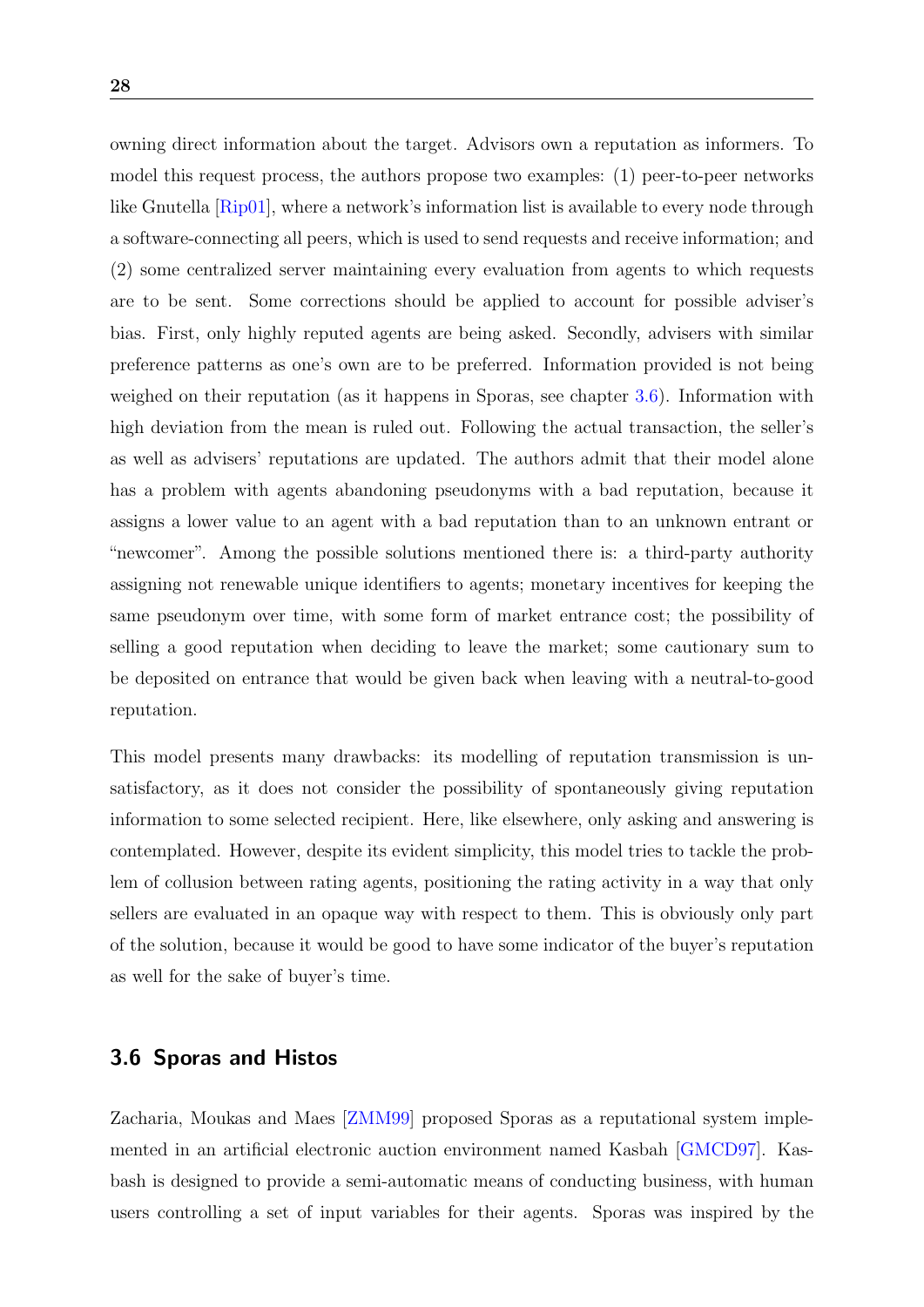29

foundations of the chess players' evaluation system called ELOS, which is a method to evaluate a player's relative strength in one-to-one games such as chess. Consequently it is not surprising that Sporas is an eBay-like-mechanism that, based on mutual evaluations after the transactions, provides global reputation values as a part of the identity of the agents and tries to ensure that the agents themselves cannot change these values. Histos in contrast uses the idea of social networking in order to calculate personalized reputation information and thereby makes use of the web of trust described earlier [\[Kuh99,](#page-49-1) p. 368 et seqq.]. Both ideas come about not as agent-specific (decentralized), but centralized from the logical storage point of view. Hence if an agent asks the systems for the reputation of another user, the system calculates this value (depending on the degree by which the user is involved in the social network) and reports it back to the inquiring agent. But how do Sporas and Histos work in detail?

Sporas is designed to make available reputation values to users of agent-based, loosely connected online communities [\[ZMM99,](#page-52-2) p. 3]. Thus the basic principle is a mathematical rating mechanism, with reputation being a natural number between 0 and 3000, whereas new agents start with a reputation value of 0, under which no agent can ever drop (as otherwise an incentive to simply change identities of the value falls under 0 would be given). Furthermore, if agents release reciprocal evaluation; then for each pair of agents only the very last rating is counted. The reputation of a single agent is then aggregated by the central system and published for all to see. As an agent's reputation gets higher, it is adjusted in a way that decreases the rate of accretion so that the rapidity of possible change (in both directions) decreases as reputation increases. The function used in order to calculate the new global reputation values for the agent after each transaction is as follows [\[ZMM99\]](#page-52-2):

$$
R_{t+1} = \frac{1}{\theta} \sum_{1}^{t} \Phi(R_i) R_{i+1}^{other}(W_{i+1} - \frac{R_t}{D})
$$
\n(5)

with

$$
\Phi(R) = 1 - \frac{1}{1 + e^{\frac{-(R-D)}{\sigma}}}
$$
\n(6)

Thus, the new reputation value  $(R_{t+1})$  is consistent with the sum of all previous reputation values, (recorded on a single context basis) weighted with the memory factor  $\theta$  (the bigger  $\theta$ , the bigger the memory of the system), modified by the attenuation function  $\Phi$  $(\sigma$  controls the slope of the function) set against the reputation of the evaluating agent  $(R_{i+1}^{other})$  and the actual evaluation of the transaction  $(W_{i+1})$  which comes from the inter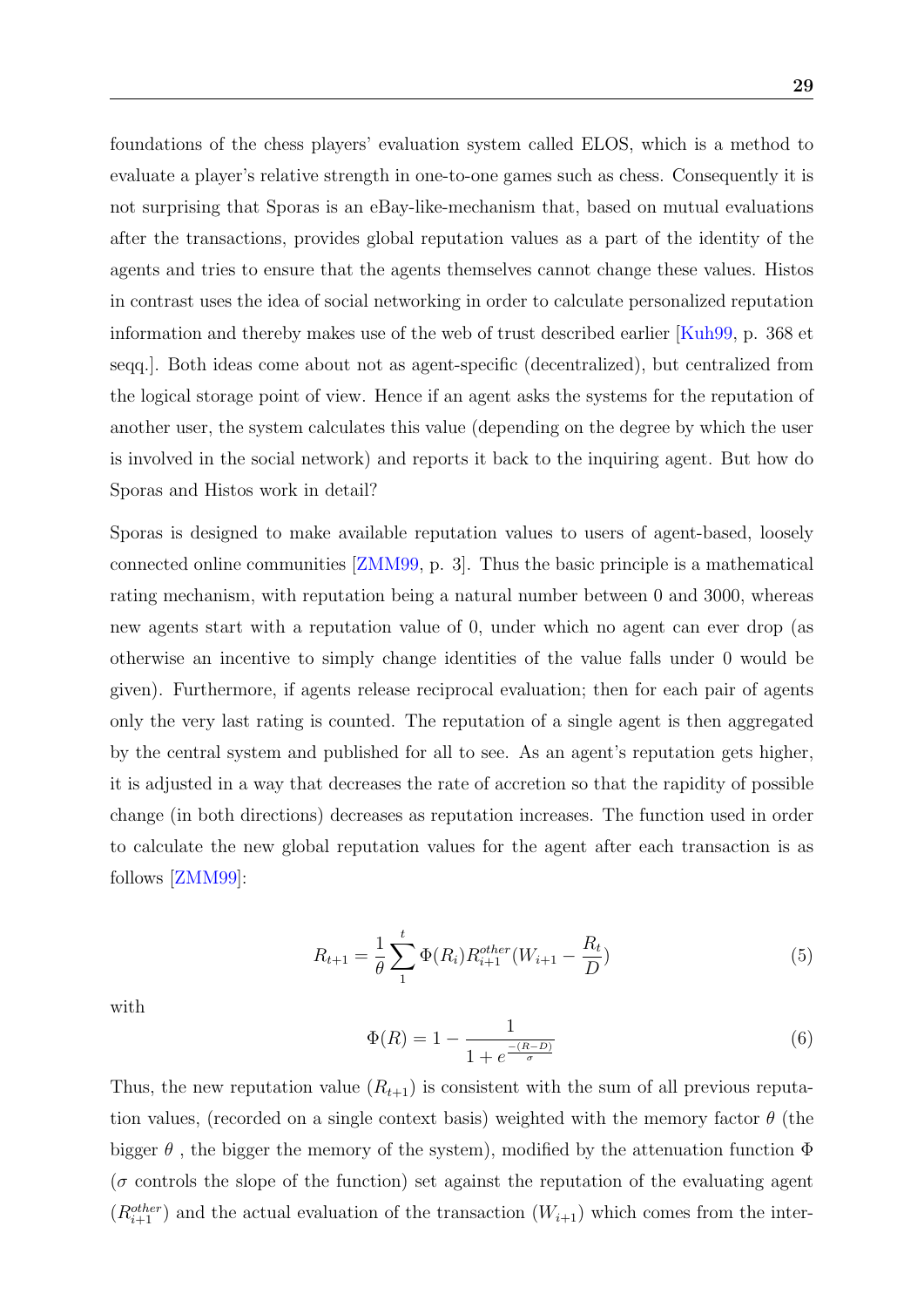val  $[0.1, 1]$ . The value D thereby represents the maximum value of reputation (3000). In case  $W_{i+1}$  is smaller than the hitherto existing reputation value divided by the maximum reputation  $D$  (this value should represent the expected value), the agent's reputation decreases; otherwise it increases. The goal of this formalism is that with a large number of evaluations, the reputation value  $R_{t+1}$  converges with the real reputation of the agent.<sup>[15](#page-30-0)</sup> [\[MZM99,](#page-50-1) p. 316]

When trying to evaluate the mechanism, it should be said that some advantages are already present in this very standard system: (1) as agents' earlier evaluations are discarded when a new one is added; the illegal reciprocal reputation inflation between collusive agents can be antagonized. (2) Reputation can not descend below the entry level. This is a disincentive to get a new identity each time agents get to have a low reputation and hence could resolve the problem of "cheap pseudonyms". Furthermore it also acts as a discrimination imposed on new entrants. However, on the other hand, it discriminates against new-entrants as they are mostly going to have a lower level of reputation than defrauding agents, whose reputation value cannot decrease below the starting value of new-entrants (0). Another advantage of the Sporas system can be seen in the fact, that the reputation value can not exceed 3000. This is useful in avoiding accumulating permanent indestructible positive reputations. (3) The rater's reputation influences the degree to which its ratings are weighted. While the first two properties appear as viable solutions to some online reputation mechanism problems, the third makes good reputation more difficult to change than the initial low reputation. This is a preference for high reputation which is not encountered in every day, offline life, and which seems therefore unrealistic. In addition, reciprocal evaluation should not be considered the only way to implement a reputational mechanism, as this feature has a relevant impact on the type and quality of information thus produced.

Histos is Sporas' evolution and consequently has similar characteristics concerning the 5-stage-process model. It is a mathematical single-context model with a decentralized logical data storage and uses third party information in the recall phase as Sporas does. However, looking at the degrees of cheating accounted for, it has to be noted that - besides

<span id="page-30-0"></span><sup>15</sup>As the Sporas algorithm is supposed to be combined with Histos, it can be assumed that as in Histos, the evaluation of the underlying data structure is a graph in which agents are represented by nodes and the most current evaluations (including timestamps) are diagrammed by vectors (comparable to Schillo's TrustNet concept). Hence, in order to calculate the reputation value all vectors pointing to an agent have to be included chronologically. Thus, if a system consists of n agents, which in the worst case have all been evaluated by one another, the storage complexity of this structure is  $O(n^2)$ and consequently very high.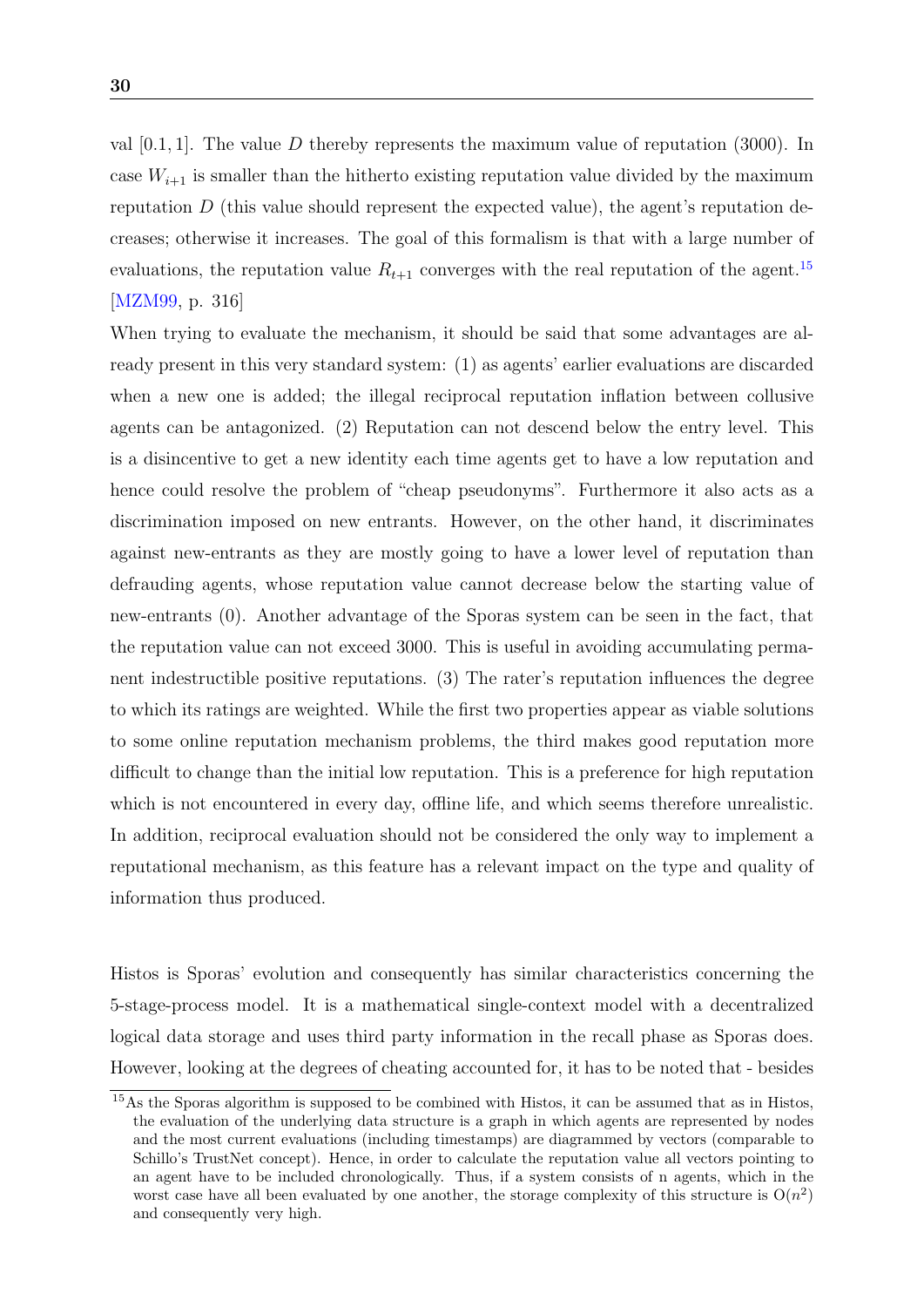the data storage - further differences between the two can be found.

Histos is used in an environment where the latter (or any other) system was already used to produce a bulk of evaluations. In this case it does not use the Sporas algorithm any more but uses the agents' social network analysis to weight the social evaluations received about possible partners. The reason for this expansion of the Sporas concept is that in Histos it is assumed that agents tend to trust evaluations of "friends" (agents they have already communicated with) more than the ones of complete strangers. [\[ZMM99,](#page-52-2) p. 166] That is why it is based on a collaborative filtering algorithm which counts previous exchanges' outcomes to create connection networks among "friends" and "friends of friends", up to any attainable level of connection. Thereby, as in Sporas, the net of paired evaluations is assumed to be a net of vectored graphs, consisting of nodes representing agents and vectors representing the most current evaluations by agent. In order to calculate the personalized reputation of an agent L, Histos examines the graph as to whether a direct path exists between A and  $A_L$  [\[ZMM99,](#page-52-2) p. 167]. In case a graph of length 1 can be found,  $A_L$  was evaluated by A. Otherwise a "breadth first" (i.e. a universal search parameter) search is conducted to find all paths between  $A$  and  $A_L$ , whereas the paths are maximally allowed to have the length N. For the calculation itself only the  $\theta$  newest paths concerning the evaluation of  $A_L$  are being used. In order to finally calculate the reputation of  $A_L$  the reputation values of the agent one node part of have to be known. Therefore the reputation of these agents is calculated recursively (maximum length of the paths is consequently  $N-1$ ) up to the agent one step apart from A, for which the evaluation by A can be used as a basis for the calculation. As a result the degree of complexity of the recursion is  $O(\theta N)$ . The actual calculation of the reputation value finally can be carried out with the following slightly modified formula<sup>[16](#page-31-0)</sup> [\[ZMM99,](#page-52-2) p. 167]:

$$
R_{t+1} = \frac{1}{\theta^t} \sum_{t-\theta^r}^t \Phi(R_{i+1}) (R_{i+1}^{other} W_{i+1}) / \sum_{t-\theta^r}^t R_{i+1}
$$
 (7)

with

$$
\theta^t = \min(\theta; m) \tag{8}
$$

and

$$
m = \deg(A_L) \tag{9}
$$

<span id="page-31-0"></span><sup>&</sup>lt;sup>16</sup>Regarding the application of the formula it has to be pointed out that it is only used if a direct path between two agents can be found. In case no or only paths longer than  $N$  between the two agents exist, the Sporas algorithm must be resorted to.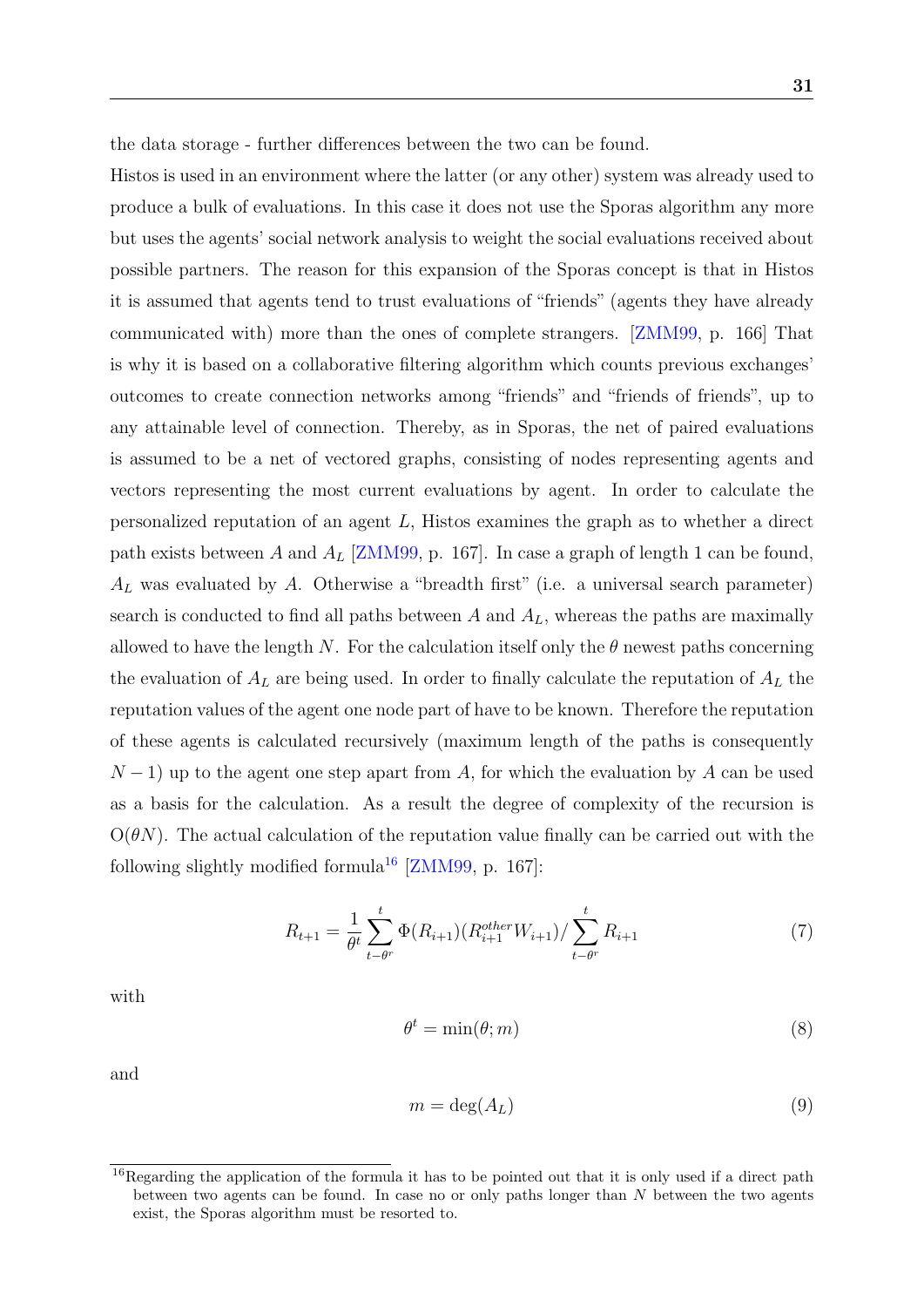whereas m is the number of paths between A and  $A_L$  as discussed above. This alteration of the formula brings advantages in terms of the network load if agents had contacts with several other agents; however, the use of reciprocal evaluation which gave the input evaluations may have biases concerning the quality of social information expressed. Moreover, every evaluation is public and thus visible by the target; this may inhibit transmission of evaluations, as perceived responsibility increases. In any event, the weighing of evaluations for personal assessment of a target's reputation is important progress on the way of implementing an artefact's realism in online reputation mechanisms. Therefore, putting it in a nutshell, it can be concluded that Sporas / Histos can contribute to steady artificial communities by providing reputation mechanisms. However, a limitation of the mechanisms can be derived from the assertions that not the agents themselves, but their users, conduct the evaluations (what leads to subjectivity) and that the system only remembers the last mutual evaluations. This might lead to a collapse in the following situation: Assuming an agent B has a transaction with every other agent in the system and does not defraud, all other agents give him a positive evaluation. In a second round B again tries to barter with all other agents; however, this time it cheats every time and is consequently given negative evaluations. Now assuming that  $\theta < 2N$  the following problem arises. As from every agent a path to  $B < N$  is given, the question about B's reputation is answered with the help of the Histos algorithm. In this algorithm, however, the knowledge of  $B$ 's negative evaluations does not help the single agent, as in the second round only the personal positive experience of each agent (from the first round) is considered. Consequently, in this very special case, the algorithm fails as due to their positive experience in the first round, every agent is going to trade with  $B$  in the second round, although in this round B is defrauding every time. The problem might be solved if not only the last 'personal' paired experiences of the agents were taken into consideration; however, this attempt reveals other problems of the centrally organized reputation mechanism as the calculation complexity as well as the storage complexity would increase significantly in case the last  $\theta$  evaluations of and for every agent were stored. Hence it seems sensible to combine the Sporas / Histos approach with a "memory" of the agents as well as gossip-mechanisms and to leave the evaluation to the agent instead of their owners.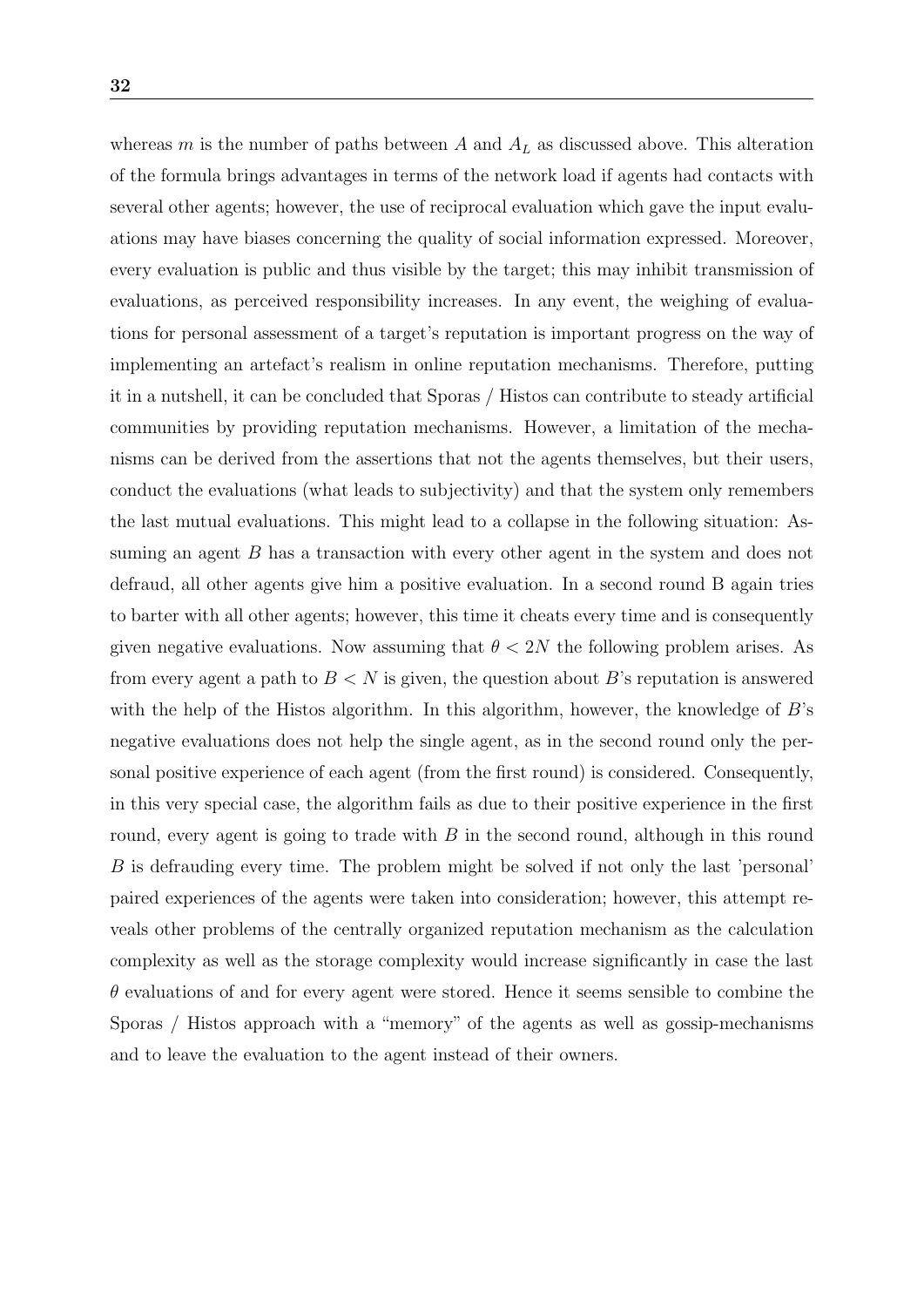### <span id="page-33-0"></span>3.7 Yu and Singh

In the year 2000 Yu and Singh proposed a single-context agent-oriented model for social reputation/trust management which focused especially on electronic societies and  $MAS$  and uses the Dempster-Shafer theory of evidence<sup>[17](#page-33-1)</sup> as the underlying computational framework [\[YS00\]](#page-52-3). In their papers Yu and Singh, on the one hand, introduced a gossipmechanism ("If agent  $A$  encounters a bad partner  $B$  during some exchange,  $A$  will penalize B by decreasing its rating of B by  $\beta$  and informing its neighbours.") [\[YS00,](#page-52-3) p. 6] in which the gossip shall be transferred incrementally through the network of agents. On the other hand, it arranges for a mechanism that should help to include other agents' testimonies (witness information) in their own reputation calculations. Thus, in the trust part of the mechanism, Yu and Singh rely on the personal direct experience of agents concerning other agents. Thus, their agents store information about the outcome of every transaction they had with another agent and recall this information in case they are planning to bargain with an agent a second time. In case the agent meets another agent it has not traded with before and consequently does not have any direct information about this agent, the second part of Yu and Singh's model comes into play: the reputation mechanisms (based on third party information)<sup>[18](#page-33-2)</sup>. In this mechanisms so-called referral chains are generated that can make witness information available across several intermediate stations. An agent is thus able to gain reputation information with the help of other agents in the network. However, this reputation information is not global as for example in eBay (where every user can see all profiles of all other members and every evaluation a user is given accounts for his reputation value), but depends on the referral chain the requesting agent is using. As this chain represent only a small extract of the whole network, the information delivered by the chains can be partial and thus may not be representative (decentralized logical information storage).

Yu's and Singh's algorithm itself finally works in two steps. The first one concentrates on updating the information an agent has about another agent after it has traded with it. It therefore classifies each transaction as a positive - (cooperation) or negative experience (defection) and respectively expresses a positive or negative evaluation for the other agent.

<span id="page-33-1"></span><sup>&</sup>lt;sup>17</sup>The Dempster-Shafer theory is a mathematical theory of evidence based on belief functions and plausible reasoning which is used to combine separate pieces of information (evidence) to calculate the probability of an event. The theory was developed by Arthur P. Dempster and Glenn Shafer. More information including an in-depth explication of the theory can be found in [\[Sha90\]](#page-51-9)

<span id="page-33-2"></span><sup>&</sup>lt;sup>18</sup>It is important that the second part of the algorithm (the witness information based on the referral chains) is only used in the case that the agent does not have any direct information about his potential trading partner. Otherwise, it will only act based on its previous experiences.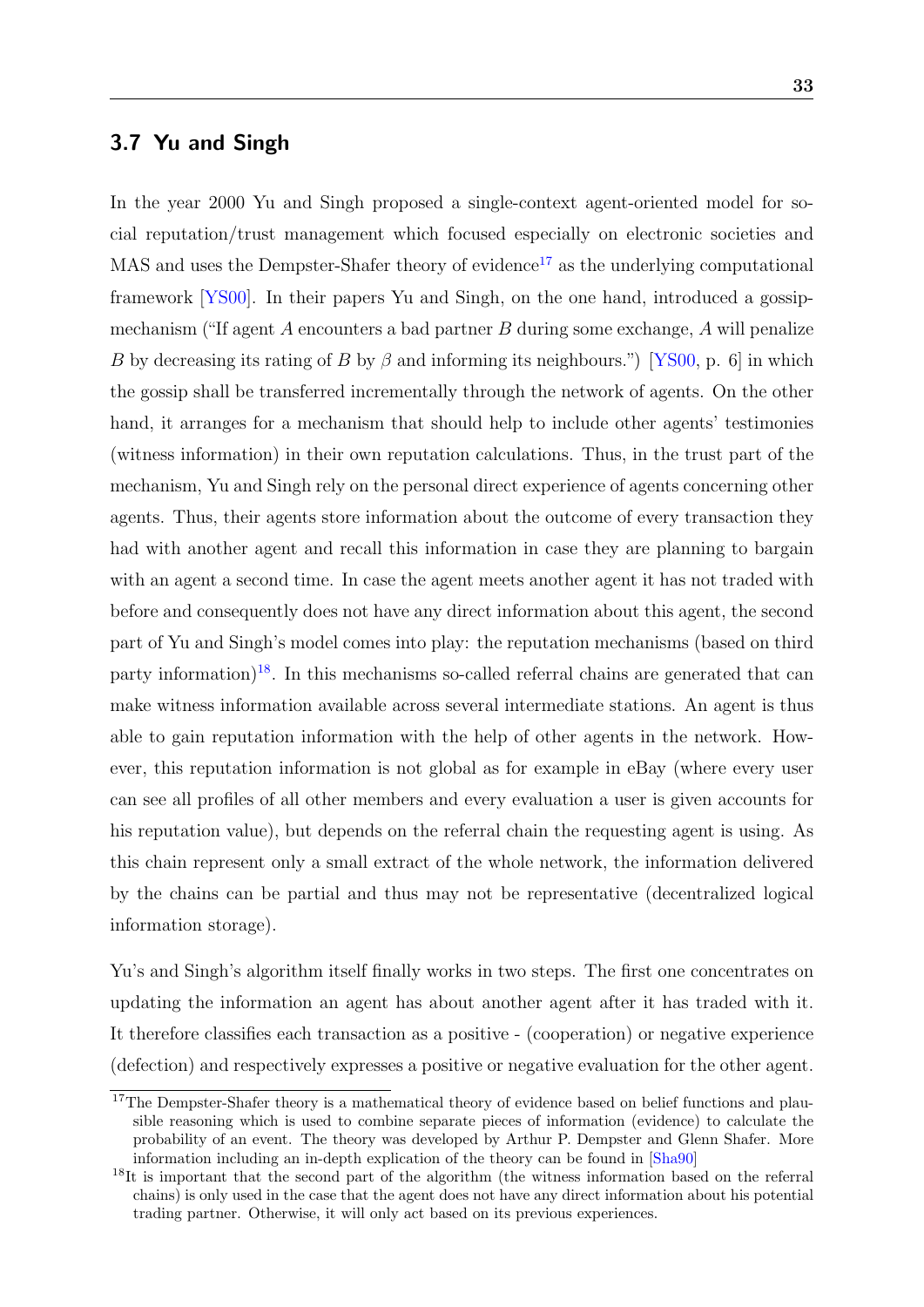In the case of a negative experience the evaluation is indicated in form of a value  $\beta < 0$ ; in the case of a positive one in the form of a value  $\alpha > 0$ , whereas the scaling of the positive and the negative evaluations can vary and thereby directly influences the operation mode of the algorithm. In their paper Yu and Singh propose to choose (for example  $\alpha = 0.07$ ) and  $\beta = -0.5$ ) in order to factor negative experiences more strongly than positive ones. In order to finally update the reputation information after positive or negative interactions, Yu and Singh use the following mathematical formulas $19$ :

Calculation of trustworthiness:

$$
T_i(j)^t > 0;
$$
 j has cooperated  $\rightarrow T_i(j)^{t+1} = T_i(j)^t + \alpha * (1 - T_i(j)^t)$  (10)

$$
T_i(j)^t < 0; \quad j \quad has \quad cooperated \to T_i(j)^{t+1} = T_i(j)^t + \alpha * (1 - \min(|T_i(j)^t|, |\alpha|) \tag{11}
$$

$$
T_i(j)^t = 0; \quad j \quad has \quad cooperated \rightarrow T_i(j)^{t+1} = T_i(j)^t + \alpha \tag{12}
$$

$$
T_i(j)^t > 0; \quad j \quad has \quad defected \to T_i(j)^{t+1} = (T_i(j)^t - \beta)/(1 - \min(|T_i(j)^t|, |\beta|)) \tag{13}
$$

$$
T_i(j)^t < 0; \quad j \quad has \quad defected \to T_i(j)^{t+1} = T_i(j)^t + \beta * (1 - T_i(j)^t) \tag{14}
$$

$$
T_i(j)^t = 0; \quad j \quad has \quad defected \to T_i(j)^{t+1} = T_i(j)^t + \beta \tag{15}
$$

In case no direct experience of the agent is available, it has to rely on the information given by the referral chain. This inclusion of witness information about an unknown agent n uses the following 3 variables:

L = number of different witness testimonies w in  $E = \{E_{1w},..., E_{Lw}\}^{20}$  $E = \{E_{1w},..., E_{Lw}\}^{20}$  $E = \{E_{1w},..., E_{Lw}\}^{20}$ 

<span id="page-34-0"></span><sup>&</sup>lt;sup>19</sup> $T_i(j)^t$  is the trust of i in j at the time t.

<span id="page-34-1"></span><sup>&</sup>lt;sup>20</sup> The calculation of the witness testimony is done with the help of the referral chains. In case of branching in the chain, the agent chooses the branch he assumes to be more trustworthy and then specifies the reputation values  $T_i(j)$  (the trust of the witness in the target, the trust of the next-to-last in the witness, etc.) with the help of the operator  $\otimes$  that is defined as follows: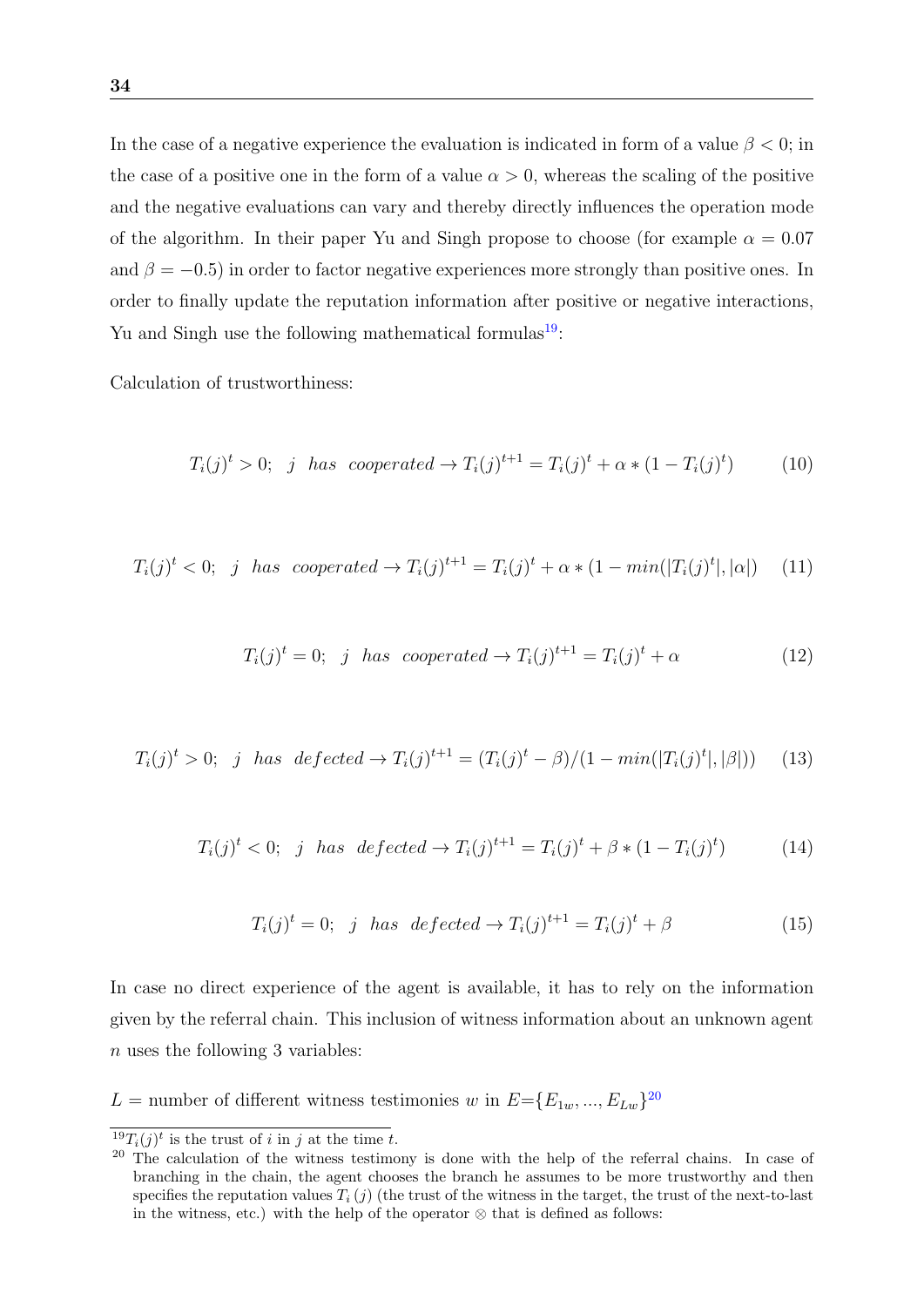,  $V =$  the subset of  $E$  that only includes the witness testimony of trustworthy witnesses and in case of equally trustworthy witnesses only includes the better testimonies,  $\widehat{E}$  = mean value of all witness testimonies in  $V$ .

The calculation based on these variables works as follows:

$$
T_i(n)^t > 0 \wedge \overset{\wedge}{E} > 0 \to T_i(n)^{t+1} = T_i(n)^t + \overset{\wedge}{E} * (1 - T_i(n)^t) \tag{16}
$$

$$
T_i(n)^t < 0 \quad XOR \quad \stackrel{\wedge}{E} < 0 \to T_i(n)^{t+1} = T_i(n)^t + \stackrel{\wedge}{E}/(1 - \min(|T_i(n)^t|, |\stackrel{\wedge}{E}|) \tag{17}
$$

$$
T_i(n)^t < 0 \quad \text{and} \quad \stackrel{\wedge}{E} < 0 \to T_i(n)^{t+1} = T_i(n)^t + \stackrel{\wedge}{E} * (1 + T_i(n)^t) \tag{18}
$$

Inclusion of gossip  $(T_k(n))$  about n that an agent i is told by k:

$$
T_i(n)^t > 0 \quad and \quad T_i(k)^t > 0 \tag{19}
$$

$$
T_i(n)^{t+1} = T_i(n)^t + T_i(k)^t * T_k(n) * (1 - T_i(n)^t)
$$
\n(20)

$$
T_i(n)^t < 0 \quad \text{and} \quad T_i(k)^t < 0 \to T_i(n)^{t+1} = T_i(n)^t + T_i(k)^t \cdot T_k(n) \cdot (1 + T_i(n)^t) \tag{21}
$$

$$
differential operator \operatorname{sign} s \to
$$
  

$$
T_i(n)^{t+1} = (T_i(n)^t + T_i(k)^t * T_k(n))/(1 - \min(|T_i(n)^t|, |T_i(k)^t * T_k(n)|)
$$
 (22)

In the context of several extensive experiments, Yu and Singh used these equations and showed that the implementation of their mechanism results in a stable system in which the reputation of defrauding agents decreases rapidly while the new, cooperating agents experienced a slow, but almost linear increase in reputation, if suitable values for  $\alpha$  and  $\beta$ where chosen (i.e.  $|\alpha| < |\beta|$ ). Although the experiments indicate the functionality of the algorithm, two problems have to be taken into consideration. The first one was already

$$
x \otimes y : \begin{cases} xy & \text{for } x \ge 0 \land y \ge 0 \\ -xy & \text{else.} \end{cases}
$$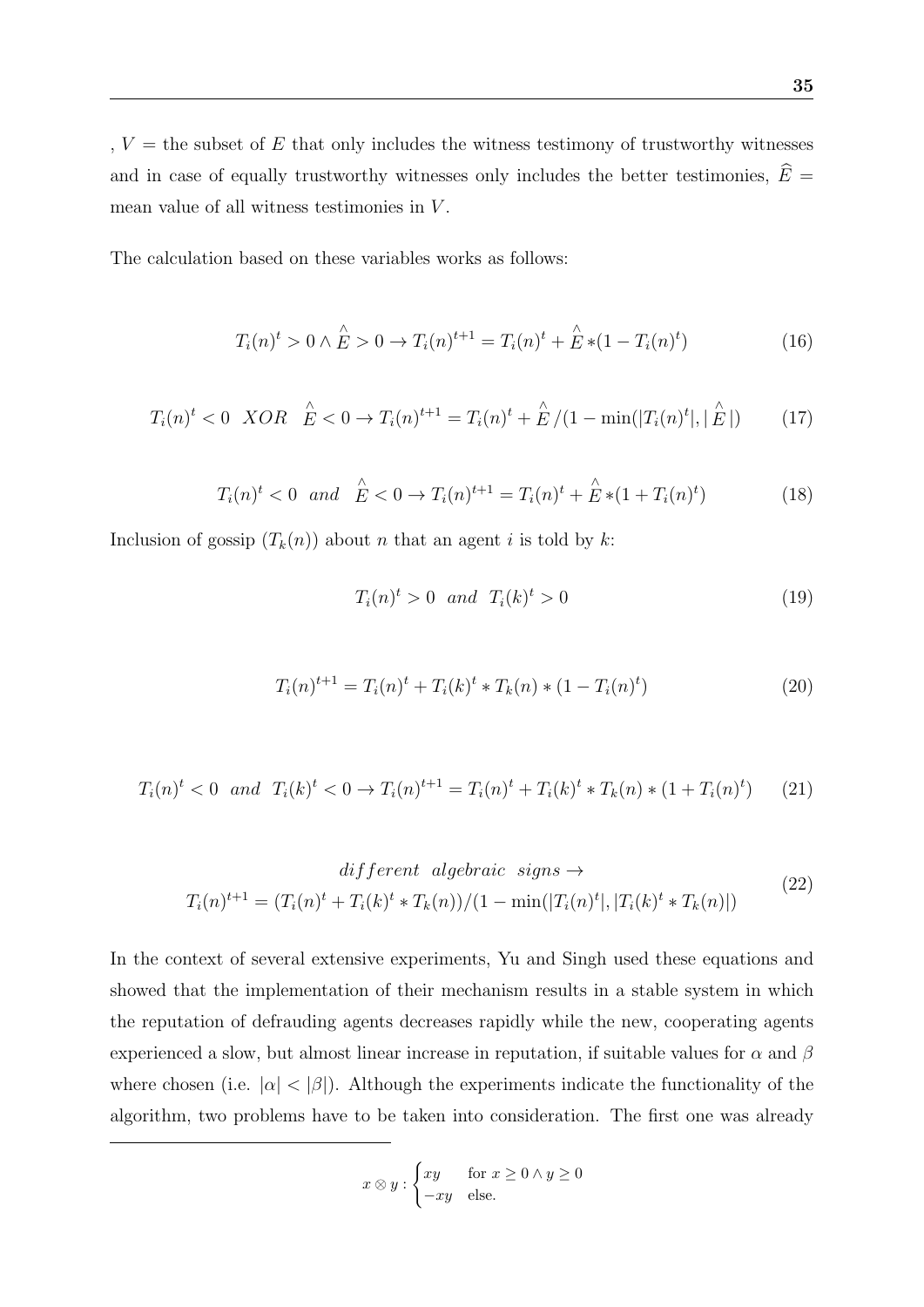mentioned above: the model does not combine the sources of information it takes into account (direct information and witness information [including gossip]) so that if an agent has already traded with another one it cannot use the network information any more and thus might need an unnecessarily long time to react to an agent defecting suddenly who cooperated before. Furthermore Singh and Yu do not give any explanations of how their agent-centered storage of information of the social (i.e. public) knowledge (for example of the referral chains) is supposed to be organized. Consequently no analysis of the networkload and the storage-intensity can be made.

## <span id="page-36-0"></span>3.8 Padovan et al. (AVANLANCHE)

The Avalanche reputation mechanism [\[Eym00\]](#page-48-10) that was implemented in Java is a single context model that uses a mathematical rating mechanism. It includes domain-specific "rating agents" (or -agencies) which can each provide specific reputation information [\[PSEP02\]](#page-50-6). In Avalanche the single agents pursue the goal of trading goods in several interlinked market-places. As a part of their negotiation strategy they therefore use an agent-specific reputation coefficient between 0 (bad reputation) and 1 (good reputation) which they assign to every other agent they know. This coefficient is then used by the agents to compare possible transaction partners not only based on prices, but on the possible loss as well. Therefore the reputation value the agent attributes to his possible trading partner is accounted for as the probability of the non-advocacy of a loss, so that in case of a 100 per cent assumption of a loss, twice the price is used as a bargaining basis [\[Pad00,](#page-50-9) p. 9 et seqq.]. After each transaction the participating agents then change their mutual evaluations. Thus, a successful transaction is rated with  $r = 1$  whereas a failed one is rated with the value  $r = 0$ . For the final calculation of the reputation coefficient of agent Y (from agent X's point of view) Avalanche uses the following formula which furthermore includes the weighting factor  $\alpha$ :

$$
R_{Y_{t+1}}^X = R_{Y_t}^X (1 - \alpha) + r_t \alpha \tag{23}
$$

One important feature of this equation is that cooperative and non-cooperative behaviour are both represented by  $\alpha$  (or  $-\alpha$ ), although cognitive conceptualizations of reputation and trust suggest to punish defection heavier (cp. Yu and Singh for example). Concerning the reputation calculation of unknown agents, Padovan et al. propose to take the average value of all known reputation evaluations of all agents, or, in case these data are not available,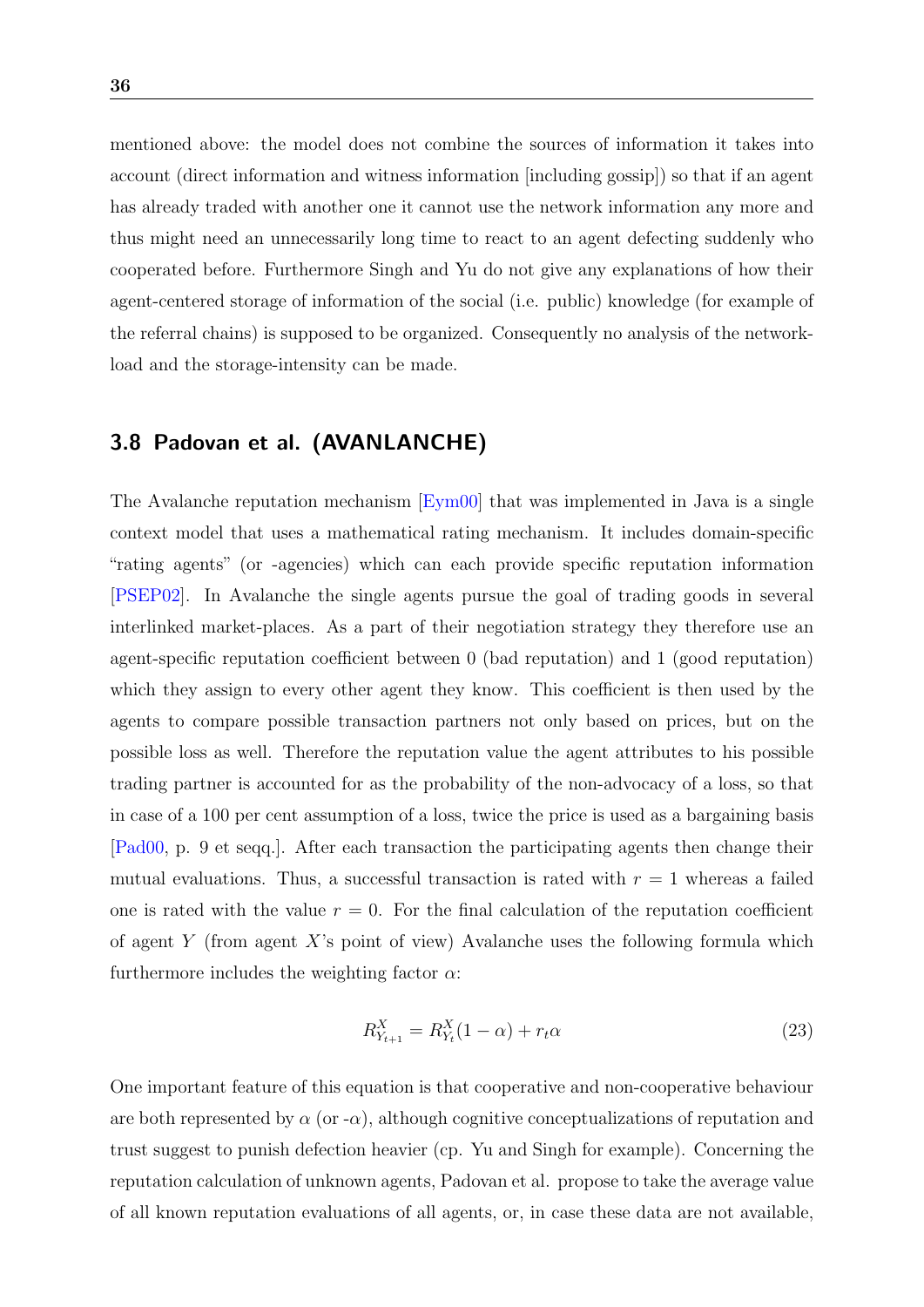to use a default value. The introduction of one or more rating-agencies is discussed as an expansion of the model as it stands so far. These agencies are a kind of "subjective" external elements to which single agents have to (or can) forward their evaluations. For every agent Y the agency then saves a reputation value  $R<sub>Y</sub>$  that is changed analogue to the changes of the reputation coefficients by the agent. However, when it comes to collecting the decentralised stored reputation information, the agency does not save the originator of the single evaluations, but only stores the actual reputation value and its variance. Hence, an agent can constantly deliver evaluations for another agent and thus can directly influence his reputation. Thus in theory two agents can push their mutual coefficients in the agencies data base. For the calculation of changes of the agent-specific central reputation value  $R_{Y_{t+1}}$  after an evaluation by  $X(r_t^X)$  the following formula is used, whereas  $\gamma$  represents the agent-specific equivalent to  $\alpha$  in the first formula.

$$
R_{Y_{t+1}} = R_{Y_t}(1 - \beta) + r_t^X \beta; \quad with \quad \beta = \gamma R_{X_t}^{21} \tag{24}
$$

In summary, an agent in Avalanche, on the one hand, has the possibility to consult his own experiences for the evaluation of potential trading partners, and, on the other, can resort to the combined reputation values by the central rating agencies, which however are not fraud resistant, as they do not consider the possibility of incorrect information (level 1 in the modification phase). In addition, Avalanche does not have any direct social component (for example comparable to a TrustNet).

Comparing Avalanche to the concepts of Marsh and Yu and Singh that proposed the co-domain  $[-1, 1]$ , it attracts attention that it used  $[0, 1]$  as Schillo does, instead and thus emanates from the theory of probabilities. Several points speak in favour of the approach - above all the relatively simple mathematical background. However, from the cognitive point of view it remains questionable whether trustworthiness can be quantified so simple (and possible linear), as between trust and distrust as well as between the different trust levels huge differences exist [\[Luh89\]](#page-49-5). Furthermore Padovan et al. make no comments about the case in which an agent has a reputation level below 0.5 and consequently defects more often than cooperates. Under the assumption that the price is cleared with the risk of loss, a defecting agent could participate in transactions a good many times (depending on the choice of  $\alpha$ , as well as on the factor whether only personal or agency information is chosen). It only needs to offer a price that is low enough and as it has no intentions

<span id="page-37-0"></span> $21$ In case information about software agent Y are known in the agency, the mean value of all known reputation values is used instead of  $R_{Y_r}$ .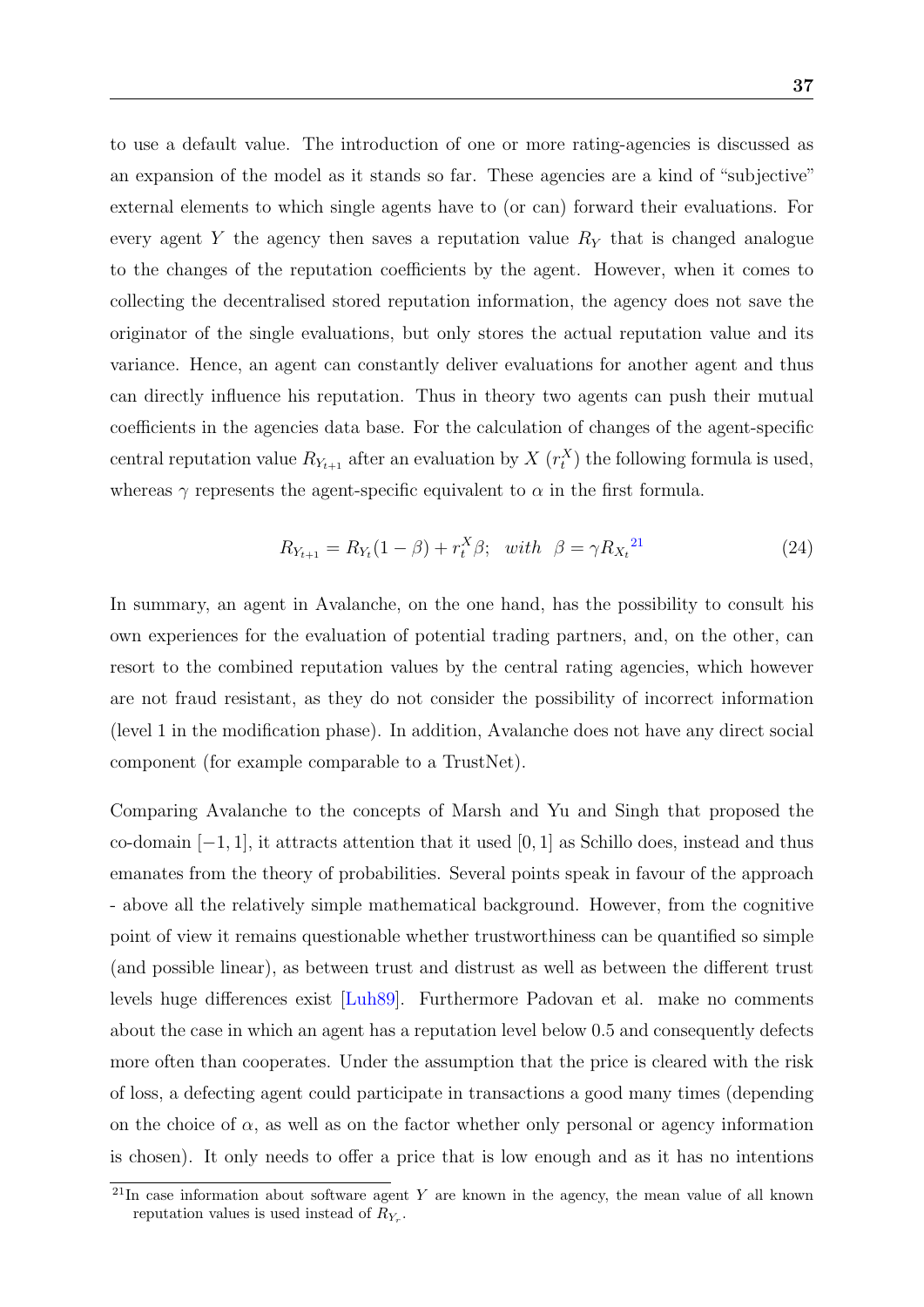of providing the good or service it does not have any costs. With regard to the rating agencies another problem arises. Thus in the papers of Padovan et al. [\[Pad00,](#page-50-9) [PSEP02\]](#page-50-6) it remains unclear how it should be implemented in the Avalanche structure. Should there be an agency for every market or is a system-wide agency intended? Or might have Padovan though of several competitive agencies and, if this is the case, how do the agents choose the agency they rely on? In addition it remains unclear whether agents have to pay for the information from the agency or whether they might get any money for the evaluation they contribute. Hence, although the idea of a combination of own evaluations and a rating agency seems relatively flexible and easy to realise, the weaknesses of the concept have to be thought about and cognitive approaches such as gossip mechanisms should be implemented to make the model more realistic.

### <span id="page-38-0"></span>3.9 Foner

Another reputation mechanisms is the one Leonard Newton Foner proposed in his PhD thesis. Foner's approach is a single context mechanism that shares similarities with PGP and the "Web of Trust" [\[Fon99,](#page-49-6) p. 43], [\[Kuh99,](#page-49-1) p. 358 et seqq.]. Foner introduces the matchmaking system Yenta and in this context discusses the question of trust with special focus on  $TRUSTe^{22}$  $TRUSTe^{22}$  $TRUSTe^{22}$  with respect to privacy adherence. According to his papers, it is Foner's goal to develop an agent-based system which allows the pooling of users with similar fields of interest without endangering privacy-relevant information unnecessarily. Therefore Foner describes a decentralized system architecture that allows for the cooperation of several agents who are not necessarily familiar with one another, while maintaining high security standards. Yenta is one sample application for this idea. It relies on recommendations articulated by local interest-clusters (collaborative filtering). To give any estimations about the trustworthiness of the users Yenta furthermore contains a reputation mechanism, which despite the decentralised system architecture, is centralized when it comes to the storage of the cooperative behaviour. This mechanism consists of self-portrayals of users which are known to the local Yenta program, and whose trustworthiness is guaranteed by third parties with encrypted digital signatures. In order to finally find out the trustworthy agents, Yenta uses uses third party information in form of a kind of web of trust in the recall stage. Hence, first of all, an agent which tries to estimate the

<span id="page-38-1"></span> $22\,TRUSTe$  was founded in 1997 by the Electronic Frontier Foundation (EFF) and Commerce.net to foster online commerce by helping businesses and other online organizations to self-regulate privacy concerns. Today it runs the world's largest privacy seal program, with more than 2,000 Web sites certified, including IBM, the Oracle Corporation or eBay.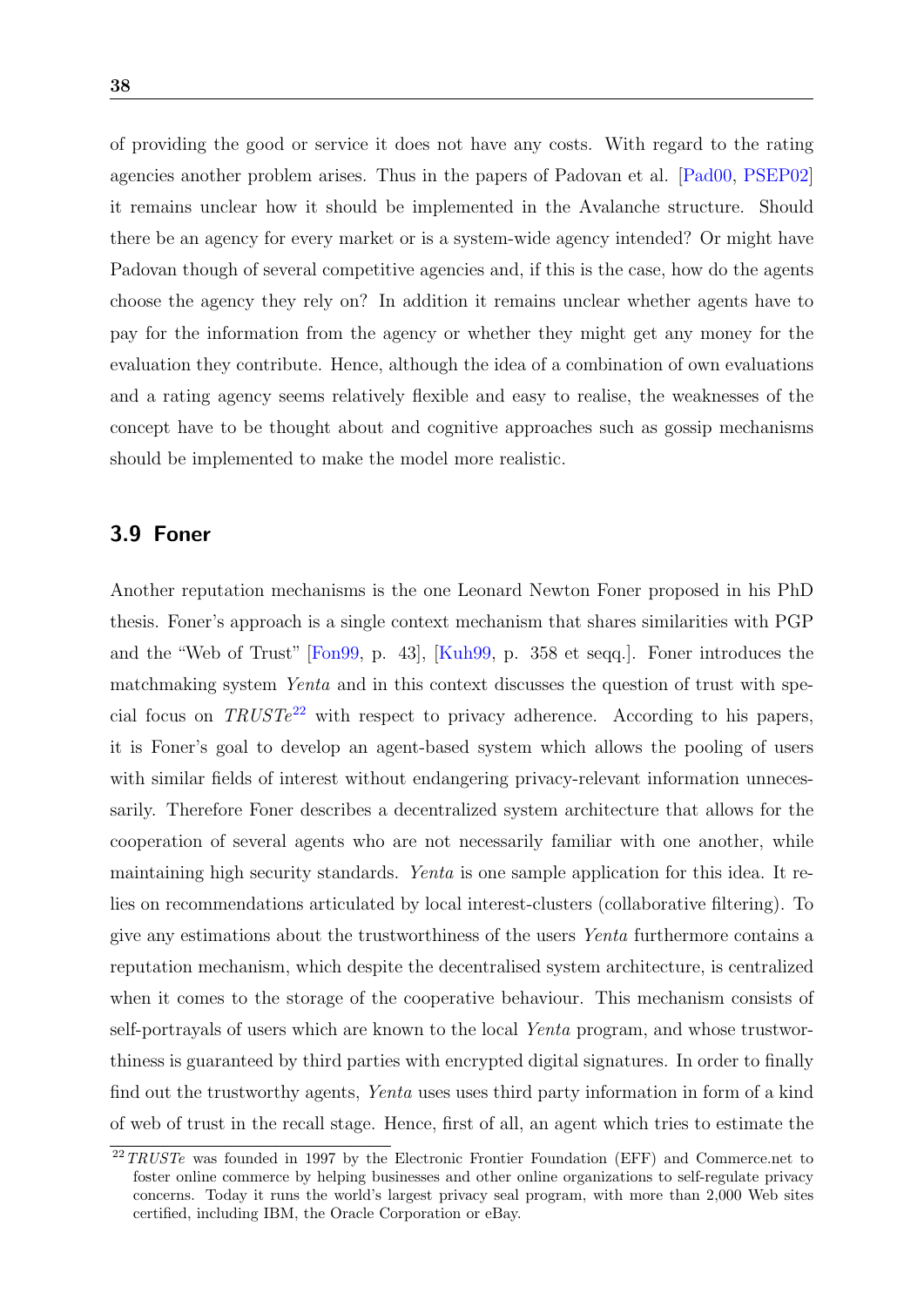trustworthiness of an unknown agent checks whether it knows the trustworthiness of the agent signing the self-portrait. If this is not the case, the search is expanded one step, etc. Foner compares this to "small-town-gossip" [\[Fon99,](#page-49-6) p. 44] with the distinction that in Yenta self-portraits are the main information source, whereas in the latter third party information is more important. Thereby the final character of the network structure (only some local reputation spots or a real network) is dependent on the social and political decisions of the users, and is not bound to the system architecture [\[Fon99,](#page-49-6) p. 44]. In contrast to most of the other mechanisms and proposals reviewed so far, when it comes to the second stage of the 5-stage-process model, Foner does not see trustworthiness as an expected value of the future behaviour or a measure between  $-1$  and  $+1$ , but as an explicit picture of social networks which have already influenced the Histos idea.

## <span id="page-39-0"></span>3.10 Sabater and Sierra (ReGreT)

Developed by Sabater and Sierra [\[Sab03,](#page-51-0) [SS01,](#page-51-10) [SS02\]](#page-51-11), ReGreT is a reputation mechanism which studies reputation in complex societies. It is an interesting model as it accounts for a multi-faceted concept of reputation. In fact, it identifies three levels for which reputational variables should be considered: individual, social and ontological system-related factors. The individual one is considered the most reliable, as it stems from (reciprocal) evaluation resulting from direct interaction with the target. [\[KKW07\]](#page-49-7) When the agent does not have enough direct information, it should use the social facet of reputation, which is made up of three components: "witness reputation"; "neighbourhood reputation"; and "system reputation":

Witness information refers to evaluation coming from direct experience, and then referred by a fellow agent. In order to choose whom to ask for information, the past's partners' evaluations about the target are considered using a heuristic that groups correlated evaluations (coming from the same interactions) and filters them. Then one agent is chosen and its evaluation of the target is picked up. This kind of information is not as trustworthy as the direct information mentioned above. Every piece of witness information has some uncertainty around itself. More detailed and extensive approaches, like the advancement of ReGreT, called Repage [\[SPC06\]](#page-51-1), have different modules to specify these two sources of witness reputation. ReGreT does not differentiate between these two sources.

Neighbourhood reputation is the result of social contagion. In fact, the system adjusts the previous reputational value to account for the reputation of the group that surrounds the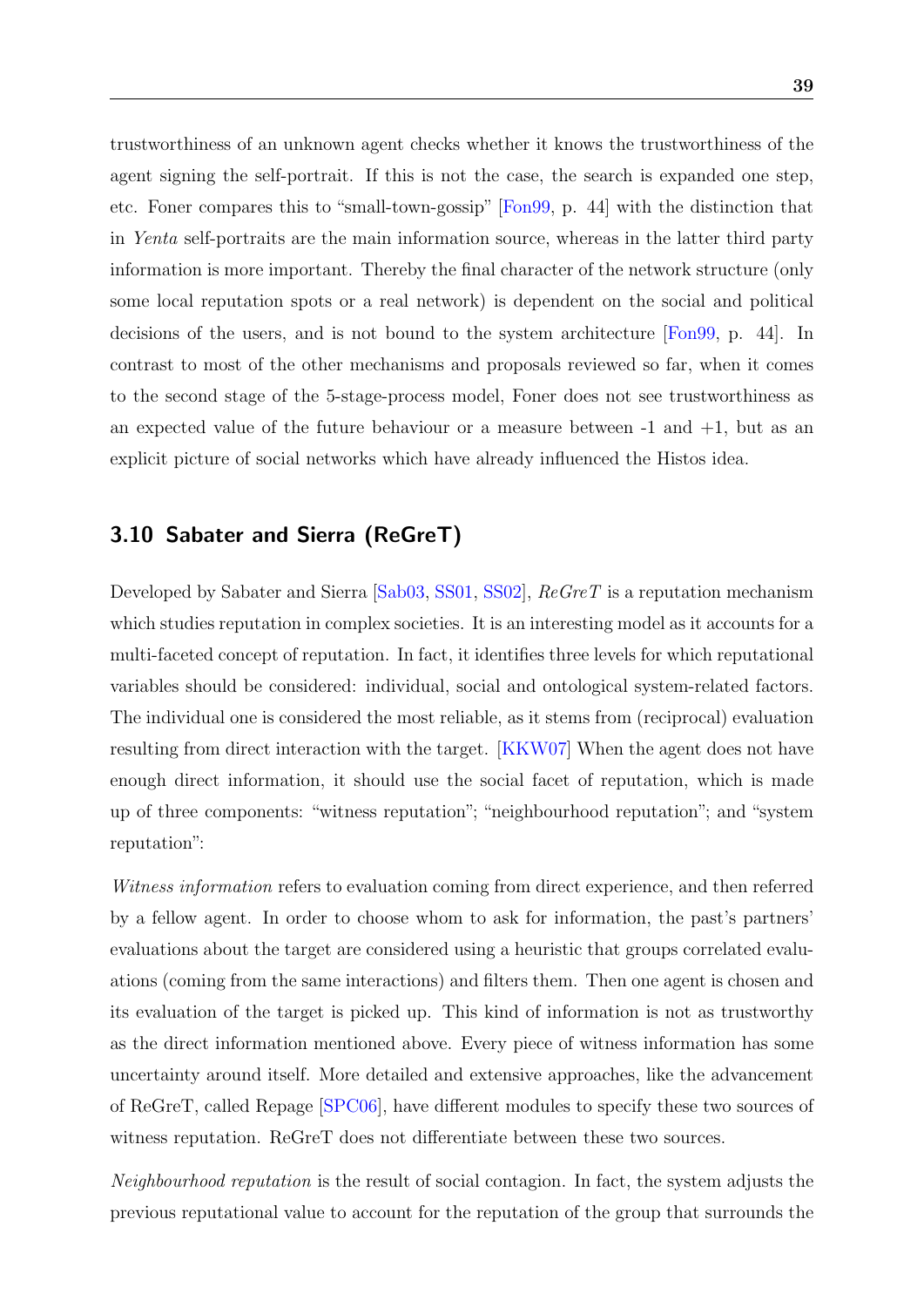

<span id="page-40-0"></span>Figure 5: The ReGreT Approach [\[Sab03,](#page-51-0) p. 42]

target, which is calculated from their relational behaviour.

Finally, system reputation is derived from the "institutional role" assigned to the target by the system. If more than one role is assigned, only the prominent one is considered. The roles may be those of seller, buyer, or the affiliation to one known company, of which the subject has a reputation as it is, perhaps, affiliated to a concurrent company. The ontological specification of reputation is used to distinguish different features of the target's possible behaviour such as delivery time, price surcharge, quality swindling, and so on. Each of them is assigned a value that describes the target in detail. So, different domains of reputation might thus be accounted for. The order of listing of the components reflects their descending weight to the final value of the target's reputation. This value is a probabilistic one, describing the likelihood that the target will cooperate along the logical dimensions of the contract specified by the ontology of it.

Following the three information sources, the ReGreT model employs three data bases, the "outcomes data base" (ODB) for own experiences with other agents, the "information data base" (IDB) for storage of witness information, and the "sociograms data base" (SDB) to represent social structures (see figure [5\)](#page-40-0).

Regret introduces an important distinction among different sources of social evaluation. Its basic distinction between direct (personal) evaluation and the socially transmitted one reflects the distinction between image and reputation; a fundamental one in the social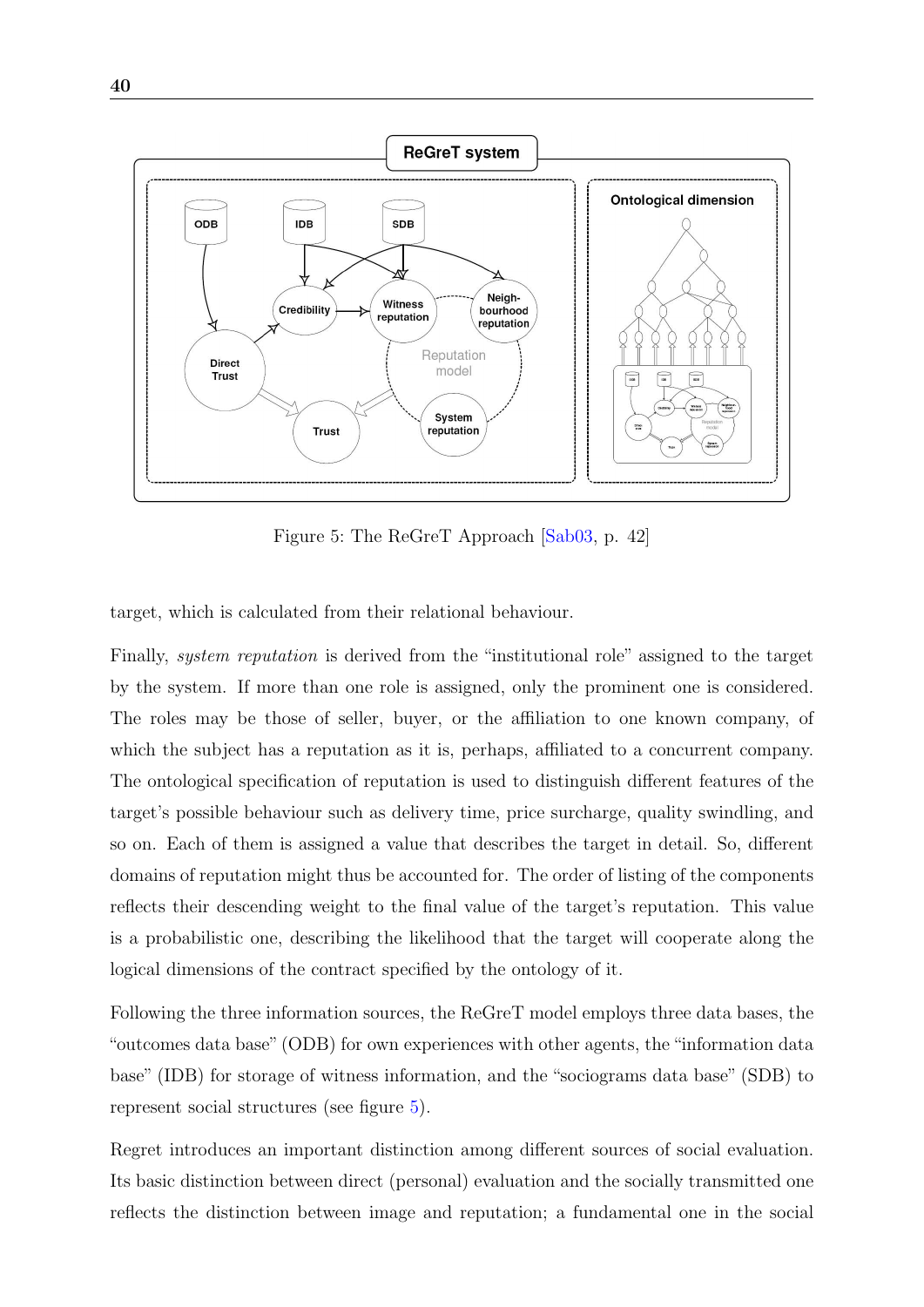cognitive view of the artefact. In addition it places agents in a social environment, which is useful to account for social contagion as a necessary part of reputation. However, the authors recognize that the sociological subdivision used in the model is probably incomplete; it may in any event result in a suitable compromise between model complexity and the mechanism's requisites. Nevertheless it has to be stressed that social contagion is just a part of the phenomenon that should not be overly-considered. Moreover, the model seems to give way to communication between agents only as a result of asking, while in real life it is as well the case that social information is received as a spontaneous offering, a sort of "gift". The important point not considered is the moment of spreading social information, also called memetic act. Should it always be reciprocal evaluation? This may have impact on the quality of information produced, as set of the evaluators overlaps set the set of the target agents (i.e. the ones being evaluated); this may give way to benevolence in information dissemination toward the target, resulting in the application of a "rule of courtesy" and therefore the production of an over-inflated reputation (or low provision of it). In this sense, the model is not realistic. The realism of modelling is important to achieve the same benefits in place in the human artefact, which seems to function rather well with regard to the task of assuring distributed social control and norm enforcing.

## <span id="page-41-0"></span>3.11 Sabater et al. (RepAge)

RepAge [\[SPC06\]](#page-51-1) is a decentralized single context computational reputation system, that does not purely rely on mathematical ratings alone, but models the cognitive processing of reputational information in the mind of an agent, using the cognitive theory of reputation covered by [\[eRe06,](#page-48-4) [CP02,](#page-48-5) [MC00\]](#page-50-4), as well as ideas from the Regret systems and adds some new elements to this. Thereby Sabater et al. especially focus on the difference between image and reputation, which in their view suggests "a way out from the paradox of sociality, i.e. the trade-off between agents' autonomy and their need to adapt to social environment" [\[SPC06,](#page-51-1) abstract]. This is explained by the authors by highlighting the importance of two aspects with regard to the concept of reputation: on one hand, agents are autonomous if they select partners based on their social evaluations (images), and on the other hand, they need to update evaluations by taking into account others'. Hence, Sabater et al. draw the conclusion that social evaluations must circulate and be represented as "reported evaluations" or "meta-evaluations" (i.e. reputation), in order for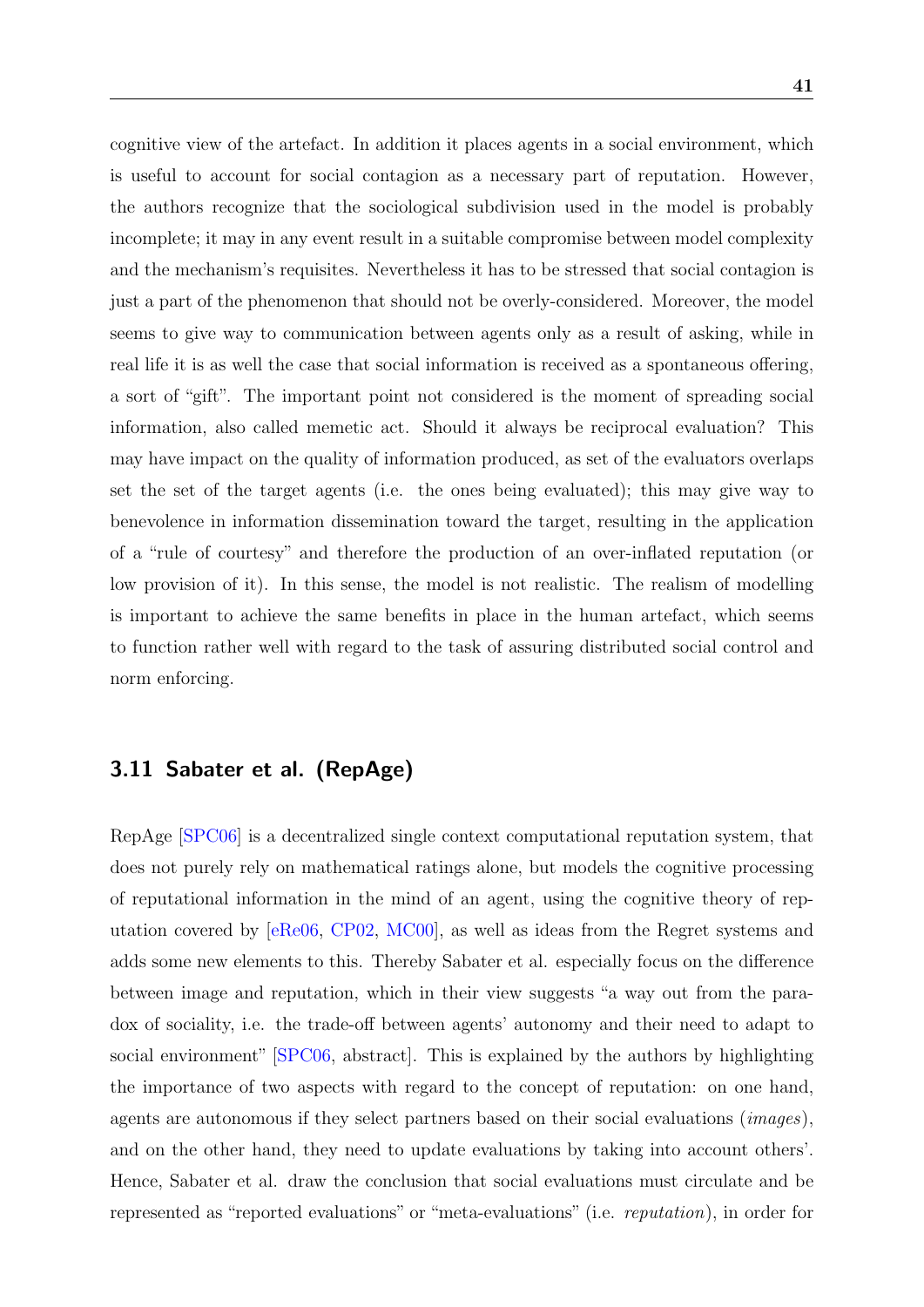agents to decide whether to accept them or not and whether to integrate this information with their own image of the target. Consequently, RepAge considers possible defrauding behavior of information sources in the recall phase.

RepAge itself is based on an algorithm which endows the agents with a heuristic used for the processing and integration of the different components of reputation within a single mind when evaluating and rating other, thus pursuing a cognitive approach in this respect. It considers social evaluation as fuzzy values of 5 levels, and thereby tries to model actual people's informal evaluative statements by weighting the aggregation of this fuzzy values. The aggregation itself is done with the help of a formula proposed by [\[Jag04\]](#page-49-8) to which the authors added the calculation of strength in order to get rid of the problem the formula looses it sense in case the denominator turns 0 (what can happen easily):

$$
w_i = \frac{\prod_i w_i^j}{\sum_i \prod_j w_i^j} \tag{25}
$$

Based upon these considerations, the authors present the an architecture for their reputation mechanisms that can be seen in figure [6:](#page-43-0)

As it can be seen in the figure, RepAge very much focuses on the individual agents and thus all information storage as well as all reasoning is done decentralised in the individuals' memories. The memory itself works in a bottom-up fashing, i.e. resulting from the communicated images and meta-evaluations (reputation information) that are attributed to the contractual context (bottom layer) decision are being made. Thereby it is important to notice that at this point of time the predicates (i.e. information derived from different sources) are not valued by RepAge at this stage. Based on the the information transactions are being made and their outcome accounted for at the next layer. This is not only done on a binary basis (i.e. the outcome is not just a tuple contract-fulfilment with fulfilment taking the value 0 or 1) but an evaluation is done on how the contract was fulfilled (i.e. the quality of service  $(QoS)$  is being accounted for).

Last but not least, in this conceptual layer, one final step needs to be taken in the RepAge model: the evaluation on the information sources. This is done by comparing the output of the transaction with the information given by the sources beforehand. Based on the results of the evaluation, the model, in the next stage derives at five types of predicates:

<span id="page-42-0"></span><sup>&</sup>lt;sup>23</sup>In the formula  $w_i^j$  represents the weight of the fuzzy evaluations whereas the lower index i refers to the different weights of the same fuzzy evaluations, and the higher one  $j$  is used to distinguish the evaluations to aggregate.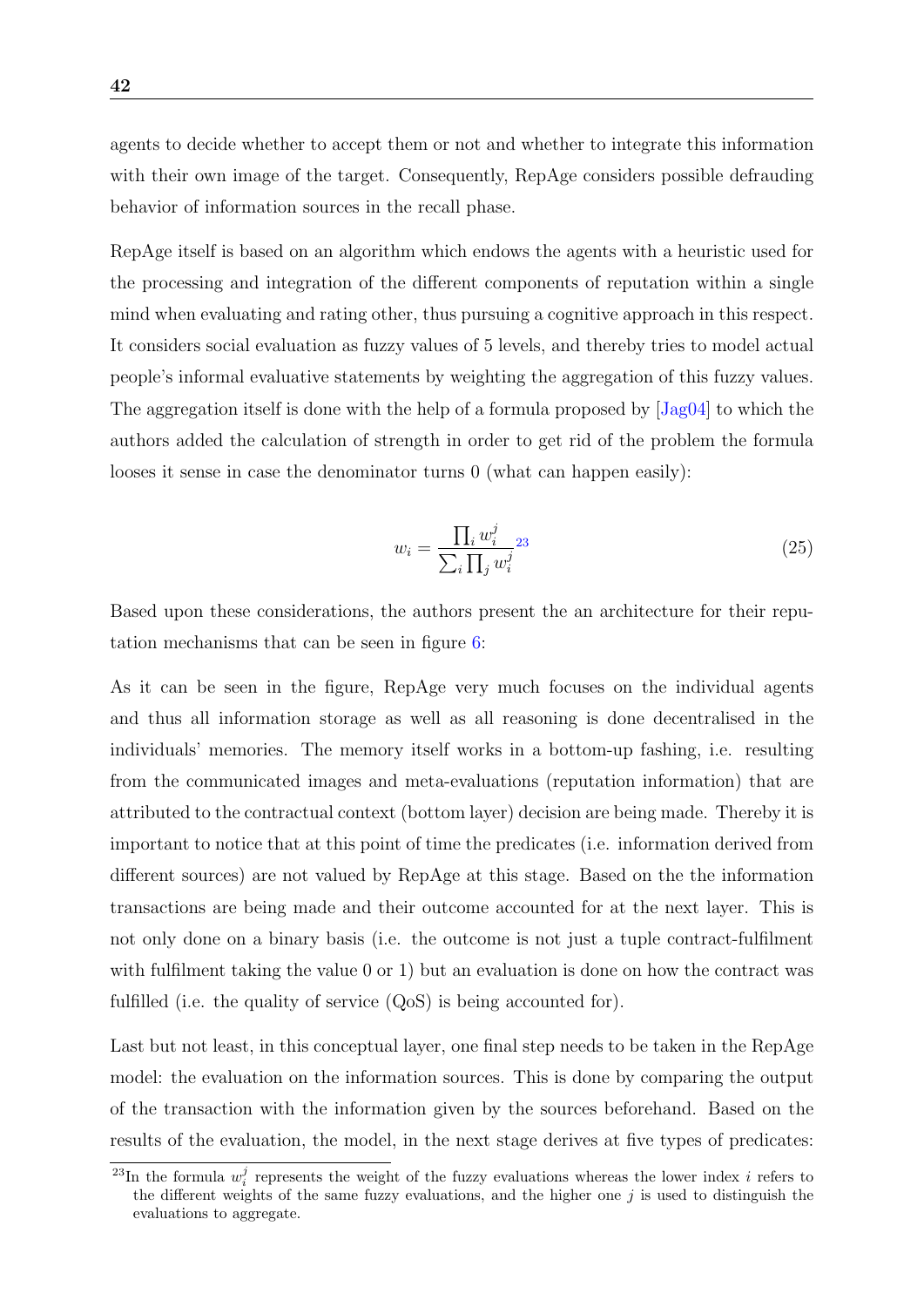

<span id="page-43-0"></span>Figure 6: The RepAge Architecture [\[SPC06\]](#page-51-1)

Candidate Image, Candidate Reputation, Image, Reputation and Confirmation. As the prefix "candidate" already indicates, of the five the first two have no sufficient support to become real image or reputation information yet. This might for example be the case if the elements contributing are not of a sufficient number. The last predicate "confirmation" comes from the former layer. It accounts for the quality of the information the agent received by others. Thus it is a value of how accurate the information provided by the informers was (based on the results of the transaction).

Finally, the last layer consists of two predicates: *Cognitive dissonance* and *Certainty*. Whereas "certainty" refers to a state where the individual is certain about pieces of information that are all in the same line of reasoning,"cognitive dissonance" refers to a situation where the pieces of information all have sufficient support, however they contradict with regard to a specific target. Depending on how strong and relevant this dissonance is, the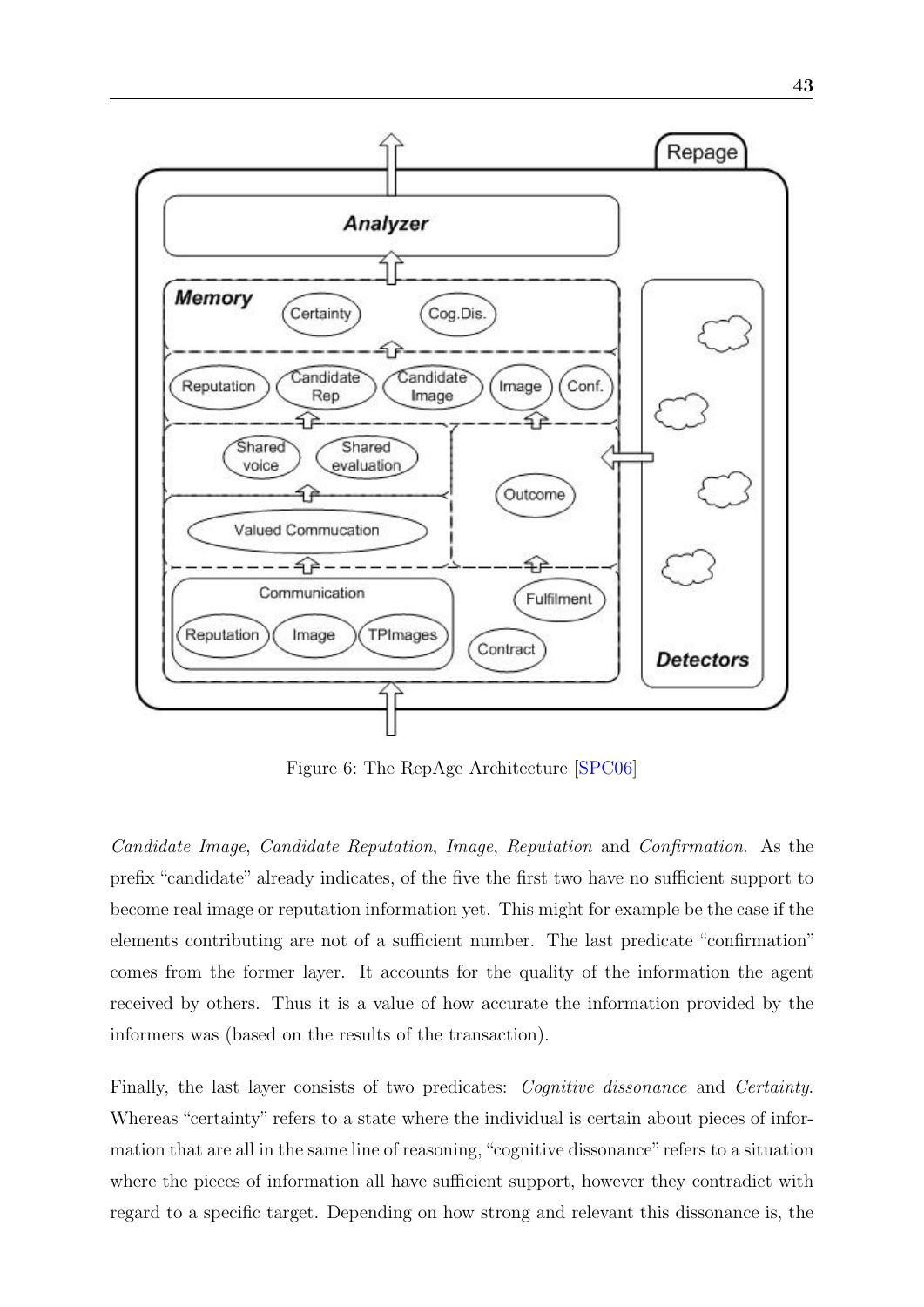model accounts for actions to be taken to solve the dissonance.

Once all information from one transaction have passed through all the stages and layers of the agents memory, the process of starts over and over again for each new piece of information. Thus, the memory (including the top layer) are constantly updated giving the agent the ability to learn and reason about its behaviour as well as its own strategy.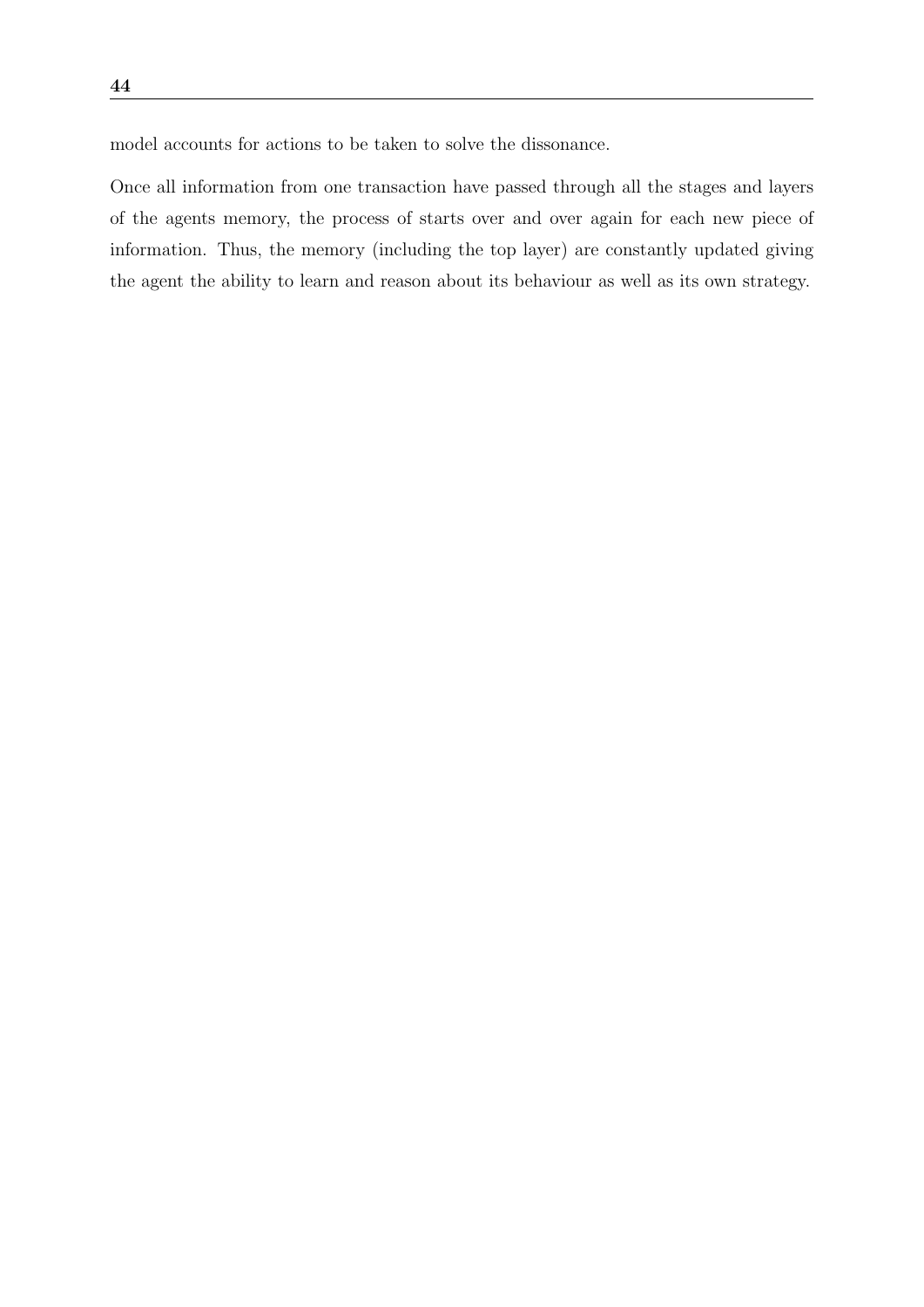# <span id="page-45-0"></span>4 Summary

In this paper, we have proposed a classification scheme for analysing reputation mechanisms and comparing them. This scheme consists of five stages that form a process and link two transactions. In order to show how different models are to be seen in the context of our 5-Stage-process model and which design choices could be made within the five stages, in the further course of this paper we then have analysed a set of well known reputation mechanisms. Thereby it has to be noted that the choice of mechanisms was made to show the differences in design, and consequently the list of reputation mechanisms we examined does not lodge the claim of completeness.

To sum up, as a last step, the results of the analysis shall now be presented in a condensed form using a summary table (see table [4\)](#page-46-0). Of course, the heterogeneity as well as complexity of the models presented makes the condensed comparison very difficult, especially as only a small number of criteria can be accounted for. Consequently a slight subjective input that all kinds of categorizations like this one have, remains. Furthermore, it must be said, that if not stated differently, we only concentrated on the initial models, of which many however have been developed further by the authors themselves or by others.

Nevertheless now we will try to condense and compare the mechanisms discussed. The criteria for the comparison are all based on the four primary stages of the process-model and should therefore need no further explanation. The can be seen in the following table:

| Recording of cooperation behaviour      | single-context model $(SC)$<br>multi-context model $(MC)$  |
|-----------------------------------------|------------------------------------------------------------|
| Rating of cooperation behaviour         | cognitive $(C)$<br>mathematical (MA)                       |
| Storage of cooperation behaviour        | centralized storage $(CS)$<br>decentralized storage $(DS)$ |
| Recall of cooperation behaviour         | trust model $(T)$<br>reputation model (RE)                 |
|                                         | Level $0$ (LO)                                             |
| Degree of cheating accounted for in the | Level 1 $(L1)$                                             |
| recall phase                            | Level 2 $(L2)$                                             |

<span id="page-45-1"></span>Table 3: Summary of the 5-Stage-Process-Model Criteria

Using these criteria, for the mechanisms discussed in this paper, the following final picture can be drawn: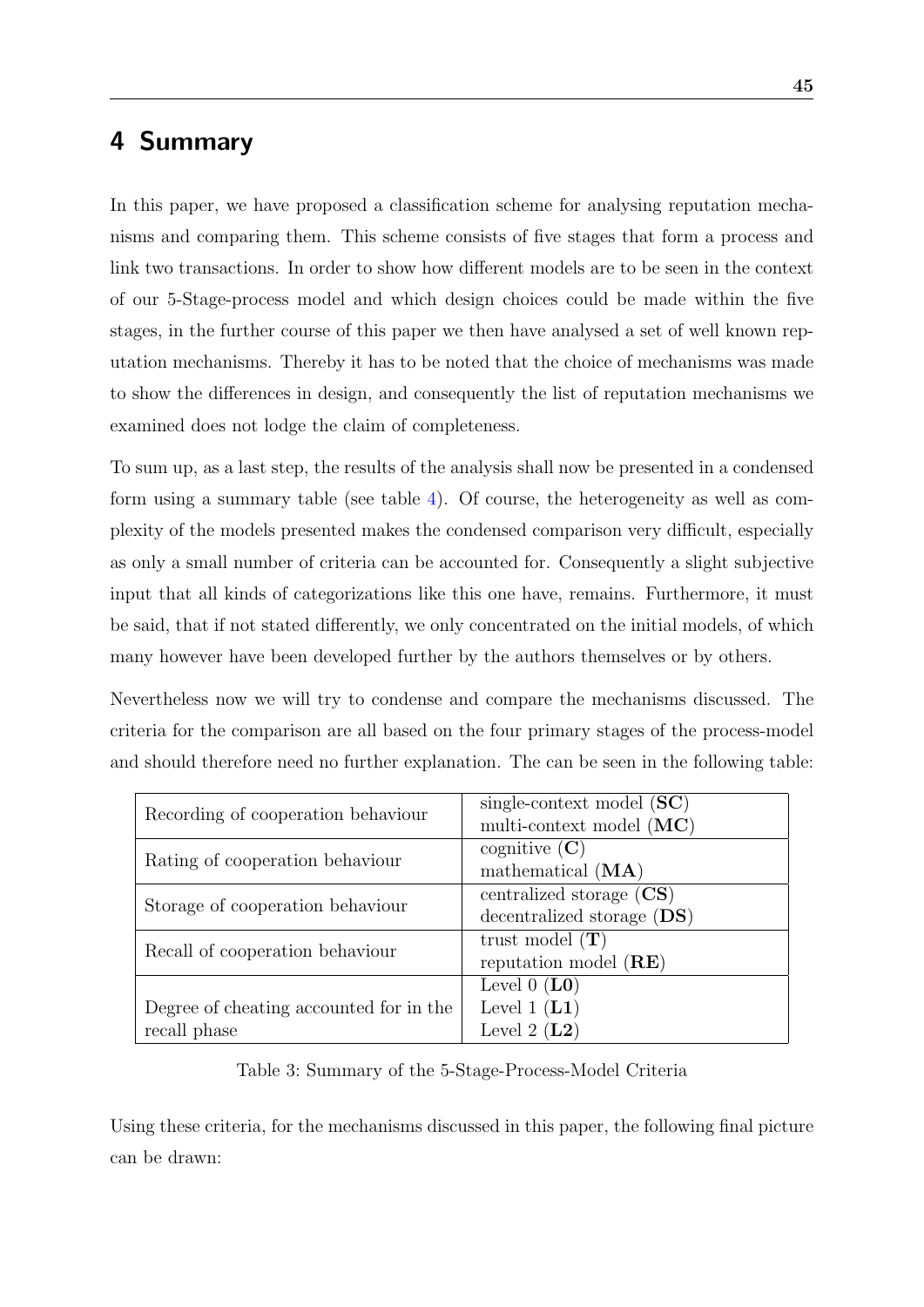<span id="page-46-0"></span>

|                          | $\overline{\text{Recording}}$ | Rating                  | Storage                                    | Recall                          |
|--------------------------|-------------------------------|-------------------------|--------------------------------------------|---------------------------------|
| Marsh                    | MC                            | $\overline{\text{MA}}$  | SC                                         | $\mathbf T,$ no information     |
| Schillo                  | $\overline{\mathrm{SO}}$      | $\overline{\text{MA}}$  | BS                                         | RE, L2                          |
|                          |                               |                         |                                            | R.E, assumes cheating, but paid |
| Rasmusson and Janson     | SC                            | MA                      | 8D                                         | agents are assumed to tell the  |
|                          |                               |                         |                                            | truth                           |
| Abduhl-Rahman and Hailes | $M_{\rm C}$                   | MA                      | Bg                                         | RE, LO                          |
| Regan and Cohen          | MC                            | MA                      | DS (with CS components, e.g. "advisors")   | RE, L2                          |
| Sporas                   | SC                            | $\overline{\text{MA}}$  | 8Q                                         | RE, LO                          |
| Histos                   | SC                            | <b>NIA</b>              | SQ                                         | RE, L2                          |
| Yu and Singh             | SC                            | $\overline{\mathbb{A}}$ | Bg                                         | RE, L2                          |
| <b>AVALANCHE</b>         | SC                            | $\overline{\text{MA}}$  | DS (with CS comp., e.g. "rating agencies") | RE, LO                          |
| Foner                    | SC                            | $\overline{\text{MA}}$  | 8Q                                         | RE, LO                          |
| ReGreT                   | <b>NC</b>                     | $\overline{\text{MA}}$  | BS                                         | RE, L2                          |
| RepAge                   | SS                            | 8                       | SC                                         | RE, L2                          |
|                          |                               |                         |                                            |                                 |

| I<br>ı                     |
|----------------------------|
| ،<br>ک<br>)<br>Í<br>ľ<br>۱ |
| Ó<br>١<br>ì<br>l<br>í      |
| l<br>I<br>ì                |
| j<br>i                     |
| ł<br>J<br>ł<br>١           |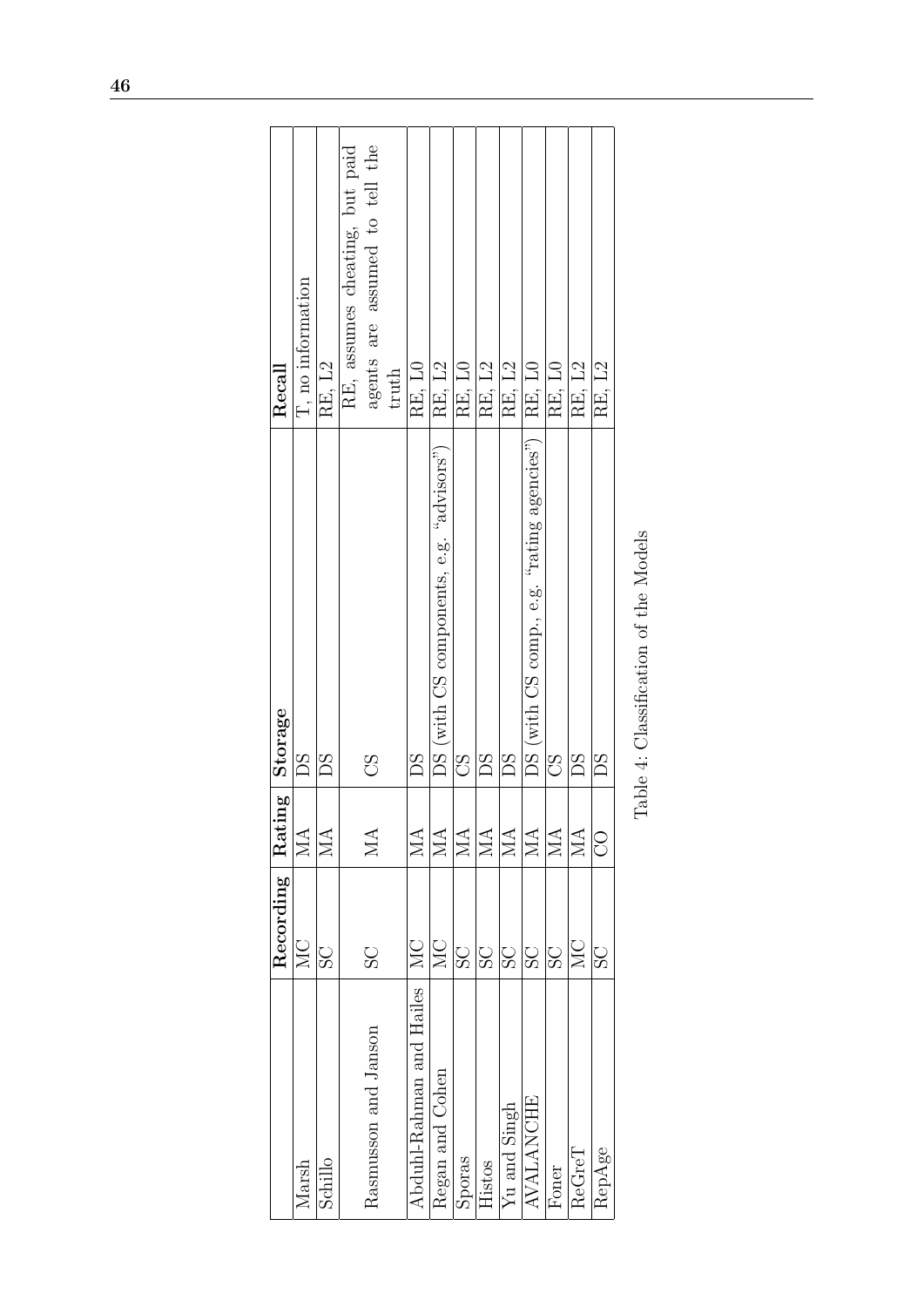As expected and described before, most of the models are single-context models that use several sources of information, with the most important one being witness information. Thereby the focal point in the information processing are mathematical paradigm, with only one mechanisms focusing on cognitive information. This is especially interesting as an correlation between the rating and the strategy adaption seems to exist. Thus, although most mathematical models account for the evolution of the starting trust and/or reputation parameters, a adaption of the actual strategy changing the formulas used, cannot be found in any of the mathematical models. Concerning the data storage, most mechanisms focus on centralized solution, however first attempt for decentralized approaches can be found. Last but not least, due to the focus of this paper, all except one mechanism are reputation mechanisms, accounting for the importance of third party information. However, about only half of the reputation mechanisms account for the problem that information sources may deliver wrong information on purpose making, which however makes these models far more complex.

Summing up, reputation and trust mechanisms with manifold facets of implementation can be found when reading current literature on securing artificial societies. These range from simple trust model to very complex cognitive approaches that take into account cheating and much more. All of the models have their particular advantages and disadvantages allowing the designers of artificial societies to choose a mechanisms based on their needs (e.g. in terms of complexity). Nevertheless, when choosing one needs to keep in mind that although being presented with the help of different stages in this paper, these stages are interlinked. Thus, design choices in one stage might influence another stage, so that reputation as process should always be reasoned about.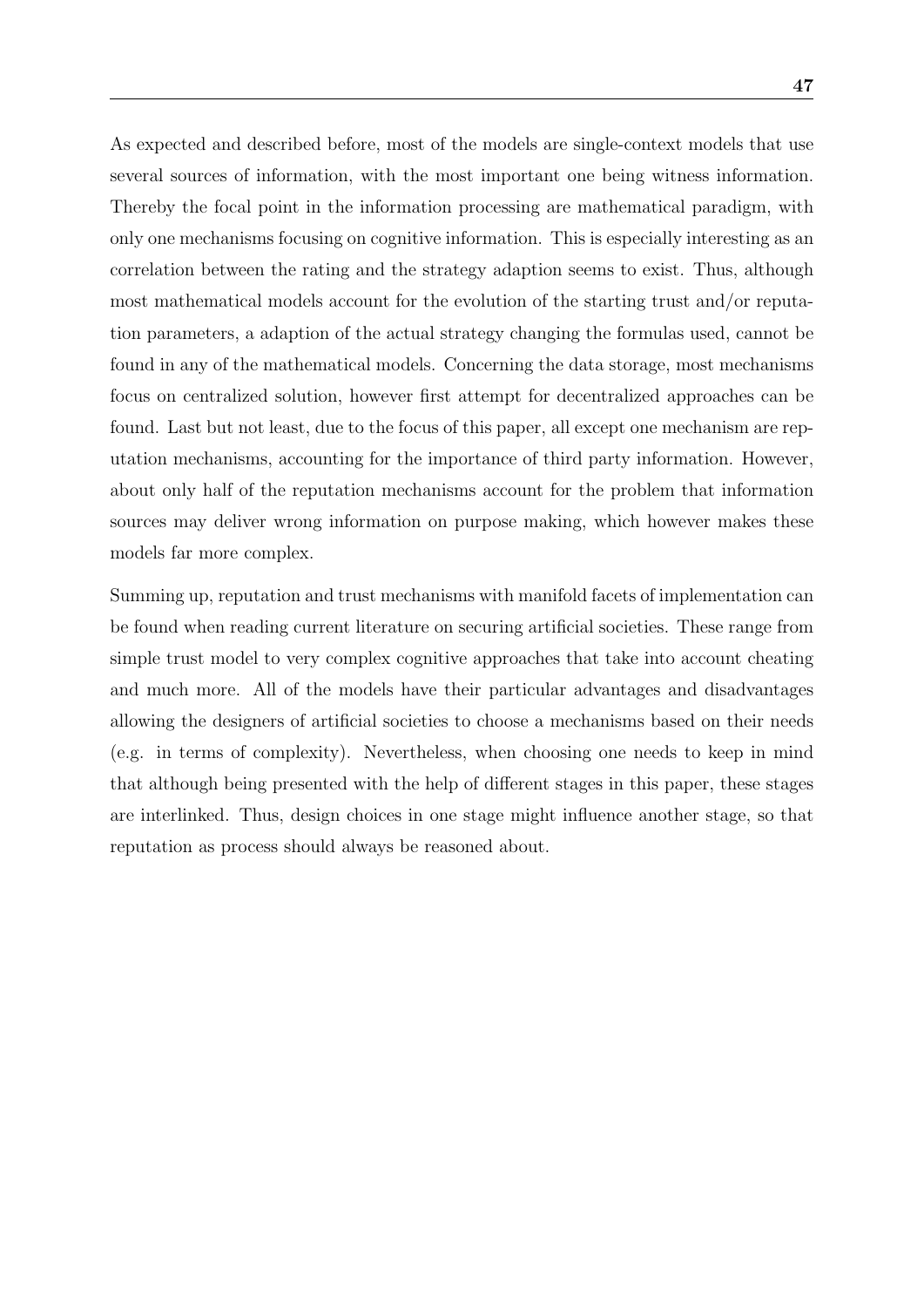# <span id="page-48-0"></span>**References**

- <span id="page-48-3"></span>[Ake70] George Akerlof. The market for 'lemons'. quality uncertainty and the market mechanism. Quarterly Journal of Economics, 84:488–500, 1970.
- <span id="page-48-7"></span>[ARH97a] Alfarez Abdul-Rahman and Stephen Hailes. A distributed trust model. In NSPW '97: Proceedings of the 1997 workshop on New security paradigms, pages 48–60, New York, NY, USA, 1997. ACM.
- <span id="page-48-9"></span><span id="page-48-1"></span>[ARH97b] Alfarez Abdul-Rahman and Stephen Hailes. Using recommendations for managing trust in distributed systems. In IEEE Malaysia International Conference on Communication, 1997.
	- [ARH00] Alfarez Abdul-Rahman and Stephen Hailes. Supporting trust in virtual communities. In HICSS, 2000.
		- [AS03] D. Ariely and I. Simonson. Buying, bidding, playing, or competing? value assessment and decision dynamics in online auctions. Journal of Consumer Psychology, 13(1):113–123, 2003.
- <span id="page-48-10"></span><span id="page-48-8"></span><span id="page-48-6"></span><span id="page-48-5"></span><span id="page-48-4"></span><span id="page-48-2"></span>[CdRF97] C. Castelfranchi, F. de Rosis, and R. Falcone. Social attitudes and personalities in agents. In Proceedings of the AAAI Fall Symposium on Socially Intelligent Agents, Cambridge, Massachusetts, 1997.
	- [CP02] Rosaria Conte and Mario Paolucci. Reputation in Artificial Societies: Social Beliefs for Social Order. Springer, October 2002.
	- [eRe06] eRep. Review of internet user-oriented reputation applications and application layer networks. [http://megatron.iiia.csic.es/eRep/files/eRep\\_D1.1\\_](http://megatron.iiia.csic.es/eRep/files/eRep_D1.1_ReviewInternetReputation.pdf) [ReviewInternetReputation.pdf](http://megatron.iiia.csic.es/eRep/files/eRep_D1.1_ReviewInternetReputation.pdf), September 2006.
	- [eRe07] eRep. E-institutions oriented to the use of reputation. [http://megatron.](http://megatron.iiia.csic.es/eRep/files/eRep_D2.1_eInstitutionsReputation.pdf) [iiia.csic.es/eRep/files/eRep\\_D2.1\\_eInstitutionsReputation.pdf](http://megatron.iiia.csic.es/eRep/files/eRep_D2.1_eInstitutionsReputation.pdf), May 2007.
	- [Eym00] Torsten Eymann. AVALANCHE: Ein agentenbasierter dezentraler Koordi $nations mechanismus für elektronische Märkte. PhD thesis, Albert-Ludwigs-$ Universität, 2000.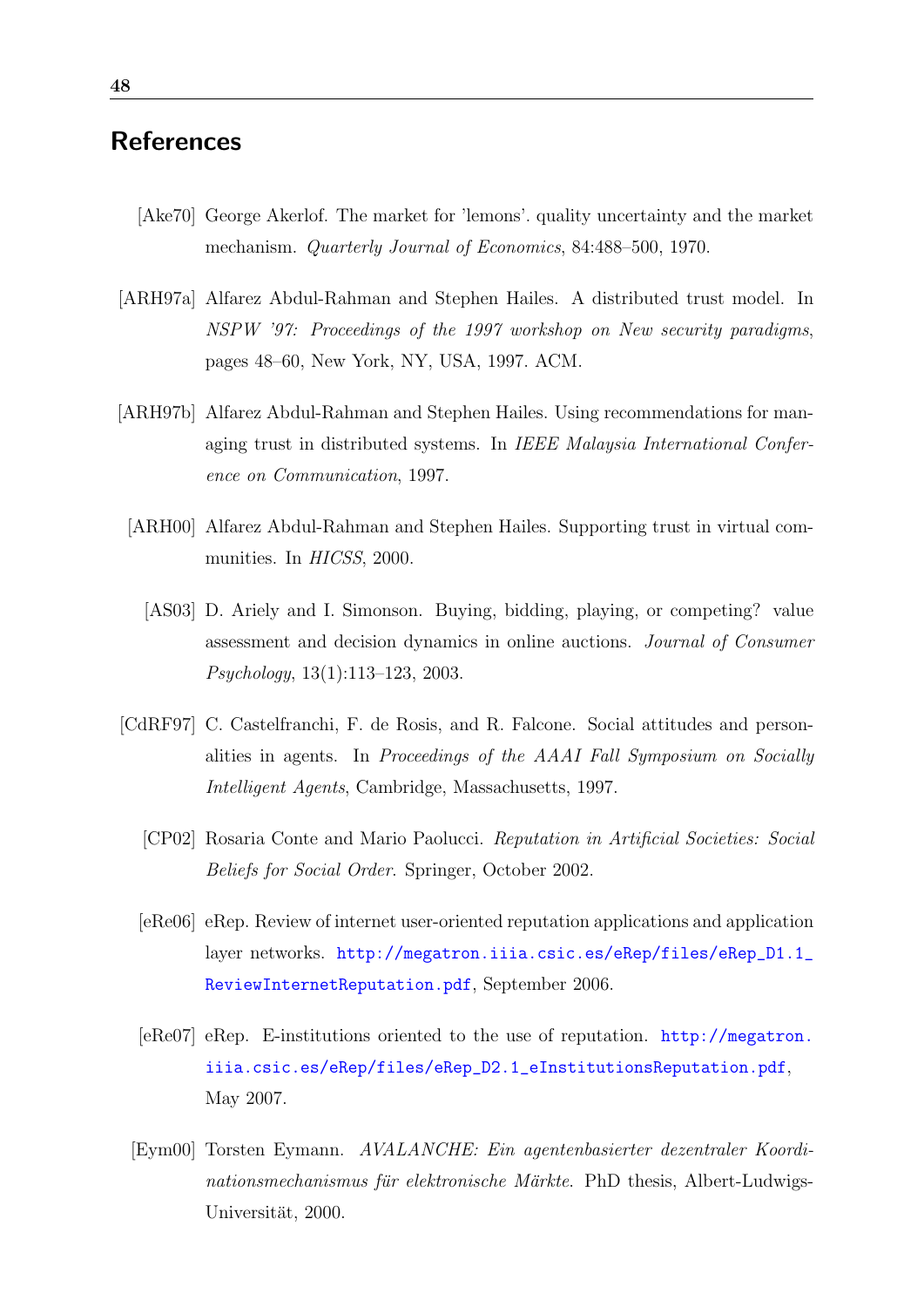- <span id="page-49-6"></span>[Fon99] Leonard Newton Foner. Political artifacts and personal privacy: the yenta multiagent distributed matchmaking system. PhD thesis, Massachusetts Institute of Technology, 1999.
- <span id="page-49-2"></span>[Gam90] Diego Gambetta. Can we trust trust? In Diego Gambetta, editor, Trust: Making and Breaking Cooperative Relatioins, pages 213–237. Published Online, 1990.
- <span id="page-49-8"></span><span id="page-49-7"></span><span id="page-49-5"></span><span id="page-49-4"></span><span id="page-49-3"></span><span id="page-49-1"></span><span id="page-49-0"></span>[GMCD97] R. H. Guttman, P. Maes, A. Chavez, and D. Dreilinger. Results from a multiagent electronic marketplace experiment. In Second International Conference on the Practical Application of Intelligent Agents and Multi-Agent Technology, 1997.
	- [Jag04] R. Jager. On the determination of strength of belief for decision support under uncertainty – part ii: fusing strenghts of beliefs. Fuzzy Sets and Systems, 142(1):117–128, 2004.
	- [JIB07] Audun Jøsang, Roslan Ismail, and Colin Boyd. A survey of trust and reputation systems for online service provision. Decision Support Systems, 43(2):618–644, 2007.
	- [KKW07] Stefan König, Sven Kaffille, and Guido Wirtz. Implementing regret in a decentralized multi-agent environment. In Paolo Petta, Jörg P. Müller, Matthias Klusch, and Michael P. Georgeff, editors, MATES, volume 4687 of Lecture Notes in Computer Science, pages 194–205. Springer, 2007.
		- [Kuh99] Rainer Kuhlen. Die Konsequenzen von Informationsassistenten. Was bedeutet informationelle Autonomie oder wie kann Vertrauen in elektronische Dienste in offenen Informationsmärkten gesichert werden? Suhrkamp, Frankfurt am Main, 1999.
		- [Luh89] N. Luhmann. Ein Mechanismus der Reduktion sozialer Komplexität. Ferdinand Enke Verlag, 1989.
		- [Mar94] Stephen P. Marsh. Formalising Trust as a Computational Concept. PhD thesis, Department of Mathematics and Computer Science, University of Stirling, April 1994.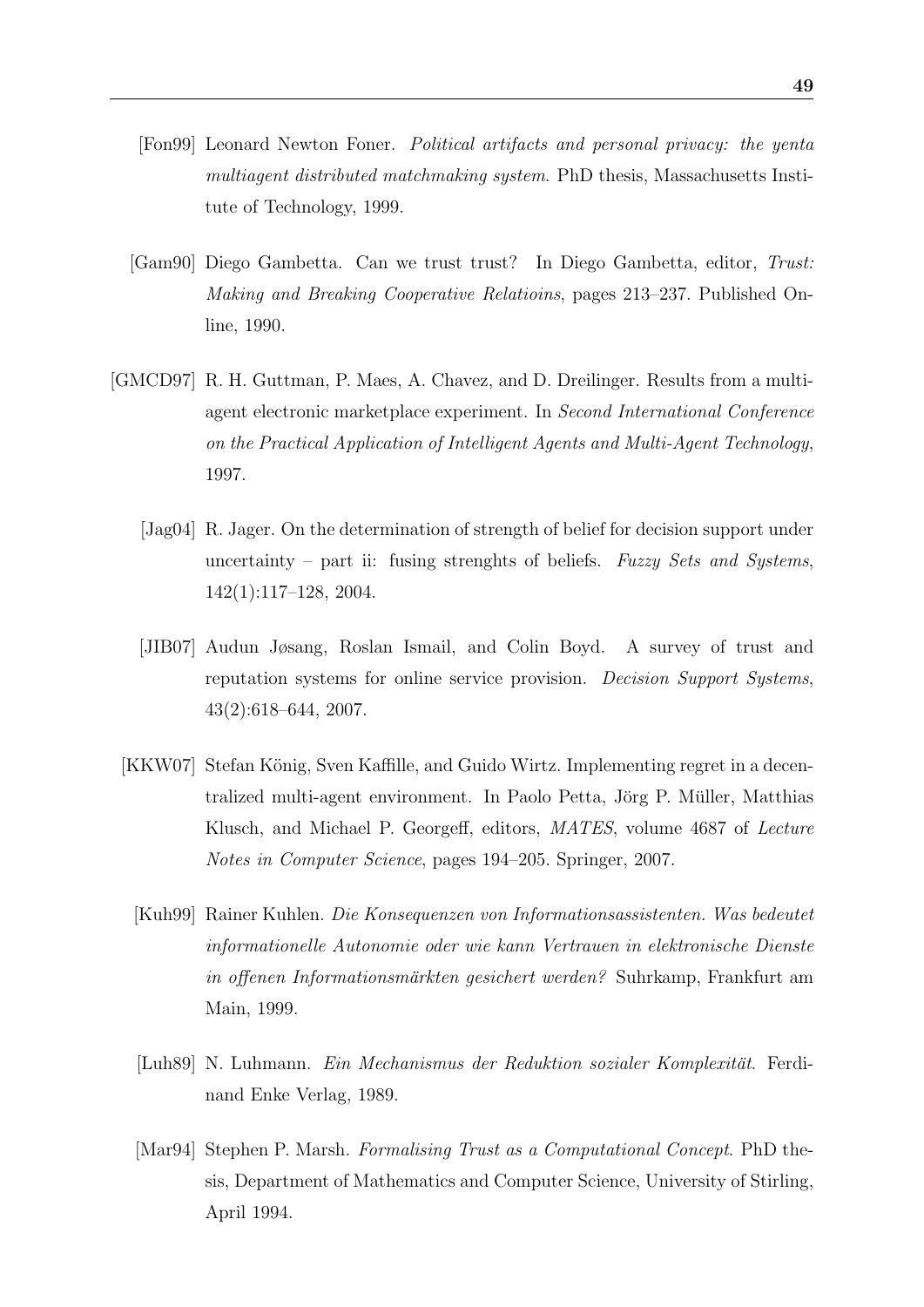- <span id="page-50-4"></span>[MC00] M. Miceli and C. Castelfranchi. The role of evaluation in cognition and social interaction. In K. Dautenhahn, editor, Human cognition and social agent technology. Benjamins, Amsterdam, 2000.
- <span id="page-50-0"></span>[MGM06] Sergio Marti and Hector Garcia-Molina. Taxonomy of trust: categorizing p2p reputation systems. Computer Networks, 50(4):472–484, 2006.
- <span id="page-50-1"></span>[MZM99] A. Moukas, G. Zacharia, and P. Maes. Amalthaea and histos: Multiagent systems for www sites and reputation recommendations. In M. Klusch, editor, Intelligent Information Agents. Agent-Based Information Discovery and Management on the Internet. Springer, Berlin, Heidelberg, New York, 1999.
	- [Pad00] Boris Padovan. Ein vertrauens- und reputationsmodell fur multi-agenten sys- ¨ teme, 2000.
- <span id="page-50-9"></span><span id="page-50-5"></span>[PEJ<sup>+</sup>09] Mario Paolucci, Torsten Eymann, Wander Jager, Jordi Sabater-Mir, Rosaria Conte, Samuele Marmo, Stefano Picascia, Walter Quattrociocchi, Tina Balke, Stefan König, Thijs Broekhuizen, Debra Trampe, Mirjam Tuk, Ismel Brito, Isaac Pinyol, and Daniel Villatoro. Social knowledge for e-governance: Theory and technology of reputation. Technical report, ISTC-CNR, Rome, Italy, 2009.
- <span id="page-50-8"></span><span id="page-50-7"></span><span id="page-50-6"></span><span id="page-50-3"></span><span id="page-50-2"></span>[PSEP02] B. Padovan, S. Sackmann, T. Eymann, and I. Pippow. A prototype for an agent-based secure electronic marketplace including reputation tracking mechanisms. International Journal of Electronic Commerce, 6(4):93–113, 2002.
	- [Ras96] Lars Rasmusson. Socially controlled global agent systems. Master's thesis, Royal Institute of Technology, October 1996.
	- [RC05] Kevin Regan and Robin Cohen. Indirect reputation assessment for adaptive buying agents in electronic markets. In Proceedings of the Business Agents and Semantic Web (BASeWEB05), Victoria, Canada, 2005.
	- [Rip01] M. Ripeanu. Peer-to-peer architecture case study: Gnutella network. Technical report, University of Chicago, 2001.
	- [RJ96] Lars Rasmusson and Sverker Jansson. Simulated social control for secure internet commerce. In NSPW '96: Proceedings of the 1996 workshop on New security paradigms, pages 18–25, New York, NY, US, 1996. ACM.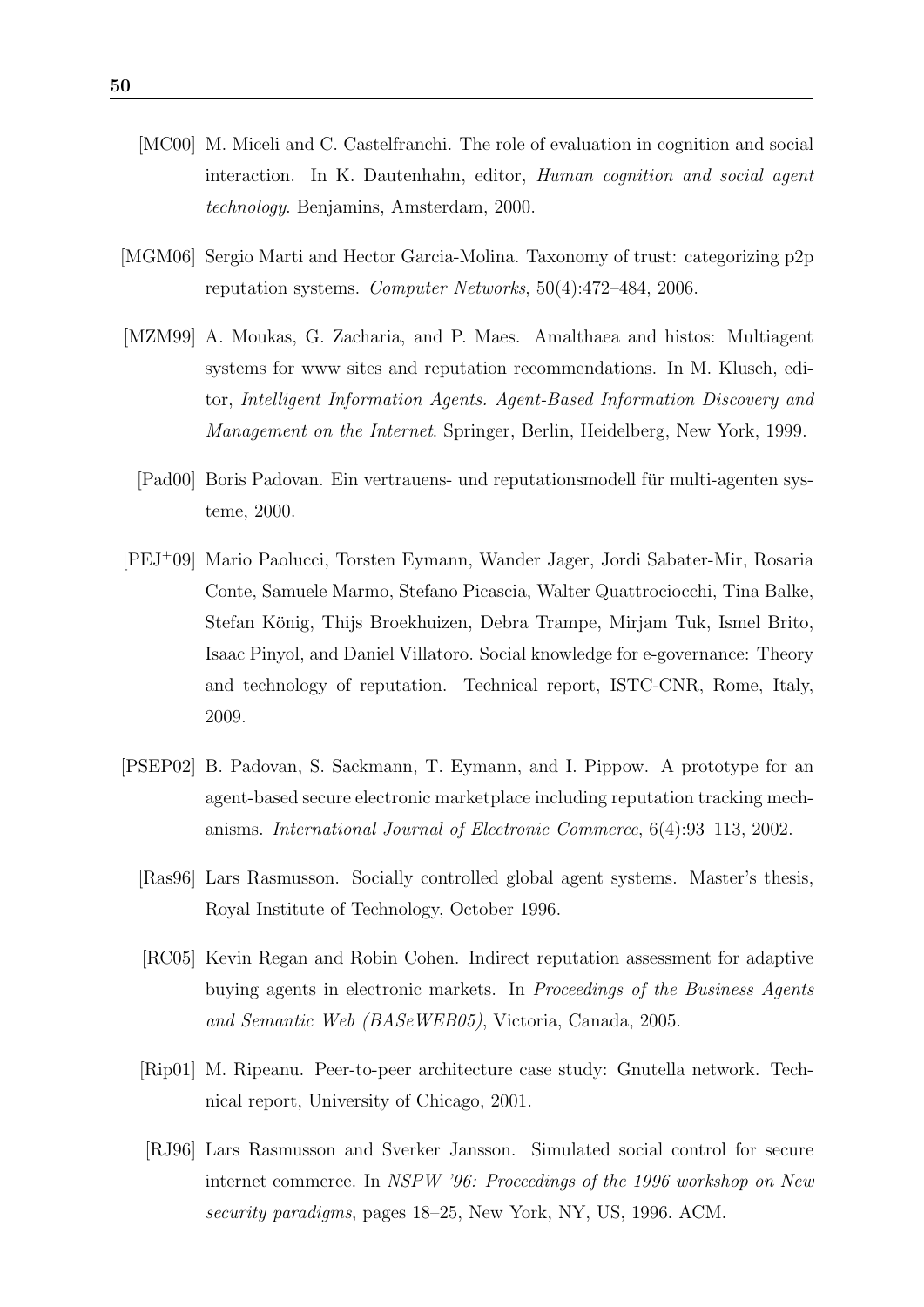- <span id="page-51-7"></span>[RRJ97] L. Rasmusson, A. Rasmusson, and S. Janson. Using agents to secure the internet marketplace - reactive security and social control. In Practical Applications of Agents and Multi-Agent Systems 1997 (PAAM'97), 1997.
- <span id="page-51-0"></span>[Sab03] Jordi Sabater. Trust and Reputation for agent societies. PhD thesis, Institut d'Investigació en Intel.ligència Artificial (IIIA), 2003.
- <span id="page-51-5"></span>[Sch99] M. Schillo. Vertrauen und betrug in multiagentensystemen: Erweiterung des vertrauensmodells von castelfranchi und falcone um eine kommunikationskomponente. Thesis, Lehrstuhl Deduktion und Multi-Agenten Systeme, Universität des Saarlandes, 1999.
- <span id="page-51-4"></span>[SFR00] Michael Schillo, Petra Funk, and Michael Rovatsos. Using trust for detecting deceitful agents in artificial societies. Applied Artificial Intelligence, 14(8):825–848, 2000.
- <span id="page-51-9"></span>[Sha90] Glen Shafer. Perspectives on the theory and practice of belief functions. International Journal of Approximate Reasoning, 4(5-6):323–362, 1990.
- <span id="page-51-10"></span><span id="page-51-1"></span>[SPC06] J. Sabater, M. Paolucci, and R. Conte. Repage: Reputation and image among limited autonomous partners. Journal of Artificial Societies and Social Simulation,  $2(2)$ ,  $2006$ .  $http://jass.soc.surrey.ac.uk/9/2/3.html$ .
	- [SS01] J. Sabater and C. Sierra. Regret: A reputation model for gregarious societies. In Fourth Workshop on Deception Fraud and Trust in Agent Societies, Montreal, Canada, pages 61–70, 2001.
	- [SS02] J. Sabater and C. Sierra. Social regret, a reputation model based on social relations. SIGecom Exch., 3(1):44–56, 2002.
	- [SS05] J. Sabater and C. Sierra. Review on computational trust and reputation models. Artificial Intelligence Review, 24(1):33–60, 2005.
- <span id="page-51-11"></span><span id="page-51-3"></span><span id="page-51-2"></span>[SW05] J. D. Sonnek and J. B. Weissman. A quantitative comparison of reputation systems in the grid. pages 242–249, 2005.
- <span id="page-51-6"></span>[Szt99] Piotr Sztompka. Trust: a sociological theory. Cambridge University Press, 1999.
- <span id="page-51-8"></span>[TC01] T. Tran and R Cohen. A learning strategy for economically-motivated agents in market environments. In IJCAI01 workshop on knowledge discovery from distributed, dynamic, heterogeneous, autonomous sources, pages 51–56, 2001.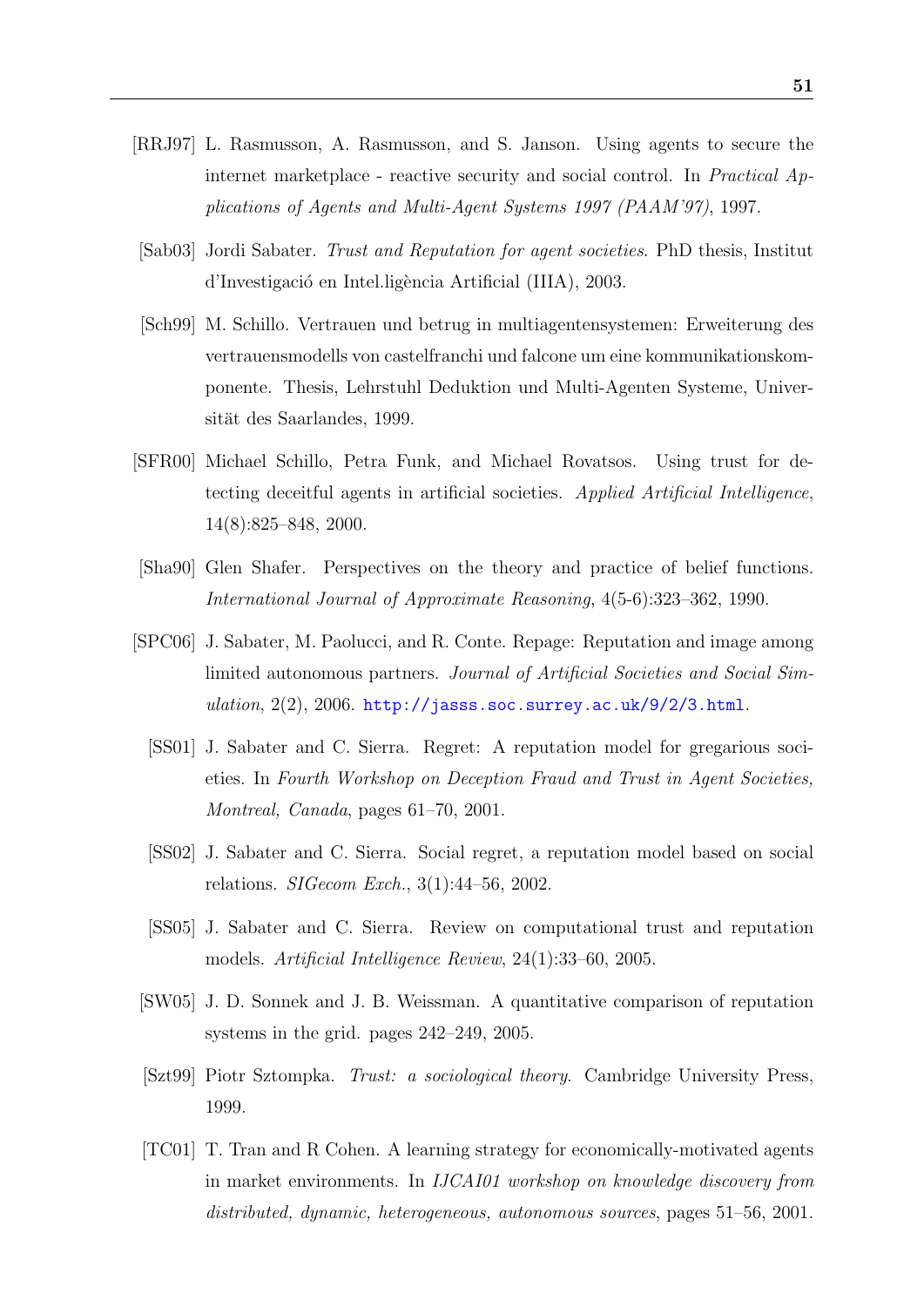- <span id="page-52-3"></span><span id="page-52-0"></span>[Win99] M. Winter. The role of trust and security mechanisms in an agent-based peer help system. In Autonomous Agents '99, Workshop on Deception, Trust, and Fraud in Agent Societies, pages 139–149, Seattle, Washington, United States, 1999.
	- [YS00] Bin Yu and Munindar P. Singh. A social mechanism of reputation management in electronic communities. In CIA '00: Proceedings of the 4th International Workshop on Cooperative Information Agents IV, The Future of Information Agents in Cyberspace, pages 154–165, London, UK, 2000. Springer-Verlag.
- <span id="page-52-1"></span>[Zac99] G. Zacharia. Trust management through reputation mechanisms. In C. Castelfranchi, R. Falcone, and B. S. Firozabadi, editors, Deception, Fraud and Trust in Agent Societies, pages 163–167. Seattle, 1999.
- <span id="page-52-2"></span>[ZMM99] G. Zacharia, A. Moukas, and P. Maes. Collaborative reputation mechanisms in electronic marketplaces. In Proceedings of the 32nd Hawaii International Conference on System Sciences, Wailea Maui, 1999.